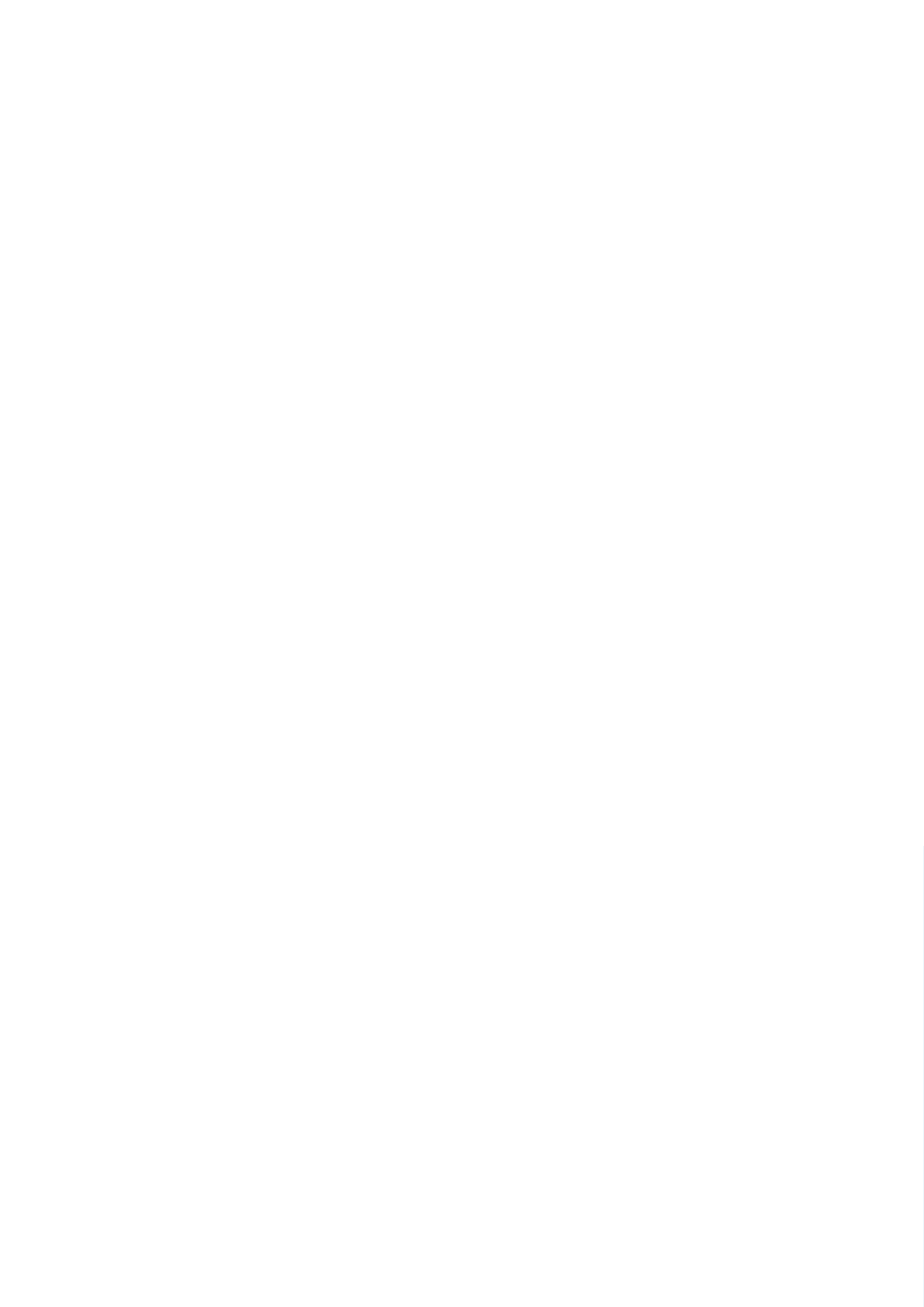

This publication has been developed by the United Nations Regional Centre for Peace, Disarmament and Development in Latin America and the Caribbean (UNLIREC). The sole purpose of this work is to contribute to regional and international discussions in the areas of disarmament and arms control. The views expressed here do not necessarily reflect those of the United Nations Secretariat and the United Nations System in general.

This publication is available at: www.unlirec.org

#### **Copyright Notice**

This document is the intellectual property of the United Nations. It may not be reproduced, stored in a data recovery system or transmitted by any means, in whole or in part or, for any purpose, without the prior written permission of the United Nations Regional Centre for Peace, Disarmament and Development in Latin America and the Caribbean (UNLIREC), which acts as the representative body of the United Nations. This document is not for sale.

#### United Nations Regional Centre for Peace, Disarmament and Development in Latin America and the Caribbean (UNLIREC)

Av. Jorge Chavez 275, Floor 3 Miraflores Lima Peru

E-mail: programme@unlirec.org Phone: (+51) (1) 625 9114

**©UNLIREC 2020 - All rights reserved**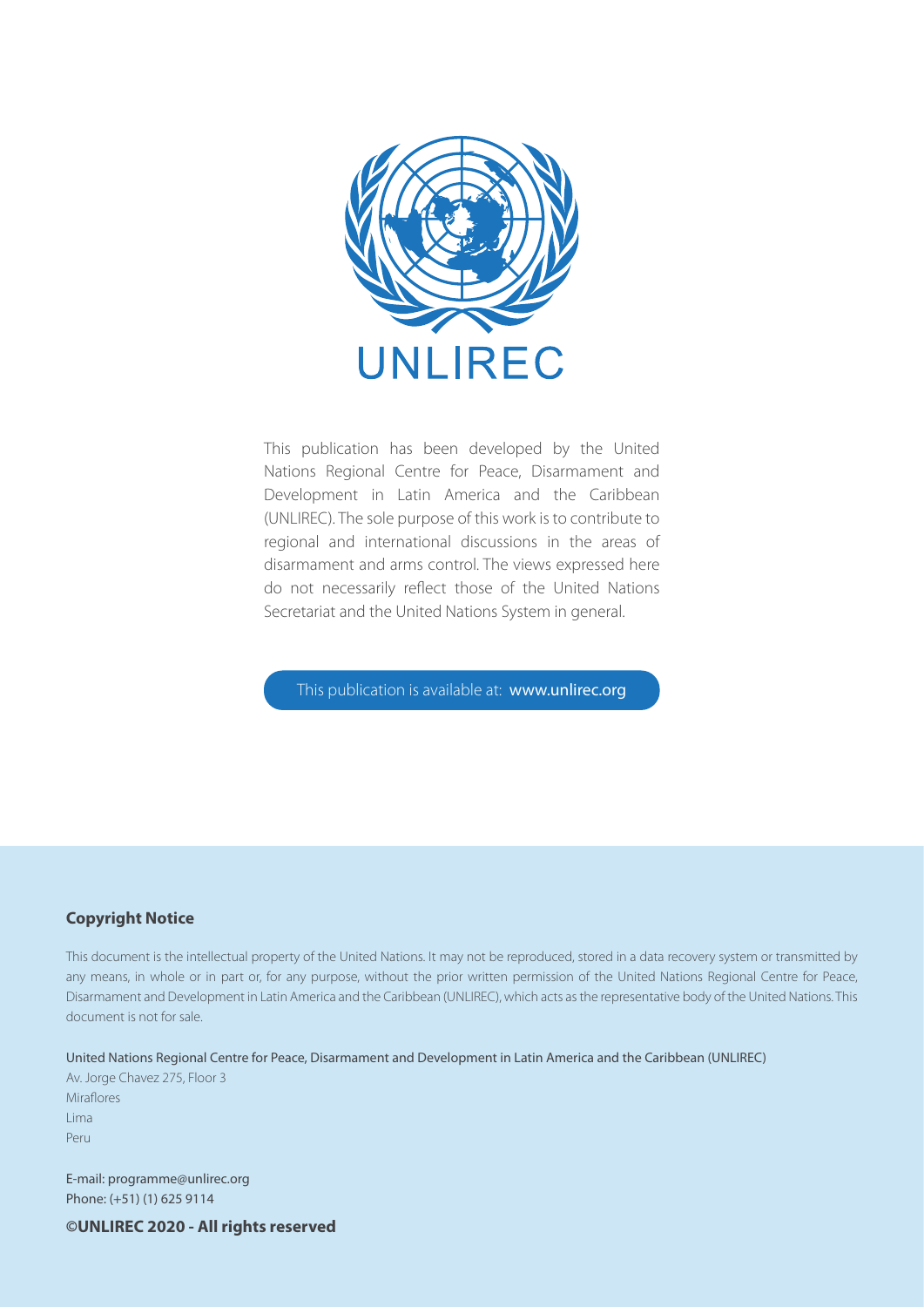#### ACKNOWLEDGEMENTS

The present normative study proposes a much needed dialogue around arms control and violence against women in a legal and public policy sphere, thus presenting a context that can serve as a basis for opening a broad and necessary debate given the alarming rates of femicides in the Latin American and Caribbean region.

UNLIREC appreciates the support received by governments that provided the necessary information for the development of the present study and to all those involved in its different stages.

This initiative was conceived as part of the project **"Promoting the regional implementation of United Nations General Assembly Resolution 65/69 on Women, Disarmament, Non-Proliferation and Arms Control**", which is made possible thanks to the financial contribution of the Government of Canada.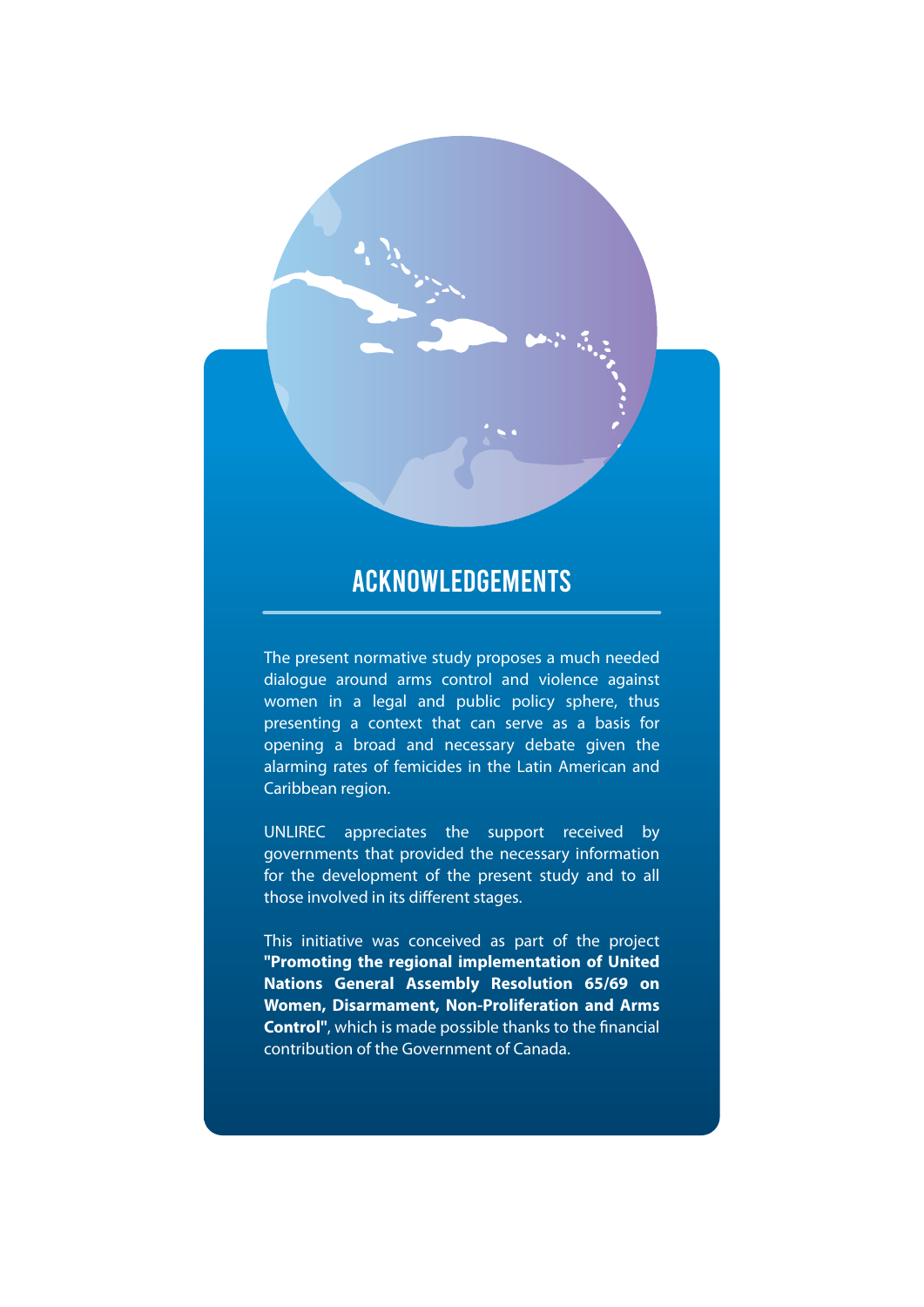### ABOUT UNLIREC

The United Nations Regional Centre for Peace, Disarmament and Development in Latin America and the Caribbean (UNLIREC), based in Lima, Peru, was created by a UN General Assembly Resolution in 1986. The Regional Disarmament Information and Outreach Branch (RDIOB) of the United Nations Office for Disarmament Affairs (ODA) in New York, oversees and coordinates the activities of UNLIREC and the other two regional disarmament centres for peace and disarmament in Africa, and Asia and the Pacific.

UNLIREC is the only United Nations regional entity specialized in disarmament, non-proliferation and arms control in Latin America and the Caribbean. Its main function is to translate the decisions, instruments and commitments of Member States in the field of disarmament and non-proliferation into action, at national, sub-regional and regional levels. In short, UNLIREC supports Latin American and Caribbean States in achieving and maintaining peace and security through disarmament.

The assistance provided by UNLIREC aims mainly to:

- Promote practical disarmament measures through strengthening the capacity of States in the areas of  $\Delta$ defense, security and justice
- Improve forensic ballistics systems
- Strengthen stockpile management and security
- Support firearms and ammunition destruction processes
- Strengthen arms control in the private security sector
- Support the establishment of national systems for the control of conventional arms transfers
- Strengthen the role and contribution of women in the field of disarmament, non-proliferation, and arms control
- Integrate arms control measures into citizen security policies and encourage initiatives to reduce and prevent armed violence

For more information on UNLIREC programmes and technical support, please contact:

#### United Nations Regional Centre for Peace, Disarmament and Development in Latin America and the Caribbean (UNLIREC)

Av. Jorge Chavez, 275 - Miraflores Lima, Peru Tel: +511 625 9114 Email: programme@unlirec.org

**www.unlirec.org**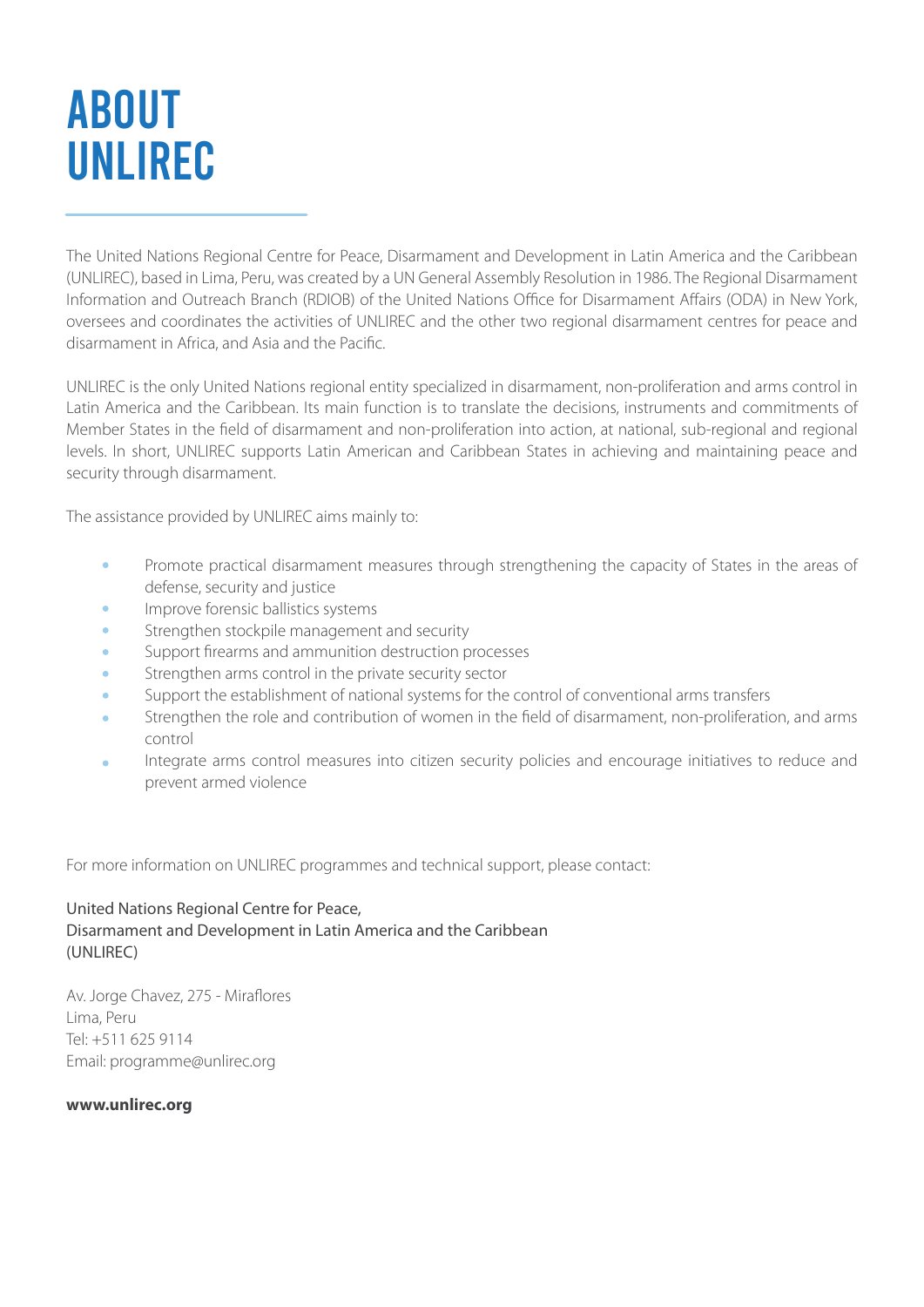### TABLE OF **CONTENTS**

07 **Acronyms and abbreviations Introduction** 56 **Bibliography 10 1. Data on armed violence 1.1 Armed violence:** 1.1 1.2 10 12 Armed violence: global data Regional overview of Latin America and the Caribbean **15 16 2.1 Cender violence: violence against women**<br>2.1 Theoretical approach 2.1 2.2 2.3 15 18 21 Theoretical approach The data on violence against women: regional overview International legal framework on women and security **23 • Regional legislation on small arms and violence against women:**<br> **Expecial reference to the Caribbean women: special reference to the Caribbean** 53 **Conclusions and recommendations 1. 2. 3. 4.**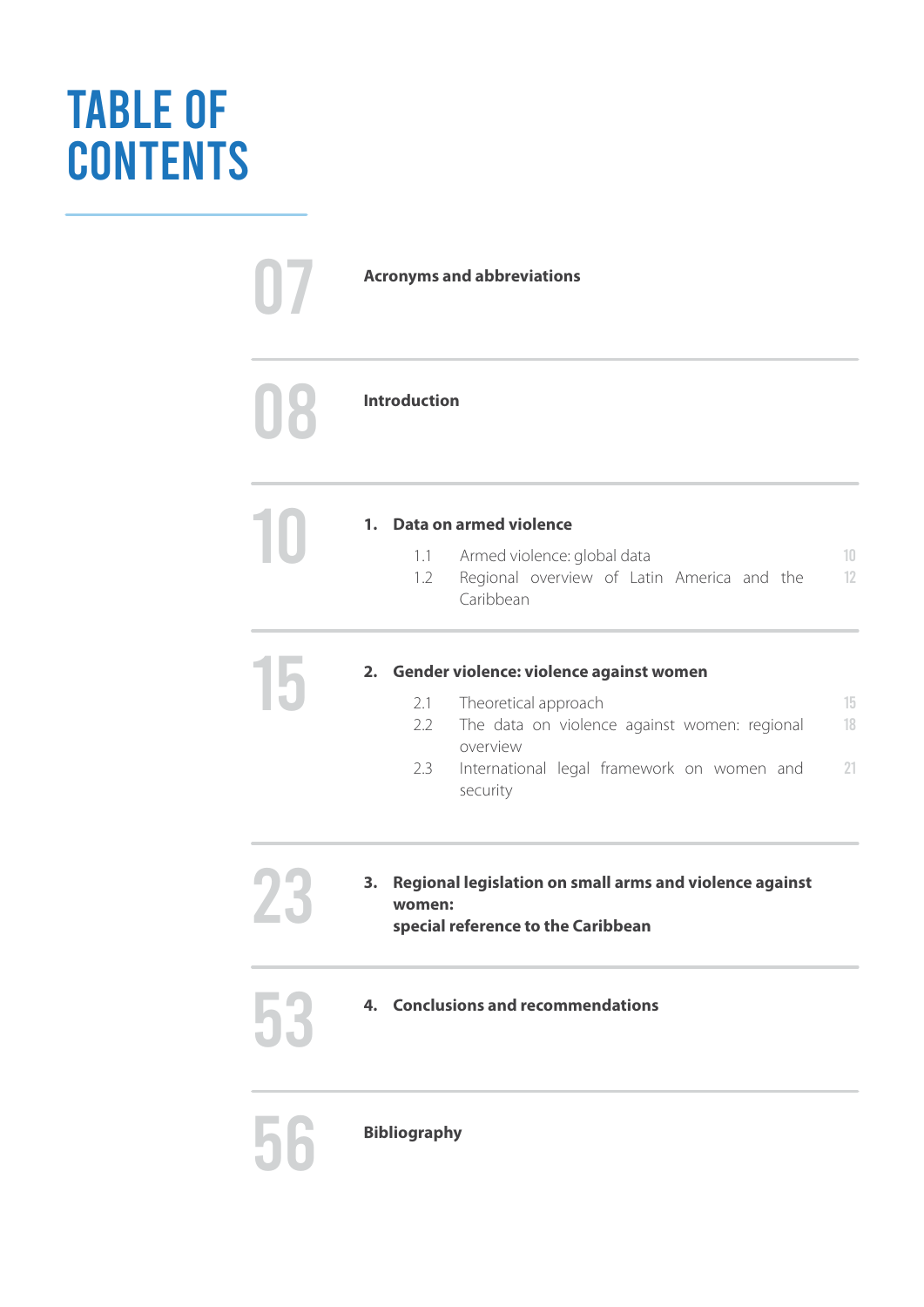### ACRONYMS

| <b>CEDAW</b>      | Convention on the Elimination of All Forms of Discrimination Against Women                                                                  |
|-------------------|---------------------------------------------------------------------------------------------------------------------------------------------|
| <b>ECLAC</b>      | Economic Commission for Latin America and the Caribbean                                                                                     |
| <b>FLA</b>        | Firearms Licencing Authority (Jamaica)                                                                                                      |
| <b>MESECVI</b>    | Follow-up Mechanism to the Belem do Pará Convention                                                                                         |
| <b>OAS</b>        | Organization of American States                                                                                                             |
| PoA               | United Nations Programme of Action to Prevent, Combat and Eradicate the Illicit<br>Trade in Small arms and Light Weapons in All Its Aspects |
| <b>SAS</b>        | Small Arms Survey                                                                                                                           |
| <b>SDG</b>        | Sustainable Development Goals                                                                                                               |
| <b>SVG</b>        | Saint Vincent and the Grenadines                                                                                                            |
| <b>UN</b>         | <b>United Nations</b>                                                                                                                       |
| <b>UNLIREC</b>    | United Nations Regional Centre for Peace, Disarmament and Development in<br>Latin America and the Caribbean                                 |
| <b>UNODA</b>      | United Nations Office for Disarmament Affairs                                                                                               |
| <b>UNODC</b>      | United Nations Office on Drugs and Crime                                                                                                    |
| <b>UNSCR 1325</b> | United Nations Security Council Resolution 1325                                                                                             |
| <b>WHO</b>        | World Health Organization                                                                                                                   |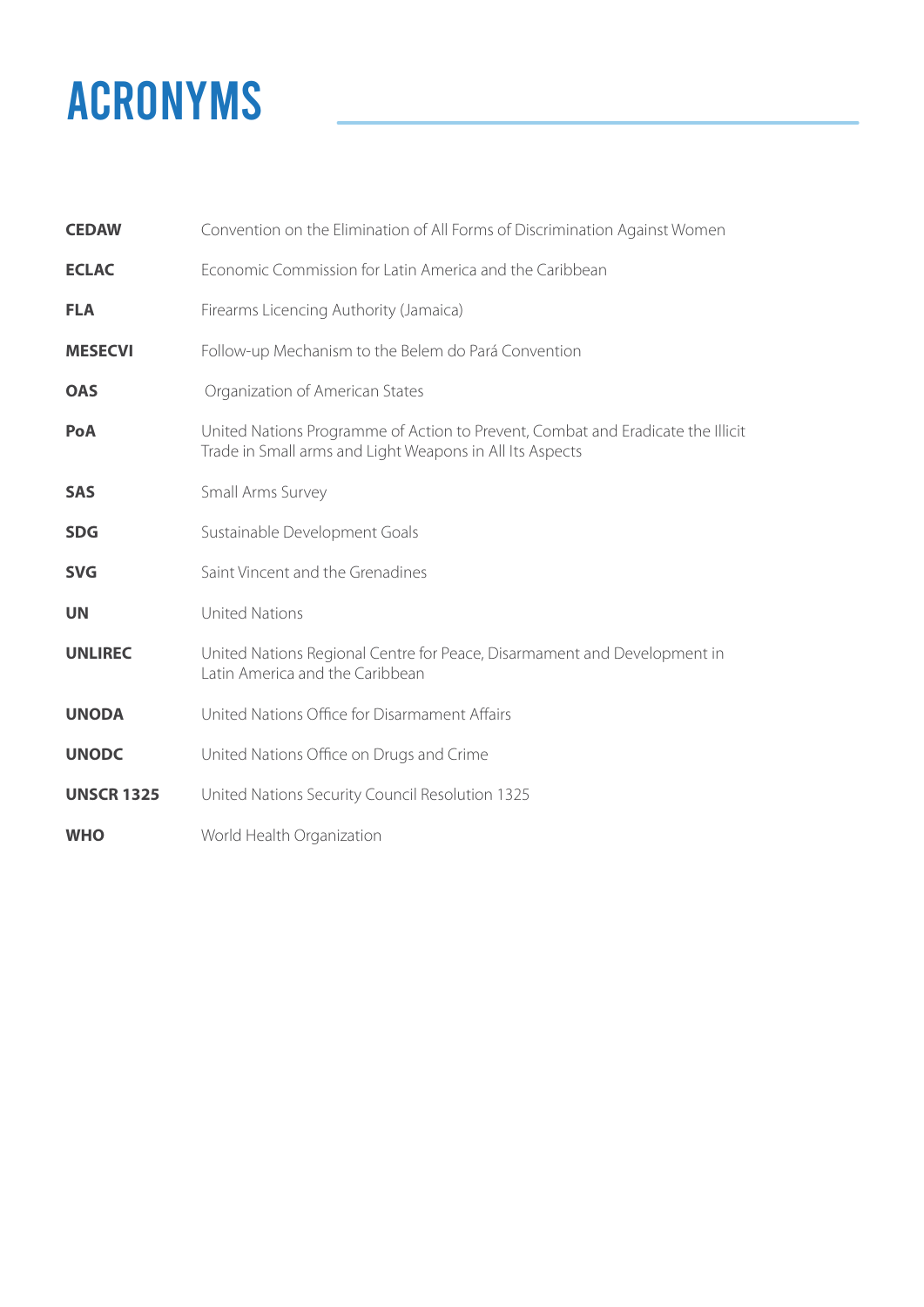### INTRODUCTION

Armed violence<sup>1</sup> is not an isolated phenomenon with manifestations and effects on different levels. In recent decades, due to its negative impact, it has become one of the main concerns of governments, international organizations, civil society and citizens in general.

Every year, thousands of people are killed with firearms. According to estimates of the United Nations Office on Drugs and Crime (UNODC), in 2017, 54% of the homicides recorded globally were carried out with firearms.<sup>2</sup> There is no doubt that this scourge of armed violence has a significant impact on the well-being of people and has become one of the main obstacles for human development and governance, as well as a huge burden on national economies.

Men and women are affected differently by the proliferation and use of firearms.<sup>3</sup> While about 81 percent of homicide victims recorded in 2017 were men and boys, women continue to be the main victims of gender-based violence, resulting in 137 women killed in the world every day during 2017.4 Unlike men, women are murdered not only in the public sphere, but also in the domestic one, by their intimate partners, ex-partners, or family members. Violence against women and femicide<sup>5</sup> are major challenges on the development agenda. While victims of armed violence are mostly men with deaths occurring in contexts of organized crime, common crime and interpersonal violence; armed violence against women occurs in private settings, as well. Some countries in Latin America and the Caribbean have the highest rates of violent deaths of women in the world, and in many cases, firearms were used in the commission of the murders.



In this context, incorporating gender-responsive small arms control policies is a key and determining factor to move towards safer and more peaceful societies, as well as to promote and strengthen institutional capacities in relation to legislation, law enforcement, criminal investigation, police responses and security policies from a prevention perspective.

Since small arms control is a key factor in preventing and eradicating violence against women, it is necessary to promote the debate on gender-based violence and its link to arms control measures. In this regard, this study analyses these links and reviews the relationship between the norms for the prevention of violence against women and those for the control of civilian use of firearms in twelve Caribbean countries. The analysis focuses on the following countries: Antigua and Barbuda, Barbados, Belize, Dominica, Grenada, Guyana, Jamaica, St. Kitts and Nevis, St. Lucia, St. Vincent and the Grenadines, the Bahamas and Trinidad and Tobago.

United Nations Office on Drugs and Crime (UNODC), 2019, Global Study on Homicide. Understanding Homicide, Vienna: ONUDD.

UNODC (2019). Global Study on Homicide, p. 10.

<sup>5</sup> For the purposes of this study, the terms femicide/femicide are used interchangeably. However, priority will be given to the use of the term femicide as the most widely used term in the Latin American and Caribbean region. UN Women defines femicide as "gender-based murder, a primary cause of death among women in some countries". UN Women (2013): Annual Report 2012–2013 See:

https://www.unwomen.org/-/media/headquarters/attachments/sections/library/publications/2013/6/unwomen-annualreport2012-2013-es.pdf?la=es&vs=1835

For the definition of armed violence see paragraph 1.1 in this document.

<sup>&</sup>lt;https://www.unodc.org/unodc/en/data-and-analysis/global-study-on-homicide.html>

<sup>&</sup>lt;sup>3</sup> In this study, the terms small arms and firearms are used interchangeably and include, but are not limited to, pistols, revolvers, rifles, machine guns and shotguns, among others.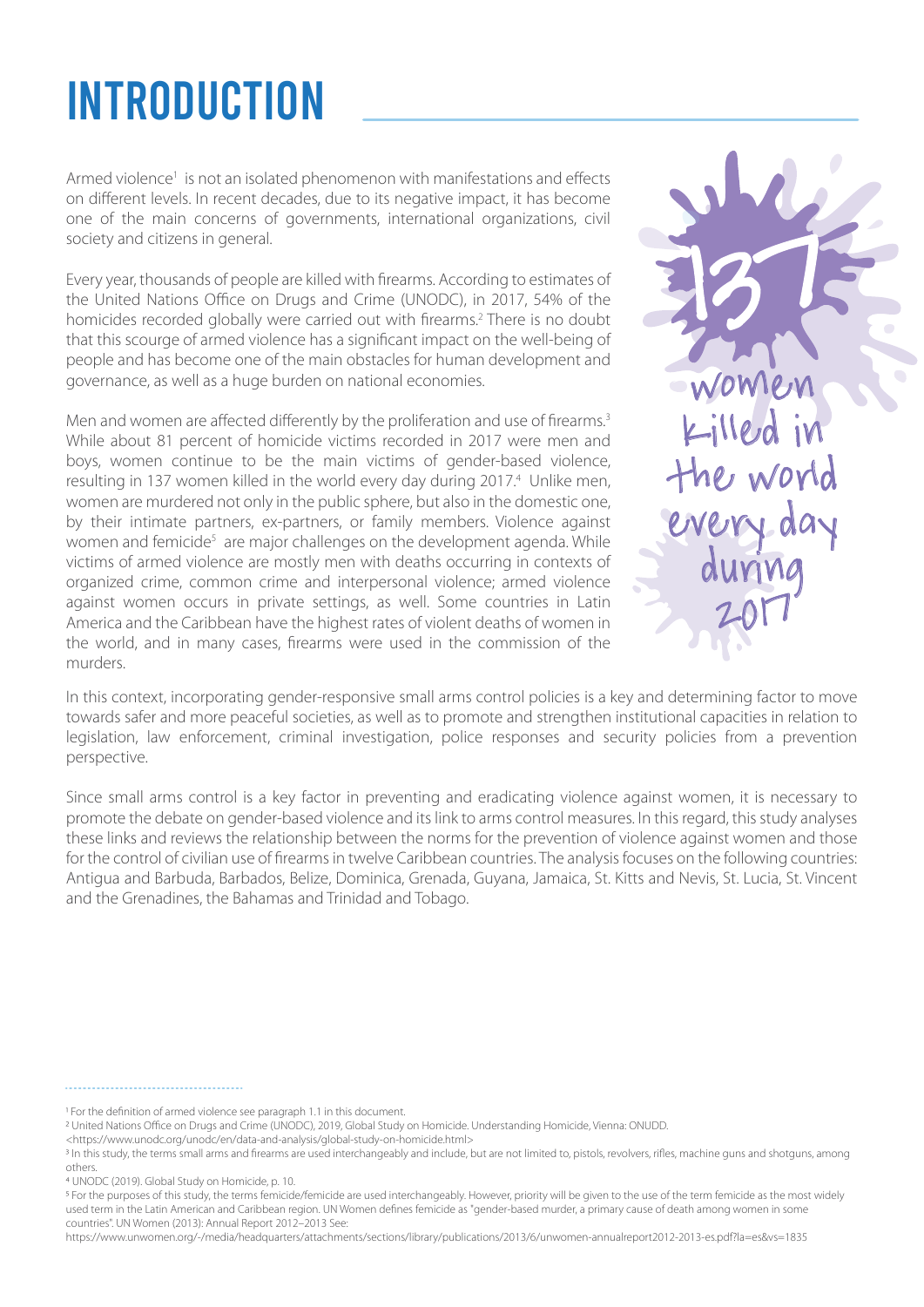The first chapter provides a general overview of armed violence, presenting some quantitative data from the Latin American and particularly from the Caribbean region, paying special attention to the information available on the countries that are the subject of this study.

The second chapter adopts a conceptual approach to violence against women and presents data that illustrates the state of this phenomenon in the region.

The third chapter analyses the links between small arms legislation and the norms for the prevention and eradication of violence against women. The chapter will also discuss the legal framework of twelve Caribbean countries in an effort to stimulate reflection on the need to develop more effective national legislation to address the impact of small arms on women.

Finally, the **fourth chapter** brings together a series of conclusions and recommendations on how to deal with violence against women from a small arms control perspective.

This effort is in line with States' commitments to move towards the 2030 Agenda for Sustainable Development, mainly with Sustainable Development Goals (SDGs) 5 (Gender Equality) and 16 (Peace, Justice and Strong Institutions).<sup>6</sup>These goals aim to eliminate all forms of violence against women and girls in the public and private sphere (5.2); significantly reduce all forms of violence and mortality rates (16.1); as well as reduce illicit arms flows (16.4).

This initiative is also in line with the Disarmament Agenda "Securing Our Common Future" launched in 2018 by UN Secretary-General António Guterres. This Agenda, under the pillar "Strengthening Partnerships for Disarmament", calls for the full and equitable participation of women in disarmament-related decision-making processes and the promotion of gender-sensitive disarmament policies.7

Finally, the present study and its recommendations are consistent with the provisions included in the Inter-American Convention on the Prevention, Punishment, and Eradication of Violence against Women (henceforth, Convention of Belém do Pará), which proposes mechanisms for the protection and defense of women's rights to combat the phenomenon of physical, sexual and psychological violence, both in the public and private spheres.

For more information agenda for sustainable development see: https://www.un.org/sustainabledevelopment/

For more information on the Disarmament Agenda see https://www.un.org/disarmament/sg-agenda/en/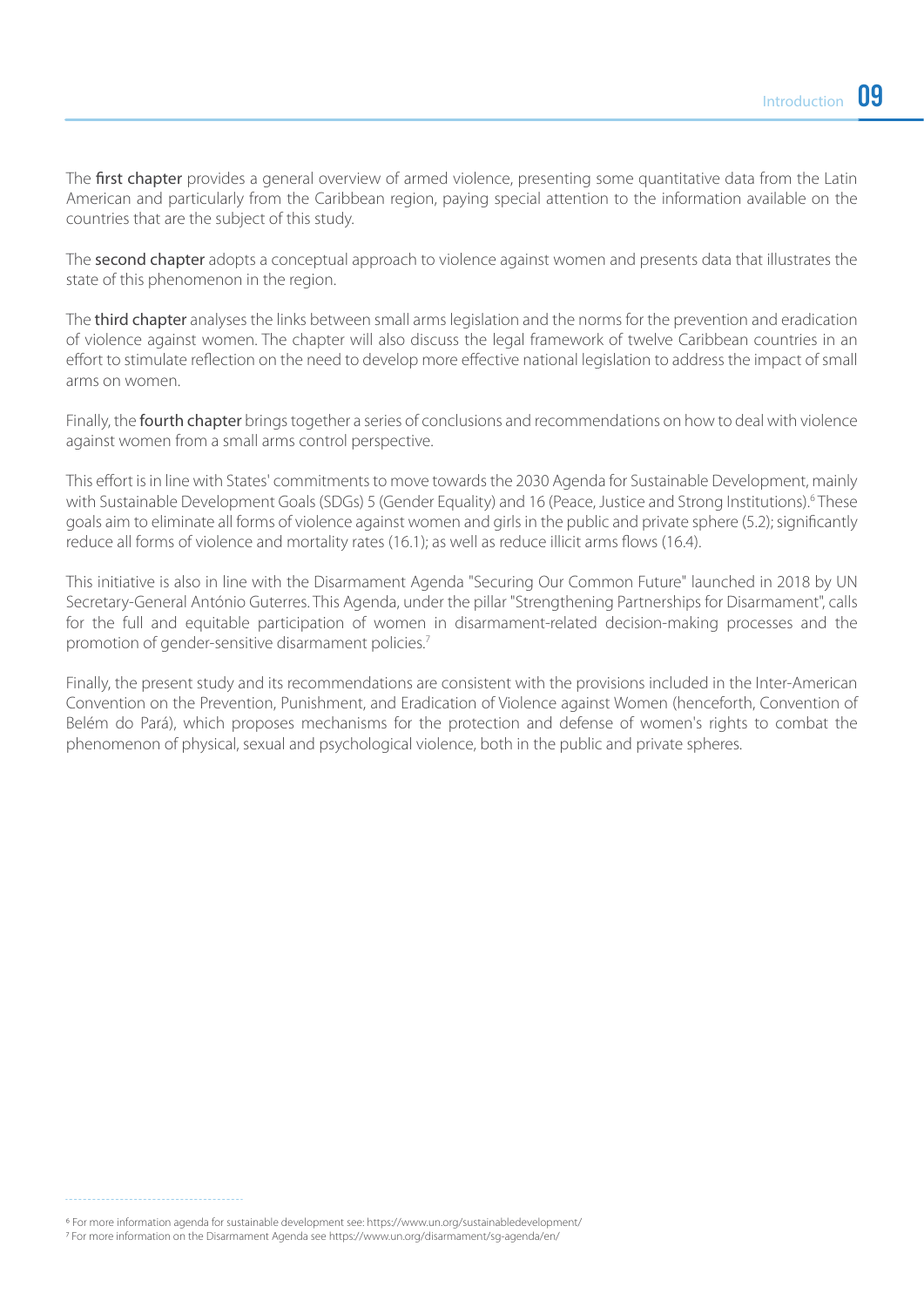## 1. ARMED VIOLENCE

#### 1.1. ARMED VIOLENCE: GLOBAL DATA

In 2009, the then Secretary-General of the United Nations, Ban Ki-moon, defined armed violence as "the intentional use of physical force through weapons, carried out or as a threat, against yourself, another person, a group, a community or a State, which causes loss, injury, death and/or psychosocial harm to one or more persons and may undermine the security and achievements and development prospects of a community, country or a region." <sup>8</sup> In this regard, the Secretariat of the Geneva Declaration on Armed Violence and Development defined armed violence as "the intentional use of illegitimate force (real or in the form of a threat) with weapons or explosives against a person, group, community, or State, and which undermines the safety of individuals and/or sustainable development". <sup>9</sup>

The UN Secretary-General, António Guterres, in his Agenda for Disarmament, "Securing Our Common Future", highlights armed violence as disruptively prevalent in times when the international arena is becoming increasingly complex. He notes that this violence – when committed with small arms – is responsible for dividing communities, causing greater burdens on health systems and inhibiting economic investment. It is further implicated by acts of gender-based and sexual violence.10

The homicide rate is one of the most appropriate, comparable and accurate indicators for measuring the progression and impact of violence globally. The most recent data indicates that 464,000 people were victims of homicide in 2017, which is equivalent to a global rate of 6.1 homicides per 100,000 inhabitants, a figure that is five times the 89,000 deaths registered in armed conflicts in the same period.11 Although the overall average homicide rate in 2017 (6.1) has decreased from the 7.2 rate recorded in 1992 (explained by global population growth among other things), when disaggregating the homicide rate by geographical areas, significant variations are identified.

Data in 2017 places the Americas as the most violent region in the world. In that year, this continent registered 173,471 homicides which equates to a rate of 17.2 homicides per 100,000 inhabitants. With 13% of the world's population, this region accounted for 37% of total homicides in the world.



UNODC (2019). Global Study on Homicide.

<sup>&</sup>lt;sup>8</sup> United Nations General Assembly. (2009). Promoting development through the reduction and prevention of gun violence - Report of the Secretary-General A/64/228, p. 4. <sup>9</sup> Geneva Declaration Secretariat on Armed Violence and Development, Global Burden of Armed Violence (Geneva Declaration Secretariat, 2008), p. 2. United Nations Secretary-General (2018). Securing our common future: an agenda for disarmament, p. 40.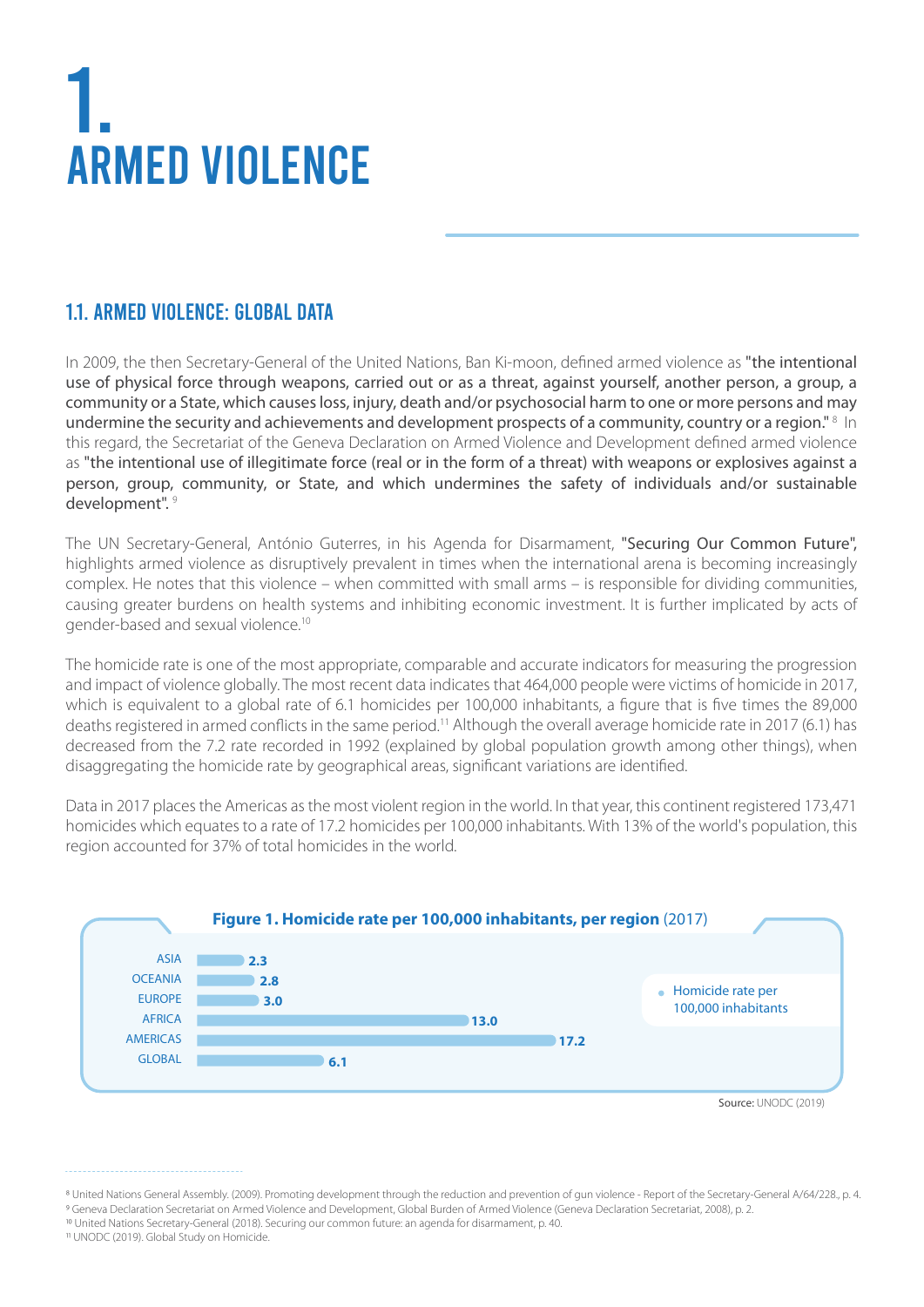According to UNODC, more than half (approximately 54%) of the world's homicides in 2017 were committed with firearms.<sup>12</sup> When disaggregating the statistics by regions with respect to the mechanism used, significant variations are seen. In the Americas, it is estimated that firearms were involved in approximately 75% of homicides. Although firearms are not involved in all violent deaths, they are used in 44% of all homicides worldwide.13 Globally, it is estimated that in 2016, 210,000 people were killed with small arms.<sup>14</sup> representing 38% of all violent deaths. Therefore, it can be concluded that proliferation and easy access to firearms is an inherent part of violence rates and that a country-specific context analysis is of vital importance to account for the presence and availability of small arms as a risk factor in carrying out violent acts.



Source: UNODC (2019)

The dynamics of armed violence manifest differently among different social groups, by age and by sex. Evidence shows that violence does not affect women and men alike. Young men constitute both the highest number of victims and perpetrators of armed violence. However, it is estimated that in 2017 around 87,000 women were killed worldwide, of which approximately 50,000, or 58%, were killed by their partners or family members, meaning that 137 women were murdered daily.15

Armed violence has diverse impacts on societies and people at different levels. On a personal level, apart from the loss of life due to homicides or suicides, it causes injury, disability and psychosocial trauma. In societies with high rates of armed violence, fear reigns and basic human rights, such as freedom of movement are restricted.

At the community level, armed violence destroys infrastructure or contributes to its abandonment; forces people to change transit routes and activity schedules; generates fear and mistrust by deteriorating social cohesion; aggravates community tensions; voids confidence-building measures; promotes self-management of security and increases the demand for weapons; strengthens the use of violence as a conflict resolution mechanism; increases the number of orphans; and encourages school dropout; among others.

At the socioeconomic level, attention to armed violence diverts public resources to the detriment of other sectors, such as health and education. It also discourages investment and tourism and consumes an important part of the Gross Domestic Product.

In short, armed violence does not only have a human cost, but also negatively affects the governance, functioning and credibility of institutions, and has a tremendous impact on socioeconomic development.

Ibid.

<sup>&</sup>lt;sup>13</sup> Small Arms Survey (2017). Global Violent Deaths 2017 Time to Decide, p. 48.

<sup>14</sup> Ibid.

United Nations Office on Drugs and Crime (2019). Global Study on Homicide. Gender-related killing of women and girls. Vienna: UNODC <https://www.unodc.org/documents/data-and-analysis/GSH2018/GSH18\_Gender-related\_killing\_of\_women\_and\_girls.pdf >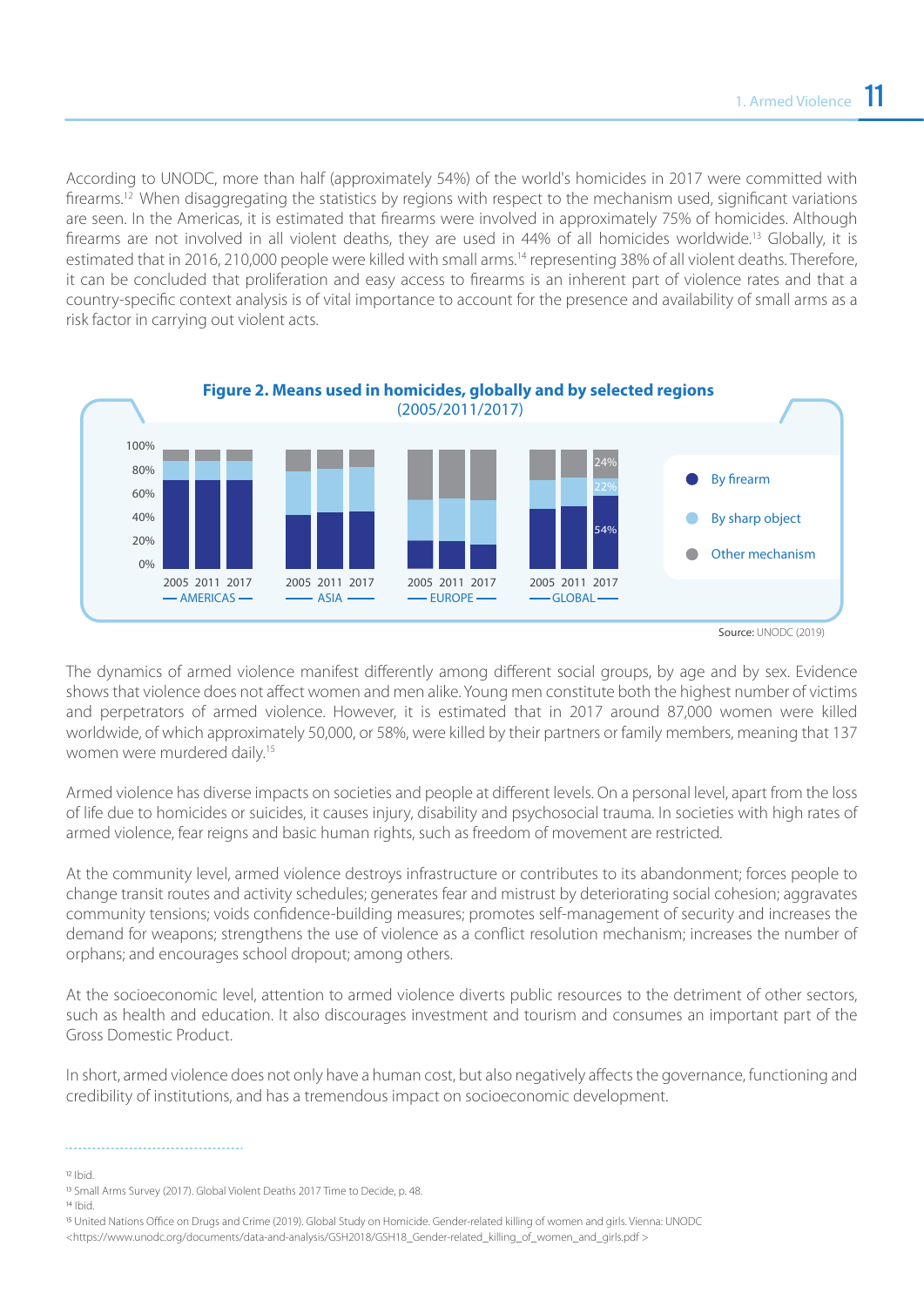#### 1.2. REGIONAL OVERVIEW OF LATIN AMERICA AND THE CARIBBEAN

Latin America and the Caribbean is considered the most violent region in the world. An estimated 100,000 people are killed each year. In 2017, Central and South America were identified as the subregions with the highest homicide rates in the world, with rates of 25.9 and 24.2 homicides per 100,000 inhabitants, respectively, followed by the Caribbean, which recorded a rate of 15.1 homicides per 100,000 inhabitants.<sup>16</sup>

It should be noted that at the sub-regional level, it is possible to find significant variations between countries. In Central America, for example, El Salvador recorded a rate of 62.1 homicides in 2017, 8 times higher than the rate of 7.4 recorded by Nicaragua. In South America, Venezuela, with a rate of 56.3 is 13 times higher than Chile's rate of 4.3 homicides per 100,000 inhabitants. Likewise, in the Caribbean, Jamaica, with a rate of 57, is 11 times higher than Suriname's rate of 5.5 homicides per 100,000 inhabitants.

However, beyond these gaps between countries, around 63% of the countries in the region have rates above 10 homicides per 100,000 inhabitants, which is considered an epidemic level of violence by the World Health Organization (WHO).



Source: UNODC / Homicide Dataset 2019<sup>18</sup>

<sup>16</sup> United Nations Office on Drugs and Crime (2019). Global Study on Homicide: Homicide: extent, patterns, trends, and criminal justice response. Vienna: UNODC <https://www.unodc.org/documents/data-and-analysis/gsh/Booklet2.pdf >

 Data for (2012) Antigua and Barbuda, St Kitts and Nevis (2015) Trinidad and Tobago; (2016) Bolivia, Cuba, Haiti, Paraguay, St. Vincent and the Grenadines, Venezuela. See: https://dataunodc.un.org/content/data/homicide/homicide-rate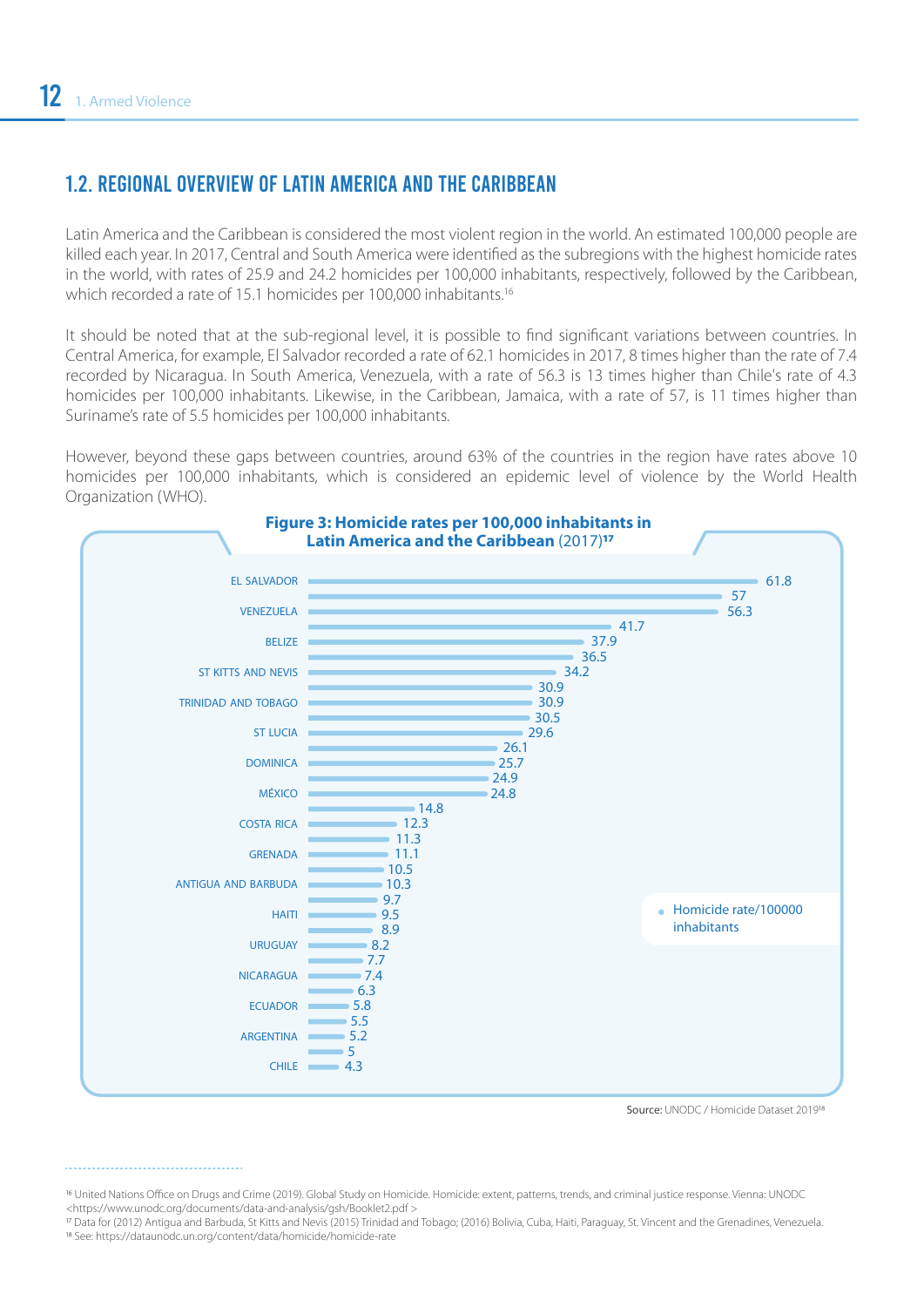Homicides committed with firearms represent the predominant type of violent death in South America (64%),<sup>19</sup> followed by Central America (61%)<sup>20</sup> and the Caribbean (51%)<sup>21</sup>. While reviewing the percentages between countries, it can be noted that in 2015, 9 out of 10 countries with the highest percentages of firearm-related homicides belonged to the region.



Source: UNODC / Homicide Dataset 201922

These indicators reflect that this region has the highest number of firearm-related homicides recorded in the world.

With respect to the countries specifically identified in this study, a correlation is identified between high homicide rates and high proportions of firearm-related homicides. Such is the case with countries of the northern triangle of Central America (El Salvador, Honduras and Guatemala) considered in recent years among the countries with the highest levels of armed violence (without armed conflict). The following graph shows that these countries are at the forefront with the highest proportion of homicides (>75%) committed with firearms in the Americas. In the case of the Caribbean, both Jamaica and Trinidad and Tobago are considered to have the highest levels of armed violence in the Caribbean and as depicted in the graph below, also have the highest proportion (>75%) of homicides committed with firearms in the region. In Belize, Saint Lucia and Barbados, firearms were used in between 60% and 75% of homicides. Grenada can be seen at the lower end of the scale, with both the lowest proportion of homicides, as well as the lowest proportion of homicides involving firearms in the region.

 In 2016, total violent deaths in Central America reached 40,286 while violent firearm deaths reached 24,556. The Small Arms Survey Database on Violent deaths. <sup>21</sup> In 2016, the total number of violent deaths in the Caribbean reached amounted to 6757 while violent deaths by firearm reached 3429. The Small Arms Survey Database on Violent deaths.

In 2016, the total number of violent deaths in South America reached 121 529 while violent firearm deaths reached 78,026. Small Arms Survey. (2017). The Small Arms Survey Database on Violent deaths.

<sup>22</sup> See: https://dataunodc.un.org/content/data/homicide/homicide-rate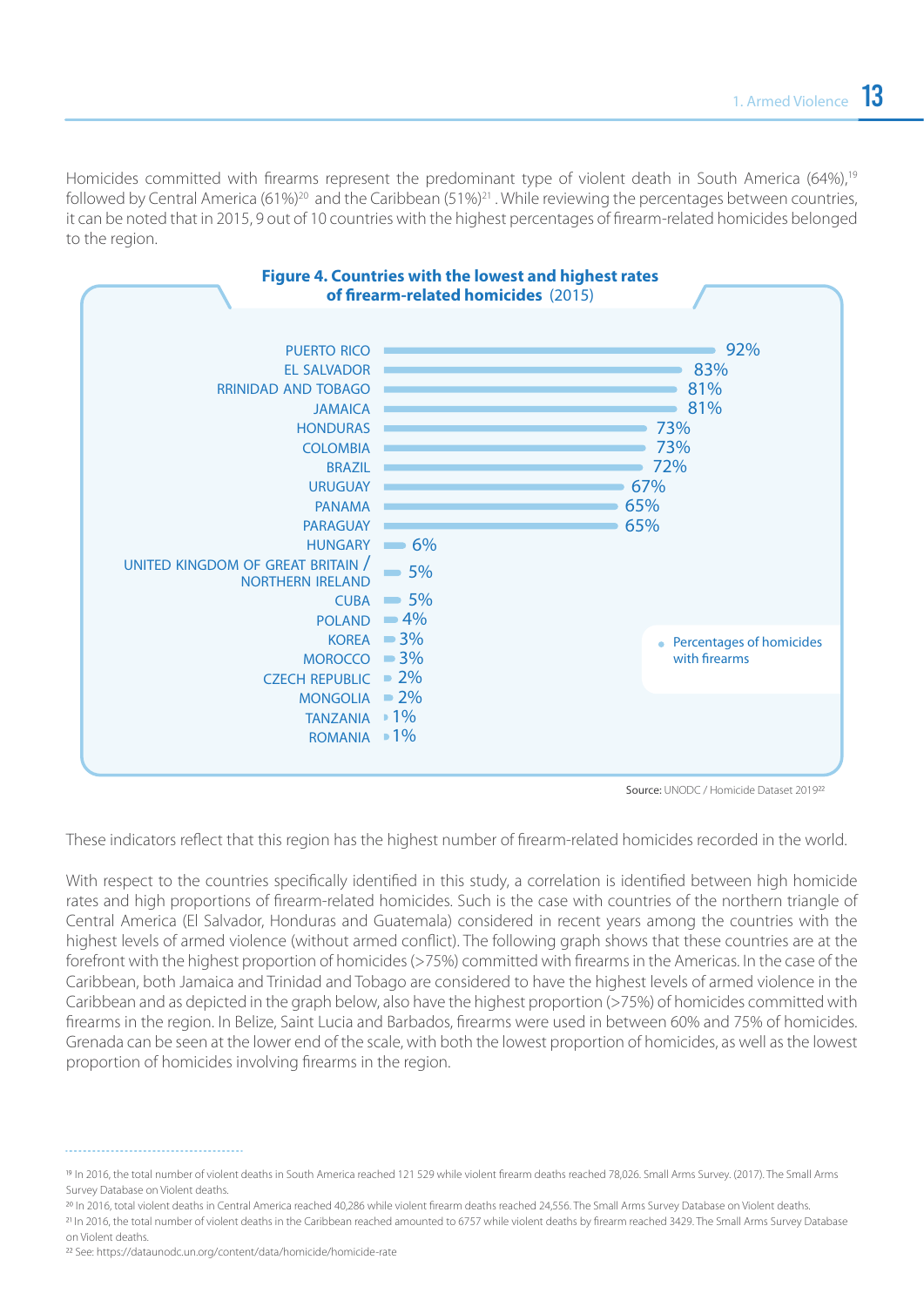

While the violence occurring in the region is the product of a number of structural factors and phenomena, such as organized crime, gangs, common crime, as well as interpersonal and community violence, the prevailing weight of the availability and presence of firearms in the dynamics of violence that characterize the region cannot be ignored.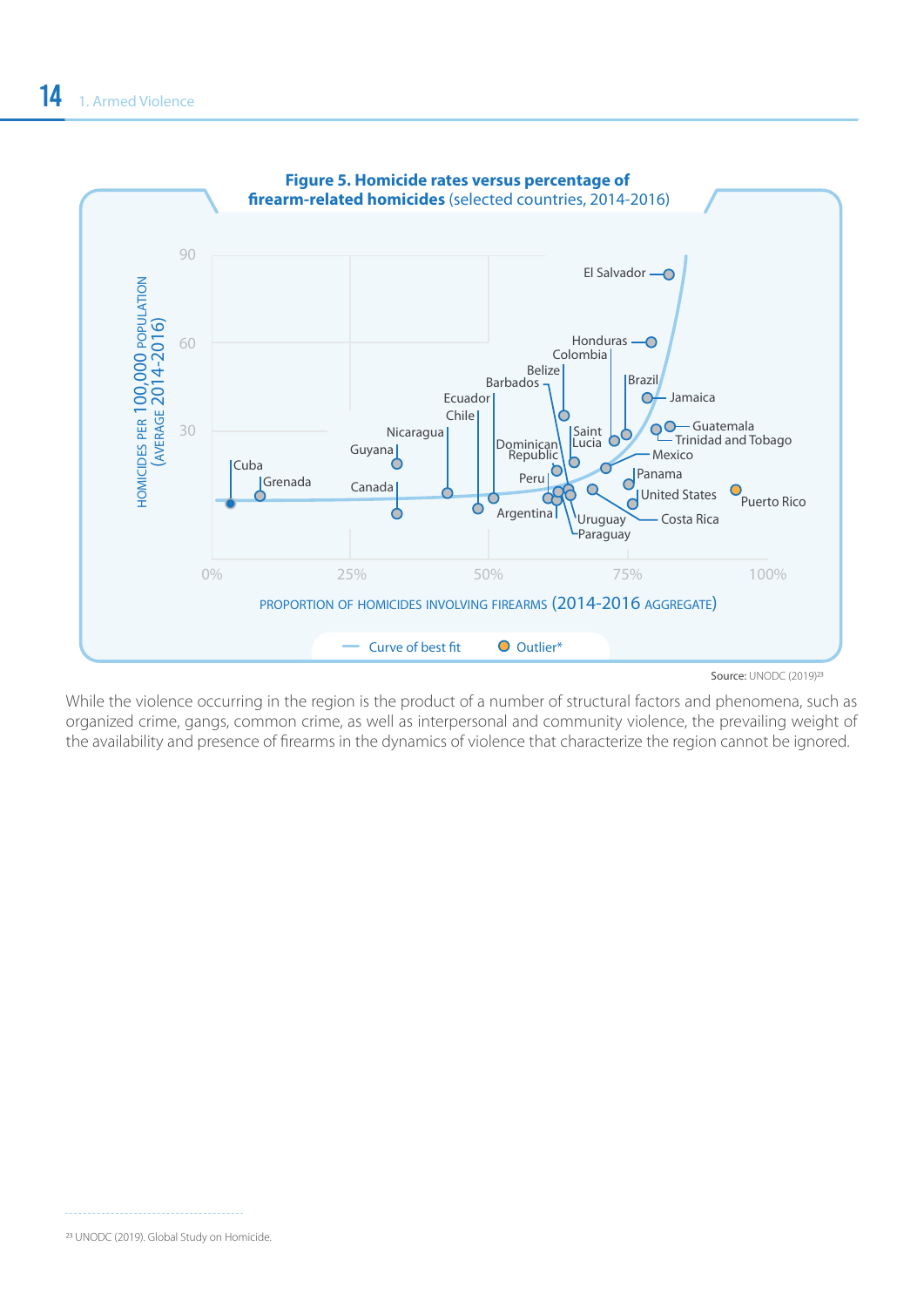### 2. VIOLENCE AGAINST **WOMEN**

#### 2.1. OVERVIEW

Violence against women and girls is one of the most widespread, persistent, and devastating human rights violations in the world today and represents a serious public health problem, as well as a major obstacle to the implementation of the 2030 Agenda for Sustainable Development. Violence against women occurs worldwide and encompasses all generations, nationalities, communities, and areas of society, regardless of age, ethnicity, disability or origin. However, some women are more likely to experience violence related to their status in society as a result of their age, marital status, reproductive status, place of residence, health, sexual orientation and/or gender identity.

The Declaration on the Elimination of Violence against Women, approved by United Nations General Assembly in its resolution 48/104 in 1993 defines violence against women *as any such act of violence based on female gender that has or may result in physical, sexual or psychological harm or suffering of women, as well as threats of such acts, coercion or arbitrary deprivation of liberty, whether they occur in public life or in private life.*24 It also includes physical, sexual and psychological violence that occurs in the family, within the community or perpetrated or tolerated by the State, wherever it occurs. These typologies are also included in the **Belem do** Pará Convention.

The Follow-up Mechanism to the Belém do Pará Convention Convention (MESECVI), 25 in its proposal for a Model Law on the Prevention, Punishment and Eradication of the Gender-Related Killing of Women and Girls, presents a definition of gender-based violence against women, which is *any action or conduct, based on gender, that causes women death, physical, sexual or psychological harm or suffering, both in the public and private spheres, that is motivated by or sustains the historically unequal power relations between men and women and places women in situations of subordination, that constitutes a violation of their human rights that totally or partially limits the recognition, enjoyment and exercise of such rights.*<sup>26</sup>

Although not all elements of this definition have been included in the types of criminal offences found in the Latin American and Caribbean region, its importance lies in the fact that it shows the need to extend the debate to other actions and behaviours that allow the problem to be

Violence against women

#### **Declaration on the Elimination of Violence against Women (1993)**

psychological harm or suffering coercion or arbitrary deprivation of liberty, both (...) in public life and in private life..."

#### **Monitoring mechanism for the Belem do Para Convention**

action or conduct (...) that causes women death, physical, sexual or psychological harm or suffering, both in the public and private spheres, which is<br>motivated or sustained in or sustained in historically unequal power relations between men and women and places women in subordinate situations..."

Law on the Prevention, Punishment and Eradication of the Gender-Related Killing of Women and Girls (Femicide/Feminicide). Article 3. (OAS. Official documents: OAS/Ser.L/II.6.17) http://www.oas.org/es/mesecvi/docs/LeyModeloFemicidio-EN.pdf

United Nations (1993). Declaration on the Elimination of Violence against Women. General Assembly Resolution A/RES/48/104 of 20/12/1993. https://www.ohchr.org/en/professionalinterest/pages/violenceagainstwomen.aspx

MESECVI is a systematic and permanent multilateral evaluation methodology, based on a forum for exchange and technical cooperation between States Parties to the Convention and a Committee of Experts. MESECVI analyses progress in the implementation of the Convention by its States Parties, as well as persistent challenges in State responses to violence against women.

Follow up mechanism to the Belém do Pará Convention [Mesecvi] (2017). Inter-American Model Law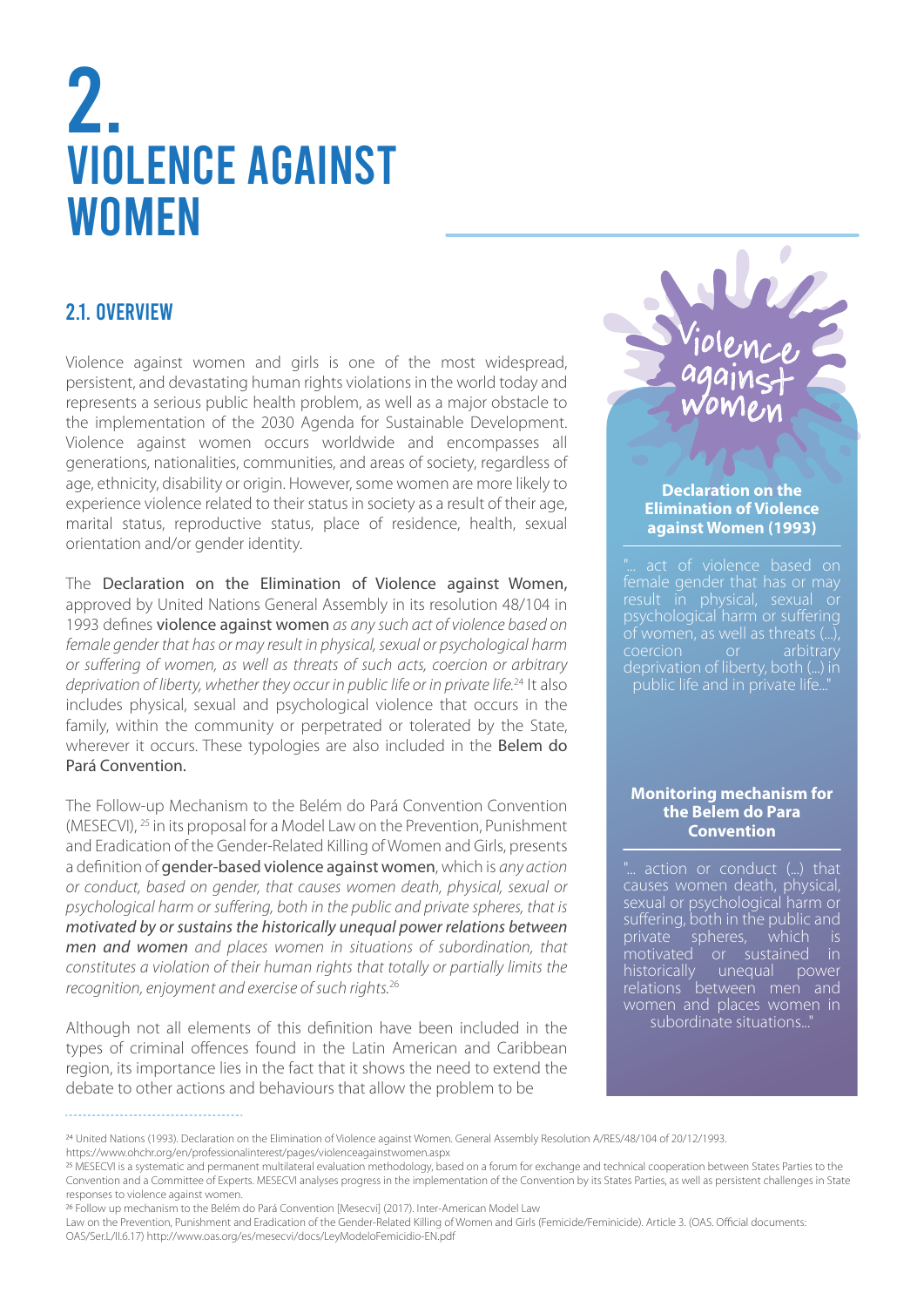addressed in a comprehensive way. This problem, generated by violence against women, has become increasingly visible in recent years. In fact, it is estimated that 35% of women worldwide have experienced some form of violence, a percentage that in some countries can reach up to 70%.<sup>27</sup>

Femicide – the killing of women because of their gender - is the most serious expression of discrimination and violence against women. It is important to note that at the international level, there is no agreed definition of the term femicide. Some States use the term femicide to refer to any type of homicide of a woman, even if the murder is not gender-based. This has contributed to the lack of a standardized and commonly accepted definition of this term.

This debate extends to the legal sphere, specifically regarding the definition of types of criminal offences. In some countries, the concept of femicide is used in the language of activism, but it is not classified as a crime. In the Latin American region, several countries have defined this concept in their legislation. In the Caribbean region, the concept of femicide has not been incorporated as a criminal offense. However, the use of the term is often found in national statistics, police reports or even in National Gender-based Violence Action Plans.

At the regional level, getting a full picture of gender-based violence against women or femicides is a major challenge. First, most laws that recognize this type of crime are relatively new, which creates difficulty when disaggregating data in the national statistical systems. Currently, most countries in the region disaggregate homicides by sex, but they do not necessarily make the distinction between homicides of women and femicides. In addition, the definition and disaggregation of this data differs by country, including for instance data within the same State itself in federal systems, which hinders comparisons at the sub regional and even at the national level.

From a statistical point of view, it is evident that defining in each case whether the victim was killed by chance or because she is a woman presents serious methodological difficulties. The assumption that violence against women is due to the mere fact of being women, becomes more evident when it comes to cases of domestic violence, intimate partner violence or sexual violence. In other cases, it can be difficult to determine whether criminal conduct constitutes femicide or not.28 This debate should be brought into the legal sphere to ensure that the elements related to the offence in question are clearly defined since the limited definitions contribute to statistical underreporting, which hinders a broader view of violence against women and the consequences that it carries.

The debate around femicide should also move into both criminal and crime scene investigations. Errors in crime scene management, mishandling of evidence, bad practices in dealing with victims, as well as preconceived ideas and stereotypes about women, have deepened the levels of impunity for the crimes for which women are victims of violence. In addition, the lack of evidence has caused many femicides to be unclear or end up being typified as homicides, making gender-based violence invisible.

Violence in general, and armed violence in particular, affects men and women differently. While men are usually killed by other men with whom they may or may not have a relationship, violence against women occurs both in the public and private spheres. Women are at an increased risk of becoming victims of violence by their partners, ex-partners or other known men.

The WHO defines intimate partner violence as any behaviour, within an intimate relationship, that causes physical, psychological or sexual harm.29 Globally, it is estimated that 6 out of 10 women are killed by their partner or a family member. Murders of women worldwide committed by their partners account for 34%, while those committed by other family members account for 24%. The remaining 42% of women's murders are committed by other perpetrators outside the intimate environment. 30

<sup>27</sup> United Nations and the European Union (2018). Spotlight initiative to eliminate violence against women and girls - Annual report 1 July 2017 - 31 March 2018, p.13. https://www.un.org/fr/spotlight-initiative/assets/pdf/Spotlight\_Annual\_Report\_July\_2017-March\_2018.pdf

UNLIREC (2015). Gun Violence, Gender and Small Arms Violence. Systematization of data available in Latin America and the Caribbean.

<sup>&</sup>lt;sup>29</sup> World Health Organization [WHO] (2012). Understanding and addressing violence against women, p. 1.

Unodc (2019). Global Study on Homicide. Gender-related killing of women and girls, p. 17.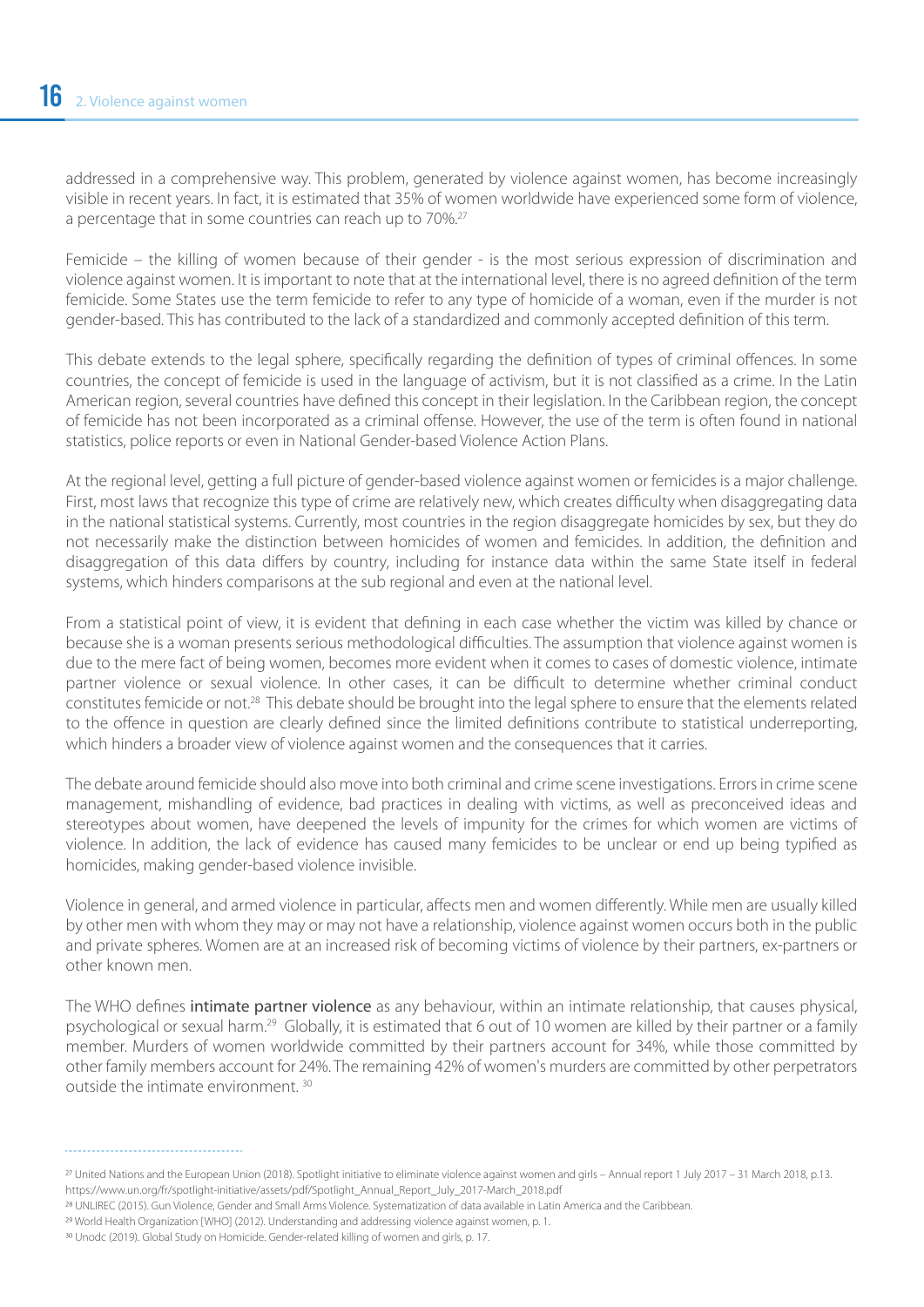According to UNODC's 2019 Global Homicide Study, in 2017, the total number of deaths of women and girls worldwide as a result of all forms of intentional homicide amounted to 87,000. More than half (58%) of the women victims of intentional homicide in 2017, or 137 women, were killed each day by a member of their own family.<sup>31</sup> Data, as of 2017, places Asia with the highest number of women killed (20,000) worldwide by intimate partners or other family members, followed by Africa (19,000), America (8,000), Europe (3,000) and Oceania (300). 32

In this context, the presence of firearms in a domestic environment is not only a risk factor for women at the hands of their partners, but also plays a decisive role in other forms of violence, such as intimidation, coercion and threat.

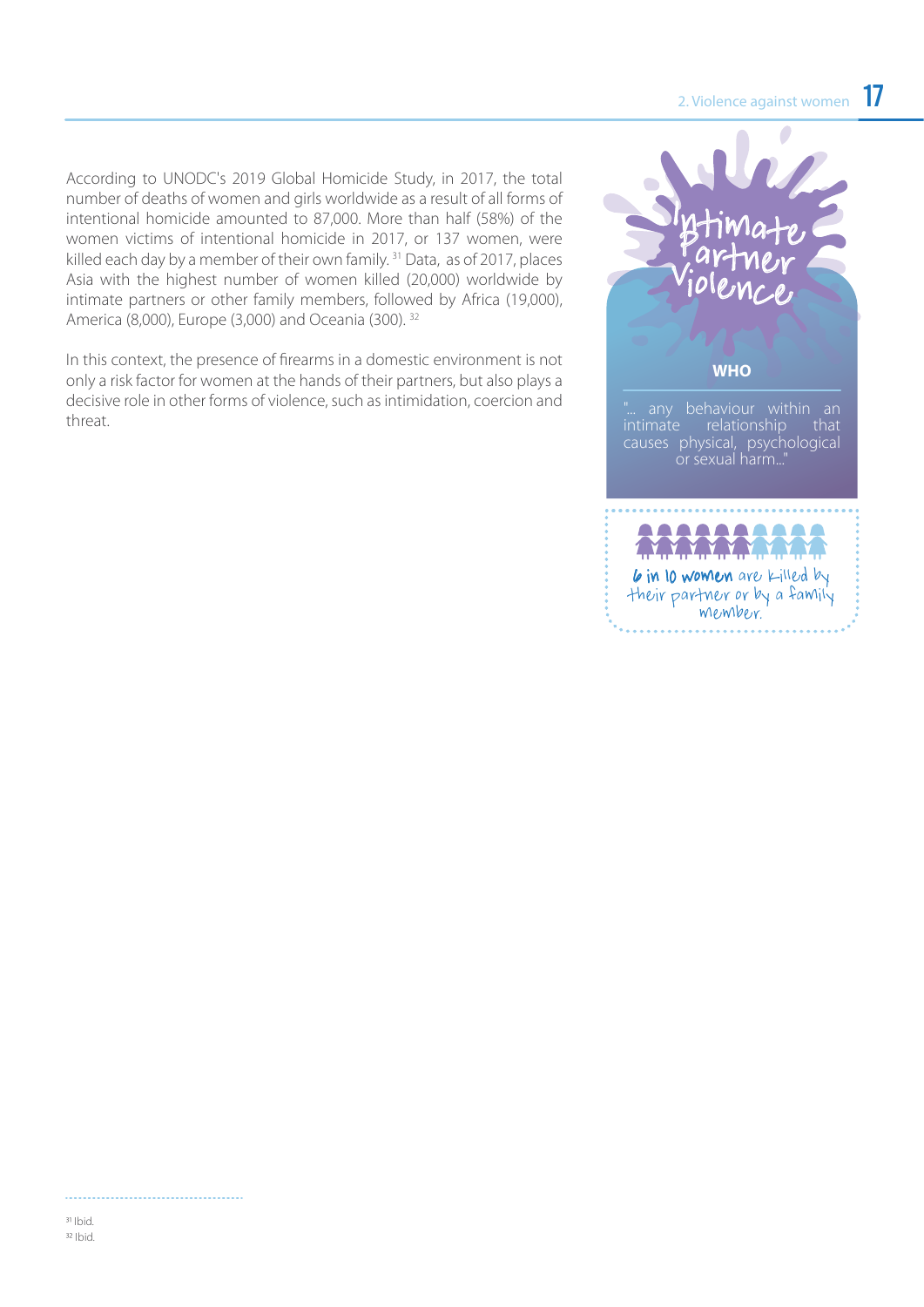#### 2.2. VIOLENCE AGAINST WOMEN: A REGIONAL OVERVIEW

Globally, it is estimated that America is the second continent, which poses the greatest risk for a woman to be killed by her partner or by a family member,<sup>33</sup> second only to Africa. Latin America and the Caribbean are among the most dangerous regions in the world for women. 14 of the 25 countries with the highest femicide rates in the world are in this region.<sup>34</sup>

According to the Economic Commission for Latin America and the Caribbean (ECLAC), in 2018, at least 3,529 women were killed because of their gender in the region. As shown in the following figure,<sup>35</sup> countries with the highest rates of femicides per 100,000 women include Guyana (8.8), El Salvador (6.8), Honduras (5.1), Saint Lucia (4.4), Trinidad and Tobago (3.4), Bolivia (2.3), Guatemala (2.0) and the Dominican Republic (1.9).

In the case of the Caribbean, not all States include provisions criminalizing femicide in their legislation. Notwithstanding, in some countries, either the Police or other State agencies register the homicide of a woman killed by an intimate partner and classify this offense as a femicide. Data shown in the table correspond to women's deaths at the hands of their intimate partner or former partner in the Bahamas, Barbados, Belize, Grenada, Guyana, Jamaica, Saint Vincent and the Grenadines and Suriname. ECLAC collects this data annually through national agencies, such as judicial institutions, police or other competent national entities. In the case of some Caribbean countries, the information was provided by: Barbados (Royal Barbados Police Force), Belize (Belize Police Department), Grenada (Royal Grenada Police Force), Guyana (Guyana Police Force), Jamaica (Jamaica Constabulary Force.), St Vincent and the Grenadines (Ministry of National Mobilization) and Suriname (Police Corps Suriname).36

#### 33 Ibid.

UN Women (2019). Spotlight Initiative. https://mexico.unwomen.org/es/noticias-y-eventos/articulos/2019/12/spotlight

Economic Commission for Latin America and the Caribbean (ECLAC). Latin America and the Caribbean Gender Equality Observatory, https://oig.cepal.org/en/indicators/femicide-or-feminicide, accessed 10 April 2020.

For more information see: https://oig.cepal.org/en/indicators/womens-deaths-hands-their-intimate-partner-or-former-partner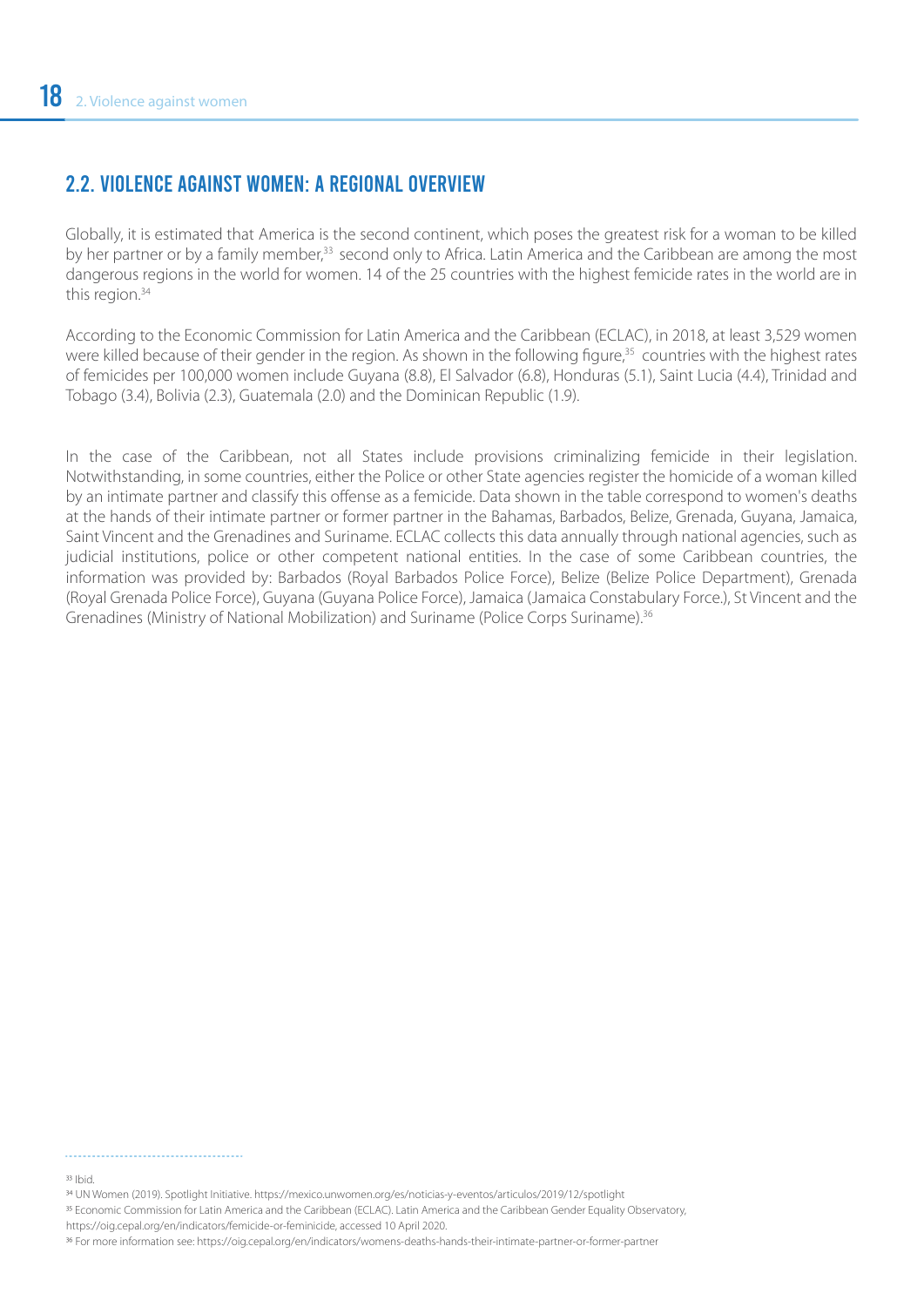

### **Figure 6. Femicide rates in Latin American and Caribbean countries**

Source: Economic Commission for Latin America and the Caribbean (ECLAC), Gender Equality Observatory for Latin America and the Caribbean, on the basis of official sources

According to ECLAC's Gender Equality Observatory, Brazil and Mexico appear as the countries with the highest number of femicides in absolute terms with 1,206 and 898, respectively, followed by Argentina (255), Honduras (235), El Salvador (232), Guatemala (172) and Peru (131).<sup>37</sup> Additionally, it is estimated that at least 2 out of 3 femicides took place in contexts of relationships between current or former partners. In the Caribbean, countries with the highest rates of intimate femicides per 100,000 women in 2018 include Barbados (3.4) Belize (2.6) and Suriname (1.8).38

Some of the countries analysed in this study face serious challenges regarding the impacts of armed violence, directly and indirectly affecting women. While reference has only been made to homicide and femicide indicators, which

Economic Commission for Latin America and the Caribbean (ECLAC). Latin America and the Caribbean Gender Equality Observatory.

https://oig.cepal.org/en/indicators/femicide-or-feminicide, accessed 10 April 2020.

<sup>&</sup>lt;sup>38</sup> Ibid. Indicators of death of women caused by their partner or ex-partner Intimate. See:

https://oig.cepal.org/en/indicators/womens-deaths-hands-their-intimate-partner-or-former-partner 10 April 2020.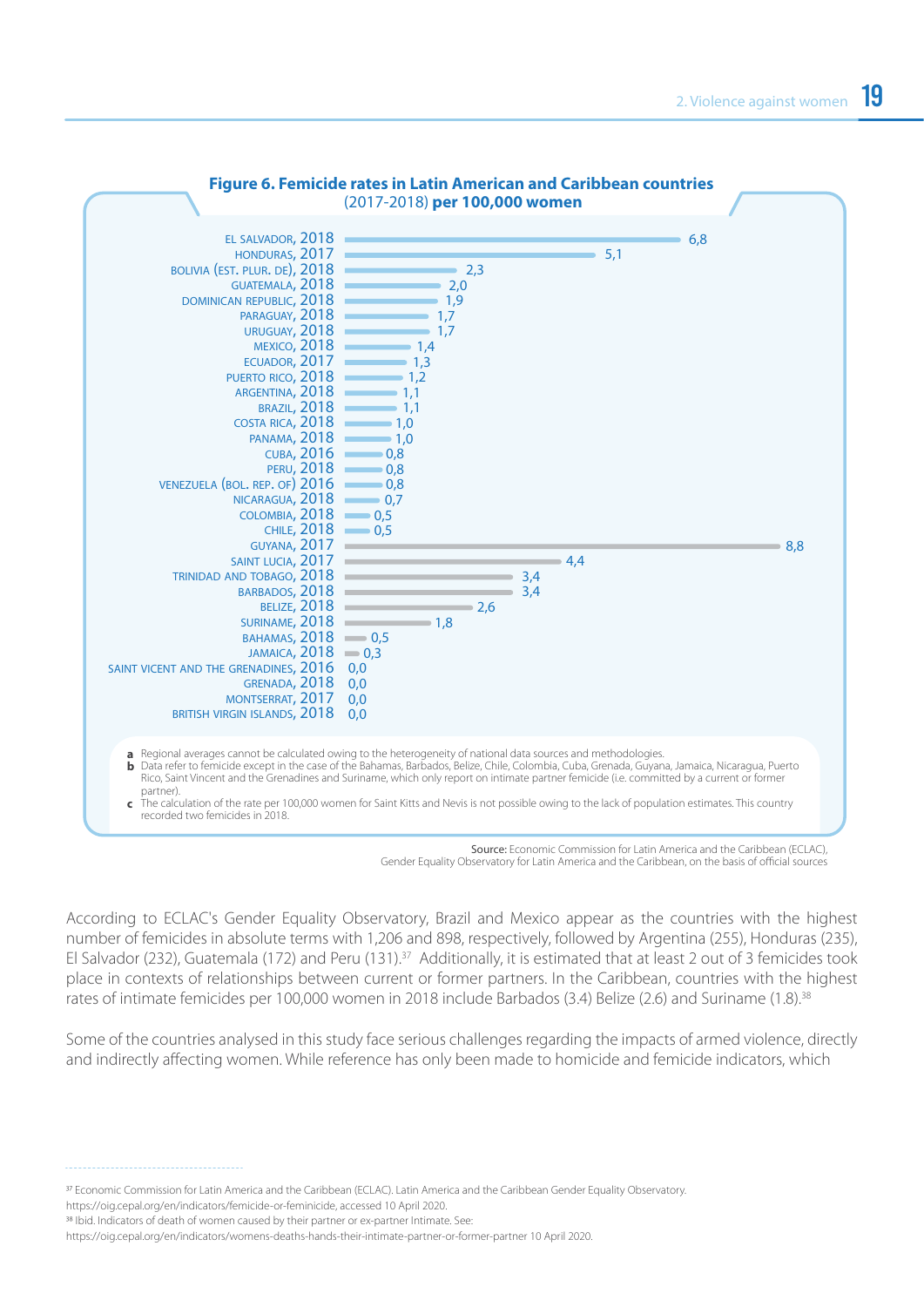facilitate understanding the context of these countries, as well as the impact of weapons on the dynamics of violence, it is important not to lose sight of the fact that firearms are also present in other manifestations of violence that increase the levels of victimization of women, such as sexual or psychological violence, or simply any kind of domestic violence. In many cases, these manifestations of violence are perpetrated by partners, ex-partners, or other family members. In these contexts, the mere presence of a weapon in the home exposes women to a high risk of death and domestic violence.

In the Caribbean, women and girls are particularly vulnerable to intimate partner violence, including intimate partnerand family-related homicide, non-partner sexual violence, sexual exploitation and human trafficking. The availability and access to firearms are noted to be linked to high per capita homicide rates and to female homicides perpetrated by intimate partners and family members. The ready availability of firearms in the Caribbean region impedes security, democratic processes and economic development capacity of states. The impact is being witnessed predominantly in nations, such as Guyana, Haiti, Jamaica, and Trinidad and Tobago.

Although there are signs of declining homicides in some countries in the region compared to past years, these decreases do not necessarily imply a reduction in femicides or violence against women. In this regard, addressing the presence of firearms in domestic settings is key to formulating laws and public policies to prevent and eliminate violence against women. This is due to the fact that the security and justice sector are facing alarming situations of domestic and gender-based violence, which cannot be tackle with traditional security and violence reduction measures given that they do not apply to the private sphere.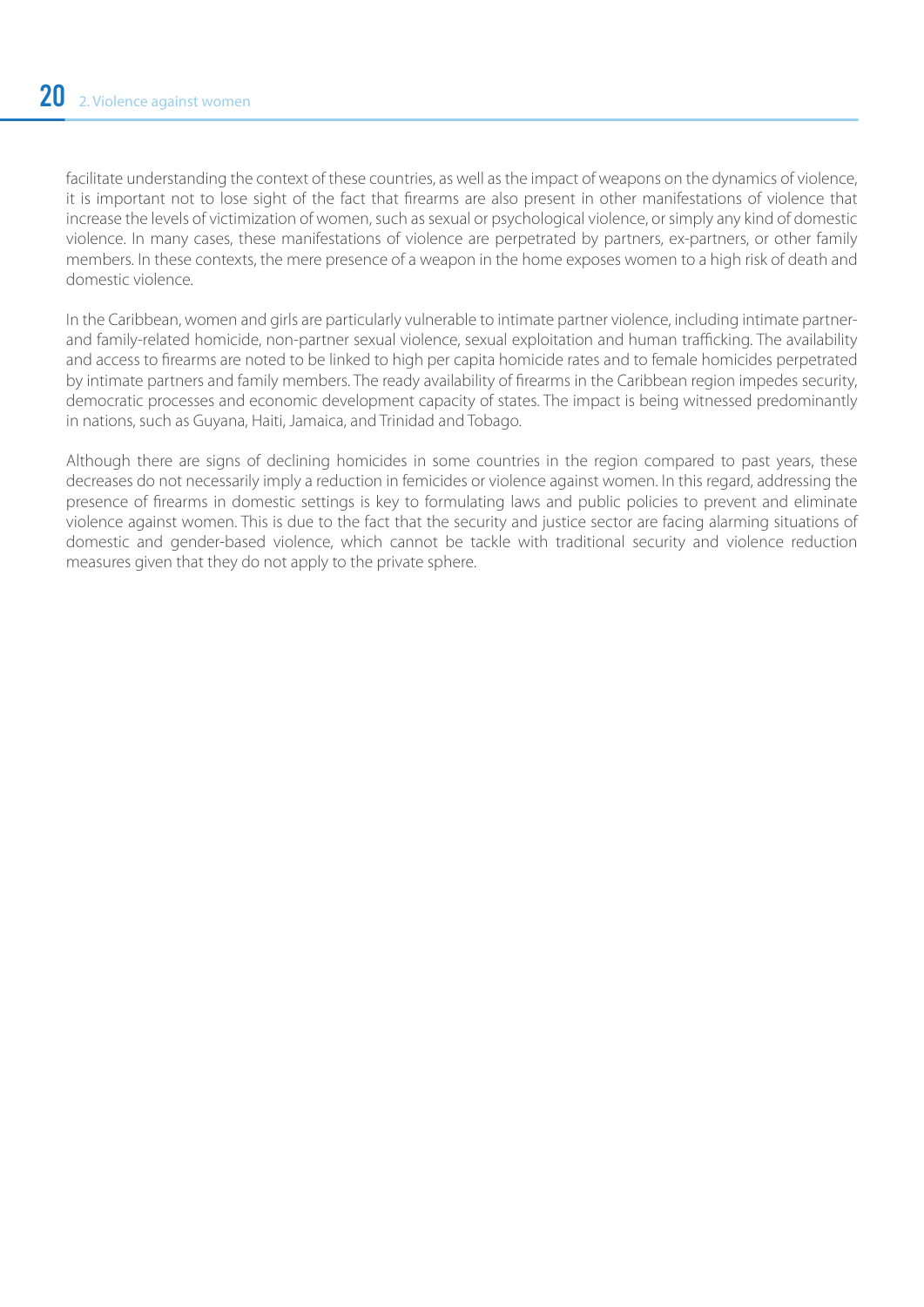#### 2.3. INTERNATIONAL LEGAL FRAMEWORK ON WOMEN, PEACE AND SECURITY

The gravity and dimension of violence against women has, for decades, led to the development of a broad legal framework and an international agenda that establish a series of obligations and commitments for States in the fight against gender-based violence. These have also emphasized the consequences of the use, trade, and proliferation of small arms on women.

In the humanitarian sphere, the four Geneva Conventions (1949) and their Additional Protocols (1977) particularly consider the situation of women in war scenarios. International Humanitarian Law requires women to be "specially protected" from sexual violence and contains provisions related to dignified treatment, for example, special care must be provided to pregnant women and mothers of young children.

Several United Nations Security Council resolutions mention the disproportionate impact that armed violence has on women, very specifically in the field of armed conflict. The most cited is perhaps the UN Security Council Resolution on Women, Peace and Security (UNSCR 1325, 2000). This Resolution encourages all UN Member States to "ensure greater representation of women at all levels of decision-making of national, regional and international institutions and mechanisms for the prevention, management and resolution of conflicts" and emphasizes "the responsibility of all States to end impunity and prosecute those responsible for [... crimes ...] sexual violence and other types of violence against women and girls." 39

UN Security Council Resolutions 2106 (2013), 2122 (2013) and 2242 (2015) also form part of the wide Women, Peace and Security Agenda and include specific references to small arms and light weapons in relation to violence against women. United Nations Security Council Resolution 2117 on illicit transfer, destabilizing accumulation and misuse of small arms recognizes the effects of weapons on violence against women and girls and on the increase in gender-based violence. UNSC Resolution 2242 specifically calls on States to consider the direct impact of conflict and post-conflict scenarios on women and girls, to mitigate the risk of women becoming actors in the illicit transfer of small arms and light weapons.

The Sustainable Development Goals (SDGs) of the 2030 Agenda for Sustainable Development refer to "peaceful and inclusive societies", pointing to gender equality as "a necessary basis for a peaceful, prosperous and sustainable world." SDG 5.2 calls for the elimination of all forms of violence against women and girls, both in the public and private spheres. On the other hand, SDG 16.1 seeks to reduce all forms of violence and related death rates and SDG 16.4 seeks to curb illicit arms flows.

The Arms Trade Treaty (2014)<sup>40</sup> is the only legally binding international instrument that explicitly refers to the relationship between arms trade and gender-based violence. Article 7.4 of the Treaty establishes that States consider, within the export assessment, the risk that weapons will be used to commit or facilitate serious acts of gender-based violence or serious acts of violence against women and children.

This reflects a significant change in language compared to that used more than a decade ago in the United Nations Programme of Action to Prevent, Combat and Eradicate the Illicit Trade in Small Arms and Light Weapons in All Its Aspects (UN PoA, 2001). The PoA makes explicit mention of women only in its preamble, expressing great concern about the "negative impact" that the illicit trade in small arms and light weapons can have on them. However, in the Biennial Meeting of States, the internal forum to discuss progress in the implementation of the PoA every two years, a stronger interest is perceived by some States to link small arms proliferation and misuse it with gender-related issues.

United Nations (2000). Resolution 1325 (2000) adopted by the Security Council at session 4213a (31/10/2000). Arts. 1 and 11. http://www.un.org/comun/docs/?symbol-S/RES/1325(2000)

For more information on the Arms Trade Treaty see: https://www.un.org/disarmament/convarms/arms-trade-treaty-2/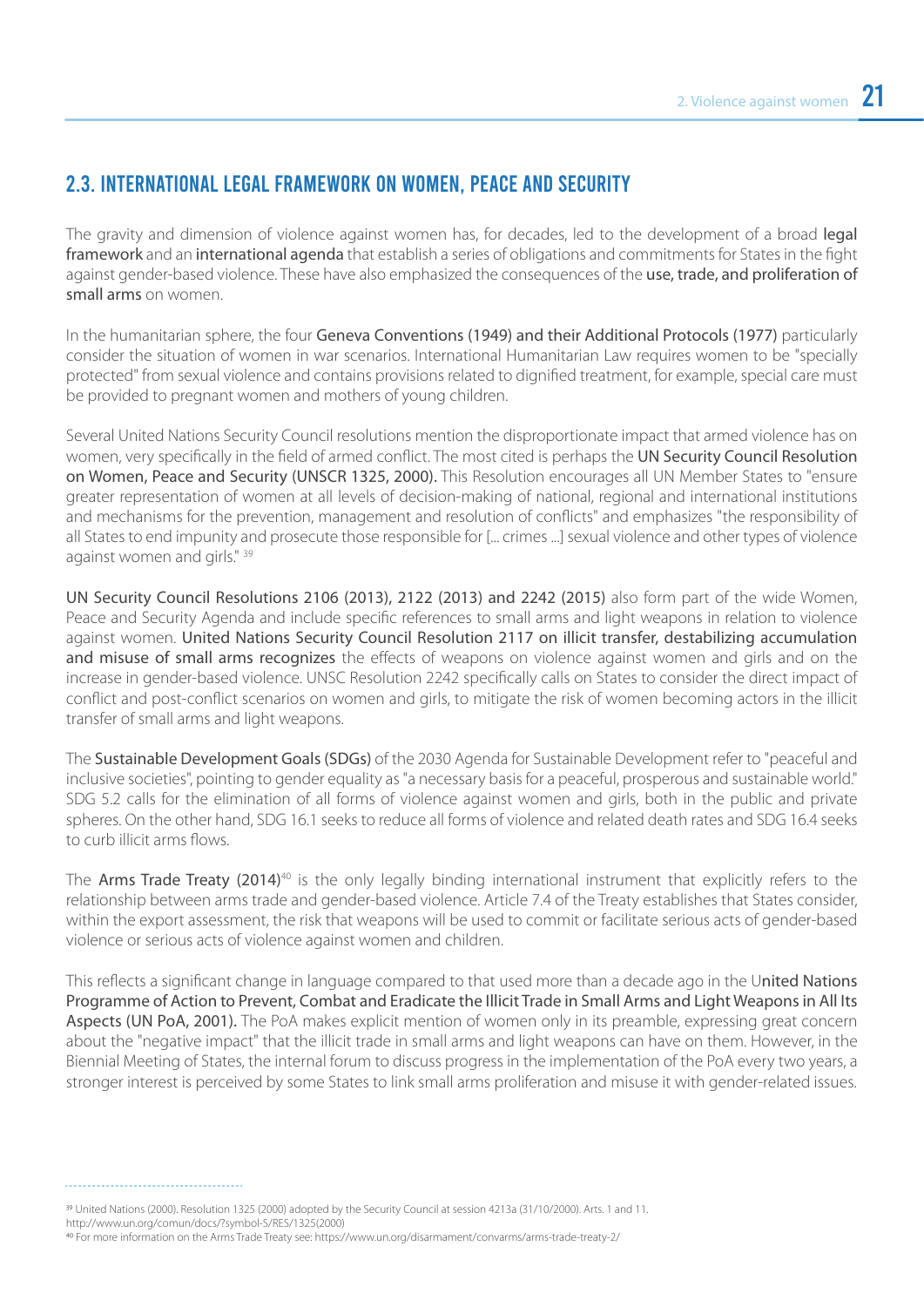Likewise, the UN General Assembly in its Report of the Third Conference to review the progress made in the implementation of the PoA (2018) reiterated its concern about the negative effect of illicit trafficking in small arms and light weapons on women, men, girls and boys, and recognized that the elimination of illicit arms trafficking is a key part of the fight against gender-based violence. This report also calls on States to exchange national experiences and good practices on gender mainstreaming in small arms policies and programmes, including in the formulation, planning, implementation, monitoring and evaluation aspects.<sup>41</sup>

On the side of the women's rights instruments, the 1979 Convention on the Elimination of All Forms of Discrimination against Women (CEDAW) is essential, because it is embedded in the universal system of protection of human rights. Thus, General Recommendation No. 19 adopted by the Committee on the Elimination of Discrimination against Women (1992) considers violence against women to be an impairment or annulment of the enjoyment of their human rights and fundamental freedoms, calling on State Parties to fully implement the Convention through positive measures to eliminate all forms of violence against women. Likewise, General Recommendation No. 35 (2017) recommends that State Parties to the CEDAW address factors that heighten the risk to women of exposure to serious forms of gender-based violence, such as the ready accessibility and availability of firearms, including their export.<sup>42</sup>

The same is true for the Belem do Pará Convention, which is integrated into the Inter-American system for the protection of human rights. Through its Article 7, States Parties agree, inter alia, to "include in their domestic legislation, penal, civil and administrative and any other type of provisions that may be needed to prevent, punish and eradicate violence against women and to adopt appropriate administrative measures where necessary". This mandate of the Inter-American instrument has been reflected in the development of national regulations on violence against women in most countries in the Latin America and Caribbean region.

The Follow up Mechanism to the Belem do Para Convention (MESECVI) has presented two Model Laws. The Inter-American Model Law on the Prevention, Punishment and Eradication of Violence Against Women in Political Life (2017) on the one hand, which recognizes among its proposals the duty of the State to take measures to prevent access to firearms by the aggressor as a protective measure against the imminent risk of serious harm.<sup>43</sup> On the other hand, there is the Inter-American Model Law on the Prevention, Punishment and Eradication of the Gender-Related Killing of Women and Girls (Femicide/Feminicide). A number of circumstances are included within the offence of femicide, including killing or participating in the death of a woman in situations of conflict or war.<sup>44</sup> It also considers as aggravating circumstances the vulnerability of women in situations of armed conflict<sup>45</sup> and establishes the duty of the State to regulate the possession and use of firearms as a public policy prevention measure to avoid the commission of crimes contained in the proposed Model Law. 46

United Nations (2018). Report of the Third United Nations Conference to Review Progress in the Implementation of the Programme of Action to Prevent, Combat and Eliminate the Illicit Traffic in Small Arms and Light Weapons in All Its Aspects, New York, 18-29 June 2018 (General Assembly A/CONF.192/2018/RC/3. https://www.un.org/en/ga/search/view\_doc.asp?symbol=A/CONF.192/2018/RC/3&Lang=S

Committee on the Elimination of Discrimination against Women (2017): General recommendation No. 35 on gender-based violence against women, updating general recommendation No. 19. See: https://tbinternet.ohchr.org/\_layouts/15/treatybodyexternal/Download.aspx?symbolno=CEDAW/C/GC/35&Lang=en

MESECVI (2017). Inter-American Model Law On the Prevention,Punishment and Eradication of Violence Against Women in Political Life. Article 37 Chapter III, Section II. http://www.oas.org/en/mesecvi/docs/LeyModeloViolenciaPolitica-EN.pdf

MESECVI (2017). Inter-American model law to prevent, sanction and eradicate the violent death of women (Femicide/Femicide). Art. 5 Subsection i. See: http://www.oas.org/es/mesecvi/docs/LeyModeloFemicidio-EN.pdf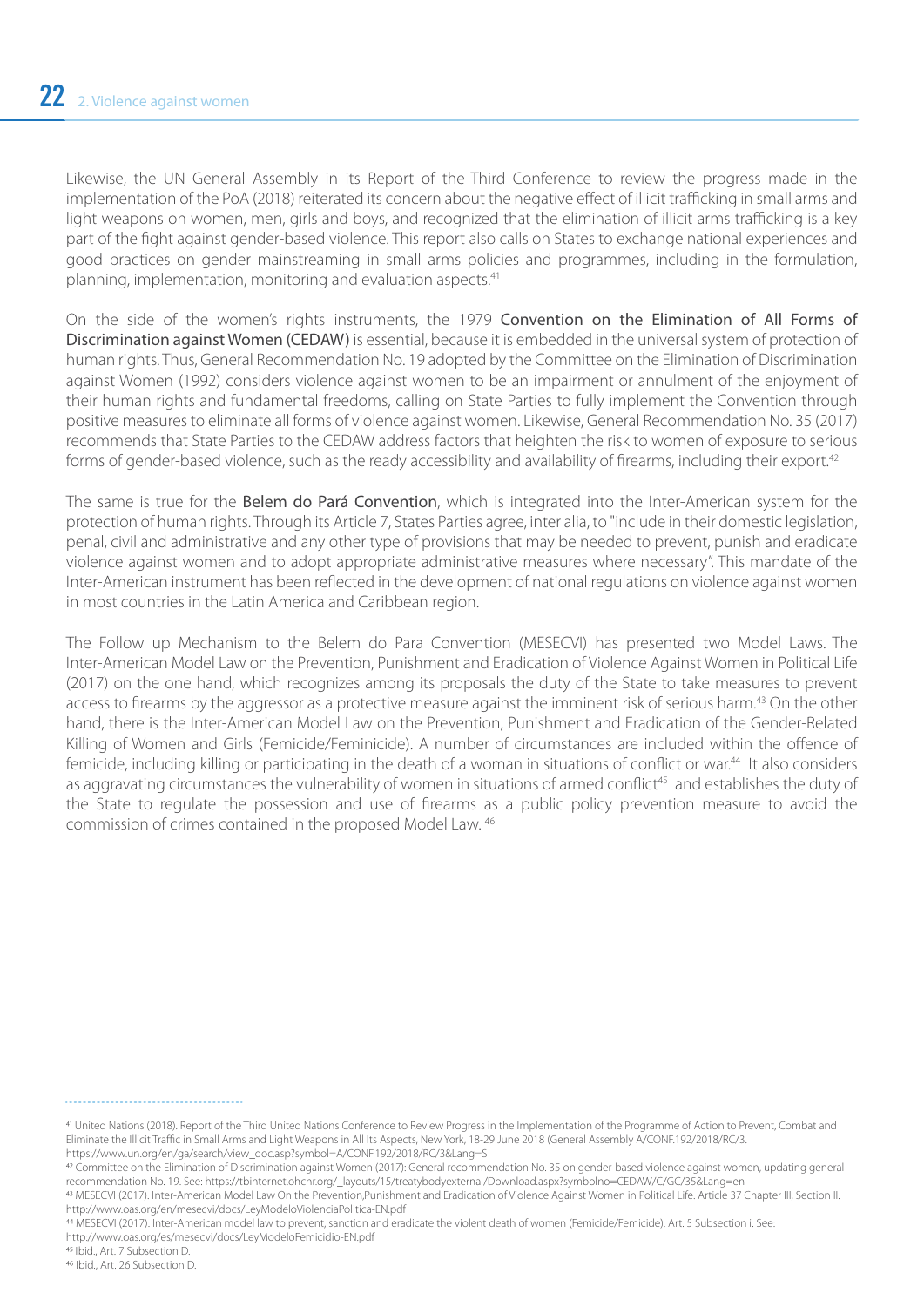### 3. **LEGISLATION** ON FIREARMS AND VIOLENCE AGAINST WOMEN: **THE CARIBBEAN**

The rates of armed violence in Latin America and the Caribbean are particularly high; countries in the region with high homicide rates also have high homicide rates with firearms. This is especially evident in Central America and the Caribbean. Although there are many factors to analyse, and diverse contexts, which vary from country to country, this data leads us to reflect on the proliferation of firearms as a risk factor in armed violence. Although men are the main victims of intentional homicides, women are the main victims of gender-based violence. The presence of firearms in a domestic environment greatly increases the risk of death for women by such weapons.47

This document intends to continue a debate on the correlation between national legislation to prevent violence against women and legislation regulating civilians' access to the possession of firearms. Undoubtedly, the legislative measures that can be taken to prevent, reduce and punish violence against women are not limited to the regulation of firearms possession. Of equal importance is the fact that firearms can be obtained both legally and illegally and States need to take this into consideration as it also undermines the States capacity to prevent gender-based violence in the context of the regulation of firearms possession.

However, in the exercise of their sovereign powers, each State can regulate the possession and bearing of firearms, taking into account the problem of violence against women. This contributes to the prevention of the latter and is only one of many positive measures that may be taken with the ultimate objective of eliminating all forms of violence against women. The adoption of measures in the regulatory field to prevent violence against women can occur through different norms and, in fact, is the most frequent measure. They are usually inserted in comprehensive laws on violence against women, criminal codes and laws regulating the possession of firearms, as well as procedural regulation. This document focuses on those provisions on firearms that incorporate gender considerations.

A 2017 regional analysis highlights the fact that since the 1990s, numerous countries in Latin America and the Caribbean have passed laws for the protection and promotion of women's rights. 48 This report indicates that the first laws that were passed, focused on the establishment of measures to protect women in contexts of violence manifested in the private sphere. As of 2019, the countries of the Caribbean region focus their legislation on domestic violence laws but have not included the crime of feminicide/femicide.

The presence of a weapon in the home increases the risk of death for women by 272%. Amnesty International, the International Small Arms Action Network [IANSA] and Oxfam International. (2005). The effects of weapons on the lives of women. p. 21.

UNWOMEN and the United Nations Development Program. (2017). Del Compromiso a la Acción: Políticas para erradicar la violencia contras las mujeres en América Latina y el Caribe. p. 15.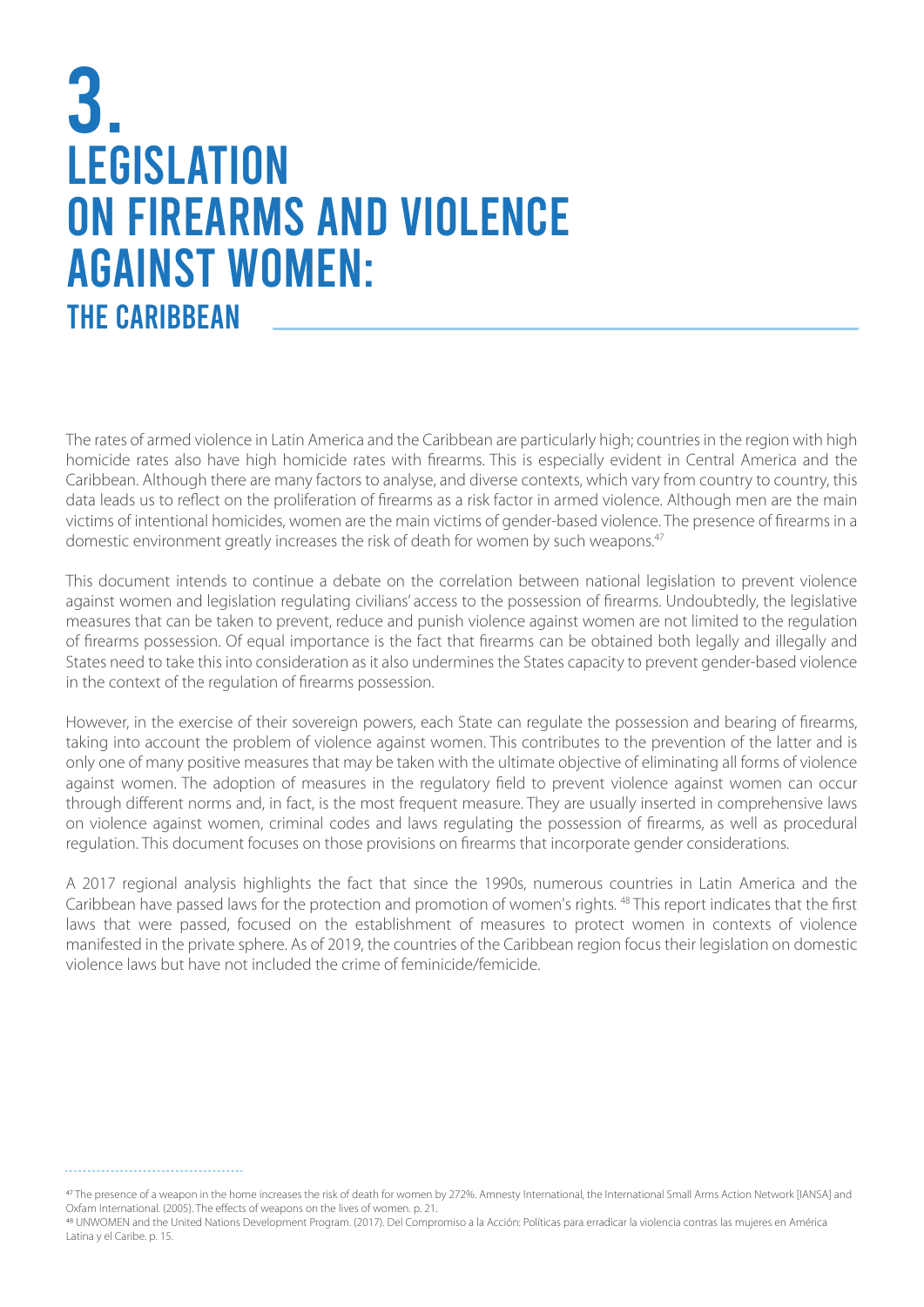

#### ANTIGUA AND BARBUDA

Antigua and Barbuda has relatively recently introduced a new Domestic Violence Act and reformed<sup>49</sup> the country's Trafficking in Persons legislation, both of which were deemed a significant advancement in the area of legislative reform towards the right of women to live free of violence in the year 2015. On the other hand, the Firearms Act, which dates back to 1973 has undergone relevant amendments in 1989, 1999, 2004, 2015, 2016 and 2017.

It is essential to highlight that the country is a State Party to the Inter-American Convention on the Prevention, Punishment and Eradication of Violence Against Women (Belem do Para)<sup>50</sup> and to the Convention on the Elimination of All Forms of Discrimination against Women (CEDAW).<sup>51</sup> However, despite the abovementioned legislative reforms, no provision introducing femicide has been included in the country's legislation.52

The Domestic Violence Act of 2015 repealed the Domestic Violence (Summary Proceedings) of 1999.53 This new piece of legislation aims to provide greater protection to victims of domestic violence, yet not to those of gender-based violence or violence against women and girls. Therefore, the existence of a domestic relationship<sup>54</sup> –among other requisites– between the applicant<sup>55</sup> and the respondent <sup>56</sup>, is fundamental in order to apply this Act.

The first mention of firearms control in the Domestic Violence Act is a brief definition of the term 'firearm', which is directly associated with the Firearms Act.<sup>57</sup> The second is directly related to Part II of the Domestic Violence Act and explicitly addresses Protection Orders.

According to the Domestic Violence Act,<sup>58</sup> there are two types of orders. The first being the 'Interim Protection Order', which is issued by a Court to ensure the safety and protection of the applicant<sup>59</sup> from a respondent who is likely to engage in acts of domestic violence.<sup>60</sup> This Order could be issued at the request of one party pending the hearing and determination of proceedings<sup>61</sup> with a validity period not surpassing thirty days. The second is the 'Final Protection Order', which is issued by the Court after a series of conditions are observed, such as whether the respondent has been properly served<sup>62</sup> and following review of the affidavits presented by both parties.<sup>63</sup> If confirmed, the Final Protection Order shall not exceed three years.<sup>64</sup>

Section 10 of the Domestic Violence Act contains the most comprehensive provision referring to firearms control, since it grants courts the possibility to direct police officers to seize any firearm in possession of the respondent in case there was a threat or expressed intention to kill or injure a person;<sup>65</sup> and if the possession of the firearm is not in the best interest of the respondent or any person due to the state of mind or mental condition, inclination to violence whether the firearm was used for violence or not and use or dependence of intoxicating liquor or drugs.<sup>66</sup>

The previous disposition has the advantage of not being limited to seizing a firearm only under circumstances in which it had already been used to commit domestic violence; it also grants the opportunity, for example, to take

Https://Www.Oas.Org/Juridico/English/Sigs/A-61.Html

<sup>57</sup> Ibid., Section 2 (2). <sup>58</sup> Ibid. <sup>59</sup> Ibid., Section 6 (1). <sup>60</sup> Ibid., Section 6 (2).  $61$  Ibid., Section 6 (1). <sup>62</sup> Ibid., Section 13 (1).  $63$  Ibid., (4).  $64$  | bid.,  $(12)$ . <sup>65</sup> Ibid., Section 10, sub-section 1, (a).  $66$  Ibid., (b).

 <sup>&</sup>quot;Antigua and Barbuda Country Report Third Round. 2017", MESECVI, paragraph 5, p. 2.

<sup>50</sup> Inter-American Convention On The Prevention, Punishment And Eradication Of Violence Against Women "Convention of Belém do Pará"

Convention on the Elimination of All Forms of Discrimination against Women https://treaties.un.org/Pages/ViewDetails.aspx?src=TREATY&mtdsg\_no=IV-8&chapt  $er=4$ 

<sup>&</sup>lt;sup>52</sup> "Antigua and Barbuda Country Report Third Round. 2017", MESECVI, paragraph 30, p. 7.

<sup>53 &</sup>quot;Domestic Violence Act (2015) of Antigua and Barbuda", Section 39 54 Ibid., Section 2.

<sup>&</sup>lt;sup>55</sup> "Person, including a child, who is or has been in a domestic relationship with the respondent". Ibid., Section 2.

<sup>&</sup>lt;sup>56</sup> "person who is or has been in a domestic relationship with the applicant and against whom the applicant has obtained or is endeavouring to obtain an order". Ibid., Section 2 (2).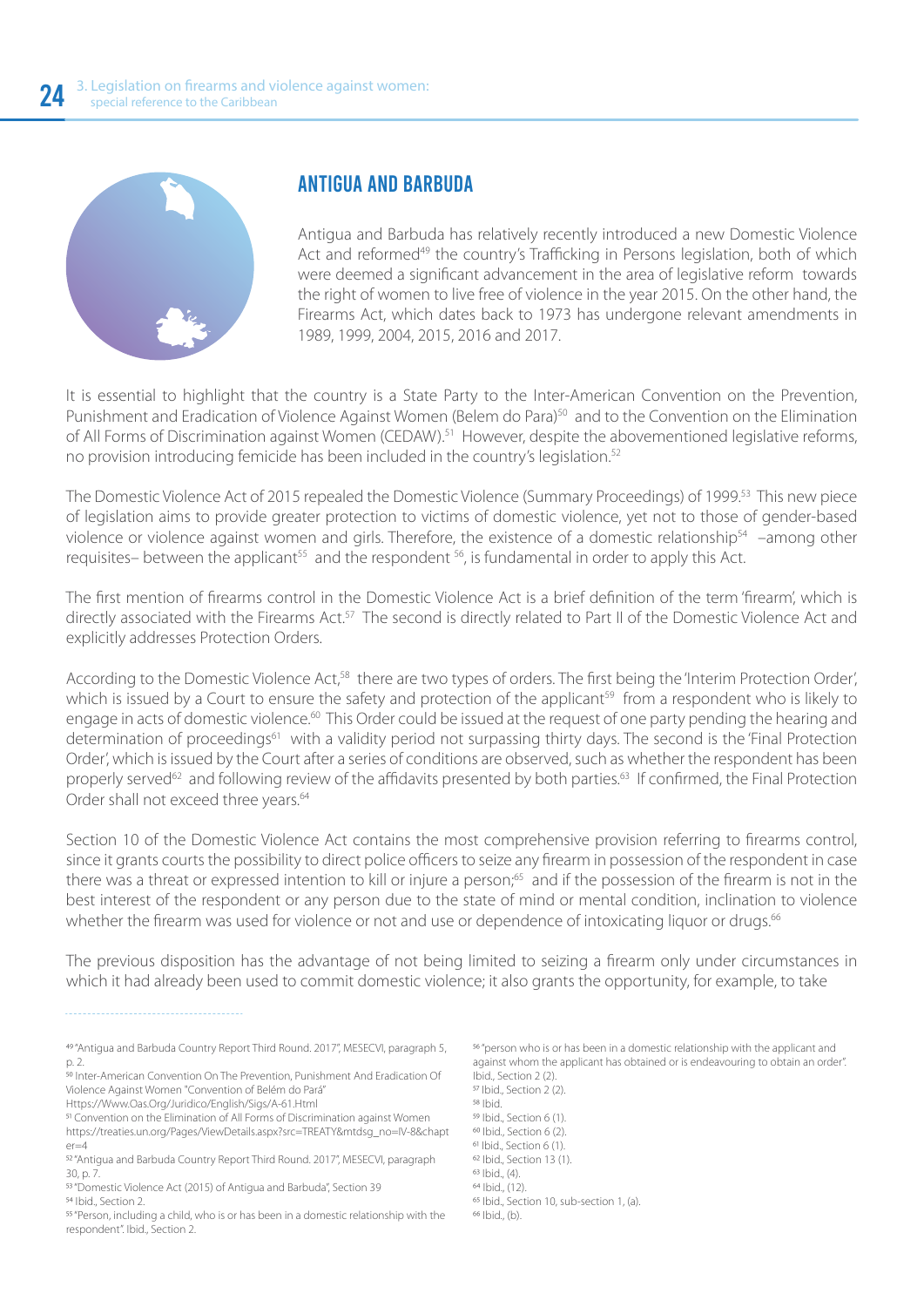preventive action by seizing the firearm when the perpetrator, due to his/her mental condition, is not considered fit to possess a firearm. Most importantly, it allows the firearm to be seized irrespective of whether it was used for domestic violence or not, thus opening the door for law enforcement to take preventive action.

With regard to the duties of police officers in situations of potential domestic violence, they shall respond to every complaint or report,<sup>67</sup> completing a domestic violence report each time,<sup>68</sup> which shall include inter alia the weapon used,<sup>69</sup> to be later included in the National Domestic Violence Register kept by the Commissioner of Police.<sup>70</sup> The Act is also explicit when indicating that police officers have the capacity to arrest without a warrant -in accordance with the Criminal Procedure Act- when there is reasonable cause to believe a person is engaging or attempting to engage in physical violence or actions that could immediately result in physical injury or death.<sup>71</sup>

In the case of The Trafficking in Persons (Prevention) Act of 2010, with a later reform made by The Trafficking in Persons (Prevention) (Amendment) Act- 2015, the only reference to firearms appears as an aggravating circumstance, when committing the offences of trafficking in persons or directing, conspiring, or inciting the commission of trafficking in persons.72

According to the country's Firearms Act, it is necessary to hold a valid Firearm User´s Licence to purchase, acquire or possess a firearm.73 Prior to 2004, the authority in charge of issuing such licences, certificates or permits was the Commissioner of Police while the Ministry responsible for the Police acted as an appeal instance for any of the parties in the event of a refusal to grant, amend or revoke a licence, certificate of permit.<sup>74</sup> However, after the reform -introduced by the Law Revision (Miscellaneous) (Amendments) Act of 2004 and 2015- the responsibility fell under a Firearms Licensing Committee consisting of the Commissioner of Police as chairperson and two other persons appointed by the Minister with experience in the field of defence and national security.<sup>75</sup>

It is imperative to highlight that Antigua and Barbuda has incorporated within its legislation the category of restricted persons, referring to persons convicted for offences under the Firearms Act and persons convicted of any other offence involving violence and sentenced to a term of imprisonment exceeding three months, "any time within five *years next before the event in relation to which the term is used".* 76 Consequently, persons under this category cannot be granted a licence, certificate, or permit.

The Firearms Act amendment of 1999 introduced a series of fundamental reforms to determine the eligibility of a person to hold a firearm licence, certificate, or permit. In this sense, it was first necessary to meet the requirement of completing a Firearm Safety Course and pass the corresponding test.<sup>77</sup> Secondly, non-eligibility parameters were established to determine whether it was desirable for the licence applicant or any other person to possess a firearm. These parameters include, for example, whether the person has been treated for mental illness. Thirdly, it must be determined if the person has a behavioural history, which includes violence or threatened violence or attempted violence against any person.78

Additionally, the Firearms Licensing Committee must take into consideration whether -within the past five years- the person was convicted or discharged of an offence under the Firearms Act, an offence involving violence against a person threatened or attempted, and an offence under the Misuse of Drugs Act.<sup>79</sup> The Committee also has the capacity to modify the conditions of a granted licence, certificate or permit<sup>80</sup> and to revoke it when it is determined that the holder has intemperate habits, is of unsound mind or unfit to be entrusted with a firearm.<sup>81</sup>

- <sup>70</sup> Ibid., sub-section 2.
- <sup>71</sup> Ibid., Section 21 (1).
- <sup>72</sup> "Trafficking in Persons (Prevention) Act, 2010 of Antigua and Barbuda", Section  $16$  (g). <sup>73</sup> "Firearms Act, 1973 of Antigua and Barbuda", Section 6 (1).

<sup>74</sup> Ibid., Section 23 (1).

"Firearms (Amendment) Act, 2015 of Antigua and Barbuda", Section 15A (1).

- "Law Revision (Miscellaneous) (Amendments) Act, 1999 of Antigua and Barbuda", Section 2 (7).
- <sup>78</sup> Ibid., Section 8.
- <sup>79</sup> Ibid., Section 9.
- 

<sup>&</sup>lt;sup>67</sup> Ibid., Section 19, sub-section 1.

<sup>&</sup>lt;sup>68</sup> Ibid., sub-section 2.  $69$  Ibid., sub-section 3 (e).

 <sup>&</sup>quot;Firearms Act, 1973 of Antigua and Barbuda", Section 2 (1).

<sup>80 &</sup>quot;Firearms Act, 1973 of Antigua and Barbuda", Section 20. 81 "Firearms Act, 1973 of Antigua and Barbuda", Section 21 (b).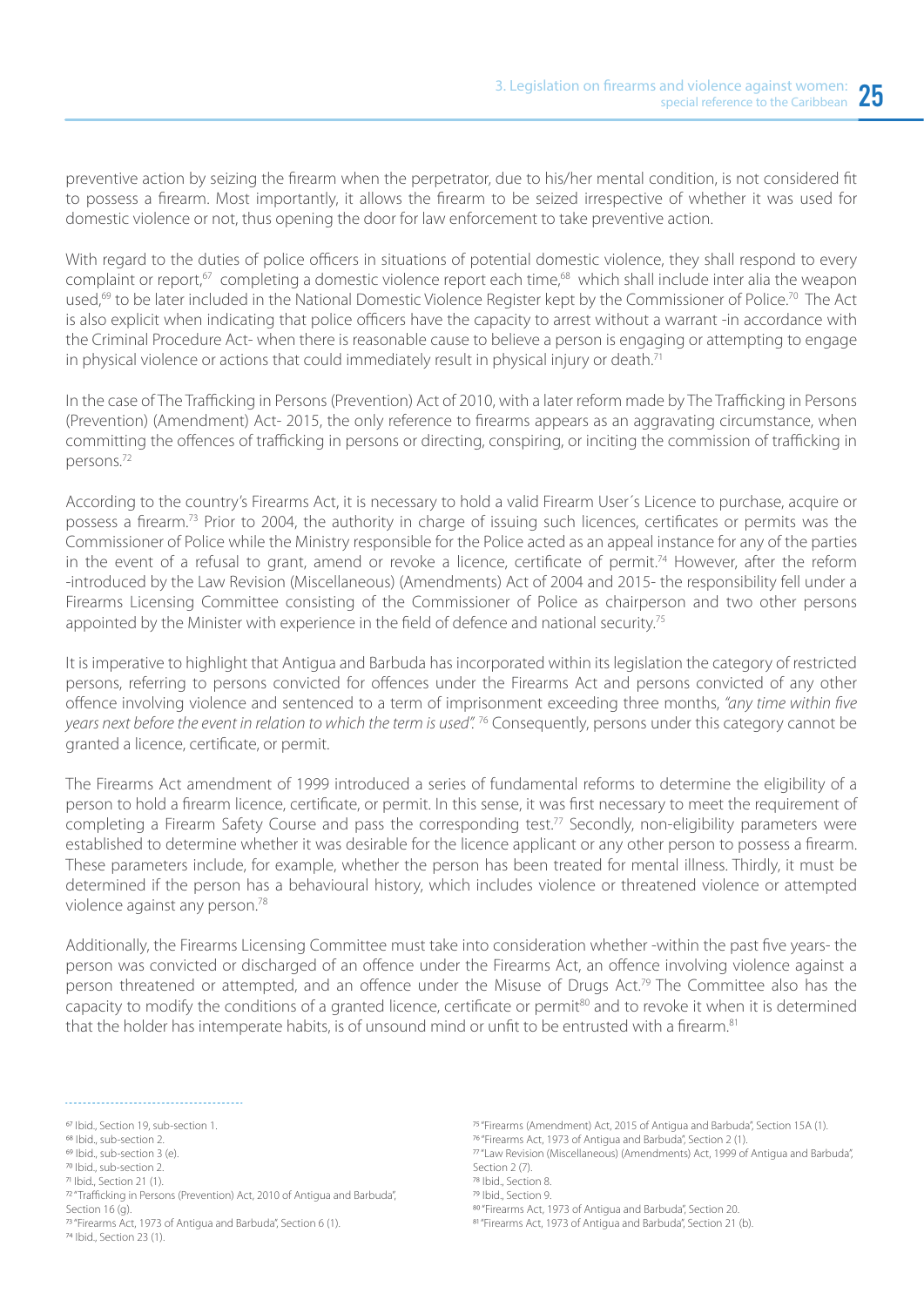From a gender-based violence prevention standpoint, the aforementioned provisions are of great importance since they limit the access to a firearm licence, certificate or permit. It cannot be inferred, based on the norm, how it is determined whether a person has had a violent behavioural history; and if it is precisely the data found in the National Registry of Domestic Violence that is taken into account for certain purposes, or whether there are other sources to be considered. Answers to these questions will be pivotal in defining a clear, step-by-step process for issuing a firearms licence, as well as necessary in order to fill any possible gaps that could facilitate the access to firearms to commit acts of gender-based violence.



#### **BARBADOS**

During 2016-2017, Barbados introduced a series of amendments and new legislation to its violence-related provisions. Amendments were made to the Domestic Violence (Protection Orders) Act, the Sexual Offences Act, and the introduction of the new Trafficking in Persons Prevention Act and the Employment Sexual Harassment (Prevention) Act. In the field of firearms control, the country is governed by the Firearms Act of 1998.

Barbados is a State Party to the Convention on the Elimination of All Forms of Discrimination against Women (CEDAW)82 and the Inter-American Convention on the Prevention, Punishment and Eradication of Violence against Women (Belem do Para).<sup>83</sup> No reference or indication of the adoption of the term femicide was found in the aforementioned legislation; however, references to femicide have increased in order to differentiate it from the murders of men<sup>84</sup>

The Domestic Violence (Protection Order) Act of 1992 was amended by the Domestic Violence (Protection Orders) (Amendment) Act, of 2016. This modification aimed to strengthen the protection towards victims of domestic violence and overcome the deficiencies of the previous Act<sup>85</sup> by expanding the definition of domestic violence, extending the range of victims to be considered included within the scope of domestic violence, maximizing the protection of victims, including rehabilitative programmes for perpetrators<sup>86</sup> and incorporating firearm and ammunition control measures.

The scope of application of the Domestic Violence Act is determined by the existence of a domestic relationship between a perpetrator and a victim -this could be of consanguinity or affinity- and includes visiting and cohabitational relationships.87 The inclusion of visiting relationships broadens the protection of the Act to individuals not related by a current/former marriage, common-law union, or by being dependents or members of the household, since in these types of relationships the parties do not share a household even when a romantic, intimate or sexual relation exists.<sup>88</sup> This inclusion confirms the need to expand existing legislation beyond the limits of a domestic relationship and towards a gender-based violence approach to respond to current prevention and protection needs.

The Domestic Violence Act includes a series of measures to safeguard victims, such as Protection orders, which are implemented when a court determines through a balance of probabilities that a person -often referred to as respondent or perpetrator- has committed or threatened to commit domestic violence. The Domestic Violence Act

<sup>82</sup> Convention on the Elimination of All Forms of Discrimination against Women https://treaties.un.org/Pages/ViewDetails.aspx?src=TREATY&mtdsg\_no=IV-8&chapt  $er=4$ 

 "Barbados Country Report Third Round. 2017", MESECVI, paragraph 13, p. 5. 85 Domestic Violence (Protection Orders) (Amendment) Act, 2016-2, of Barbados, p. 3.  $^{86}$  Ibid., p. 1. <sup>87</sup> Ibid., Section 2. 88 | bid.

<sup>83</sup> Inter-American Convention On The Prevention, Punishment And Eradication Of Violence Against Women "Convention of Belém do Pará" Https://Www.Oas.Org/Juridico/English/Sigs/A-61.Html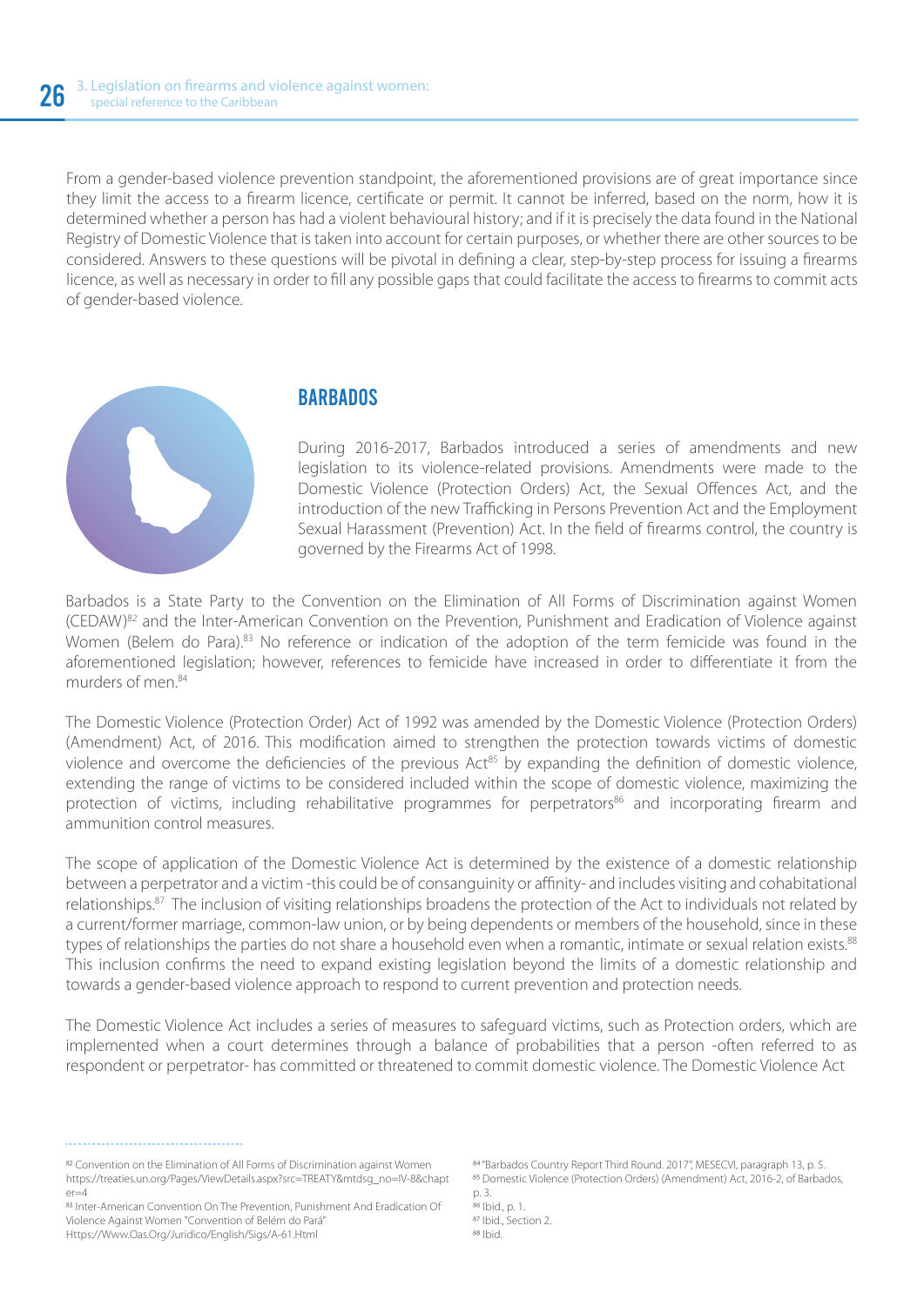includes three types of orders: a protection order granted by a court to restrain a person from engaging in domestic violence after an application was submitted;89 an interim protection order granted by a court before considering the application and aiming to ensure the safety of the victim,<sup>90</sup> and an emergency protection order, which was introduced to the Barbadian legal system by the Domestic Violence (Protection Orders) (Amendment) Act, of 2016.

An emergency protection order, opposed to a protection and interim order, is not issued by a court, but rather by a member of the Police Force, when there is reasonable cause to believe the order is needed to ensure the safety of a person at risk,<sup>91</sup> with or without that person's consent,<sup>92</sup> the measure shall remain in place until an order is granted by the court for a period of no longer than 7 days.<sup>93</sup> The inclusion of this order is of paramount importance, since it aims to address unforeseen circumstances, by providing first responders with the ability to act immediately in order to preserve the life and welfare of a person at risk.

The 2016 amendment of the Domestic Violence Act includes references not only to firearms control, but also to ammunition control; in that sense, a protection and emergency order may include under its requirements for the respondent<sup>94</sup> to surrender any ammunition, firearms and licences and permits issued under the Firearms Act to the police. In addition, the Act also considers it a duty of members of the Police Force, following a court or emergency protection order, to seize any ammunition and firearms under the control of the perpetrator.<sup>95</sup> Furthermore, when served, an emergency order mandates the perpetrator to immediately cease any harassment or domestic violence, vacate the premises occupied by the person at risk and surrender any ammunition, firearms and licences or permits issued under the Firearms Act.<sup>96</sup>

It is essential to point out that, under the abovementioned provisions, firearms shall be seized/surrendered whether they were used to commit domestic violence or not; this constitutes a crucial prevention measure, not limited to seizing firearms, but also ammunition, licences and permits, widening the prevention scope of the firearms control provisions.

With respect to recordkeeping, the 2016 amendment mandates the creation of a Domestic Violence Register, kept by the Commissioner of Police with the objective of recording information gathered from domestic violence complaints.97 It also requires members of the Police Force to respond to every domestic violence complaint and complete a report, which has to include, among other information, the type of weapon that was used to commit domestic violence. 98

With respect to firearms control, the country is governed by the Firearms Act of 1998, which repealed both the Ammunition Act of 1919 and the Firearms Act of 1986.<sup>99</sup> In Barbados, in order to use, possess or carry a firearm, a licence or permit must be issued<sup>100</sup> by the Commissioner of Police, the authority in charge of receiving applications for firearm licences,<sup>101</sup> and the Ministry responsible for Police Administration is the final appeal instance in case a licence applicant is aggrieved by the decision not to issue, revoke or renew a licence.<sup>102</sup>

Among the relevant reasons not to issue a firearm licence is the existence of a conviction in Barbados or elsewhere for an offence involving violence in a period of five years since its commission, if the person is certified as unsound of mind under the Mental Health Act or is believed to suffer mental deficiency or habitual intoxication.<sup>103</sup> Therefore, the Commissioner must be satisfied with the applicant´s good character, physical and mental competence and being fit and competent to possess a firearm.104

- 89 Ibid., Section 3 (1).
- 90 Ibid. Section 3 (2).
- <sup>91</sup> Ibid., Section 8, Section 11B (1).
- $92$  Ibid., Section 11B (2).
- $93$  Ibid., Section 11C (2).
- 94 Ibid., Section 6, Section 6 (2) a viii.
- 95 Ibid., Section 8, Section 11A (7).
- 96 Ibid., Section 8 11D (b).

97 Ibid., Section 8 11A (2). 98 Ibid., page 27. 99 Barbados. (2013). The Firearms Act. Section 35. 100 Ibid., Section 3 (2). 101 Ibid., Section 5 (1).  $102$  Ibid., Section 16 (1). 103 Ibid., Section 4 (1). 104 Ibid., Section 5 (3).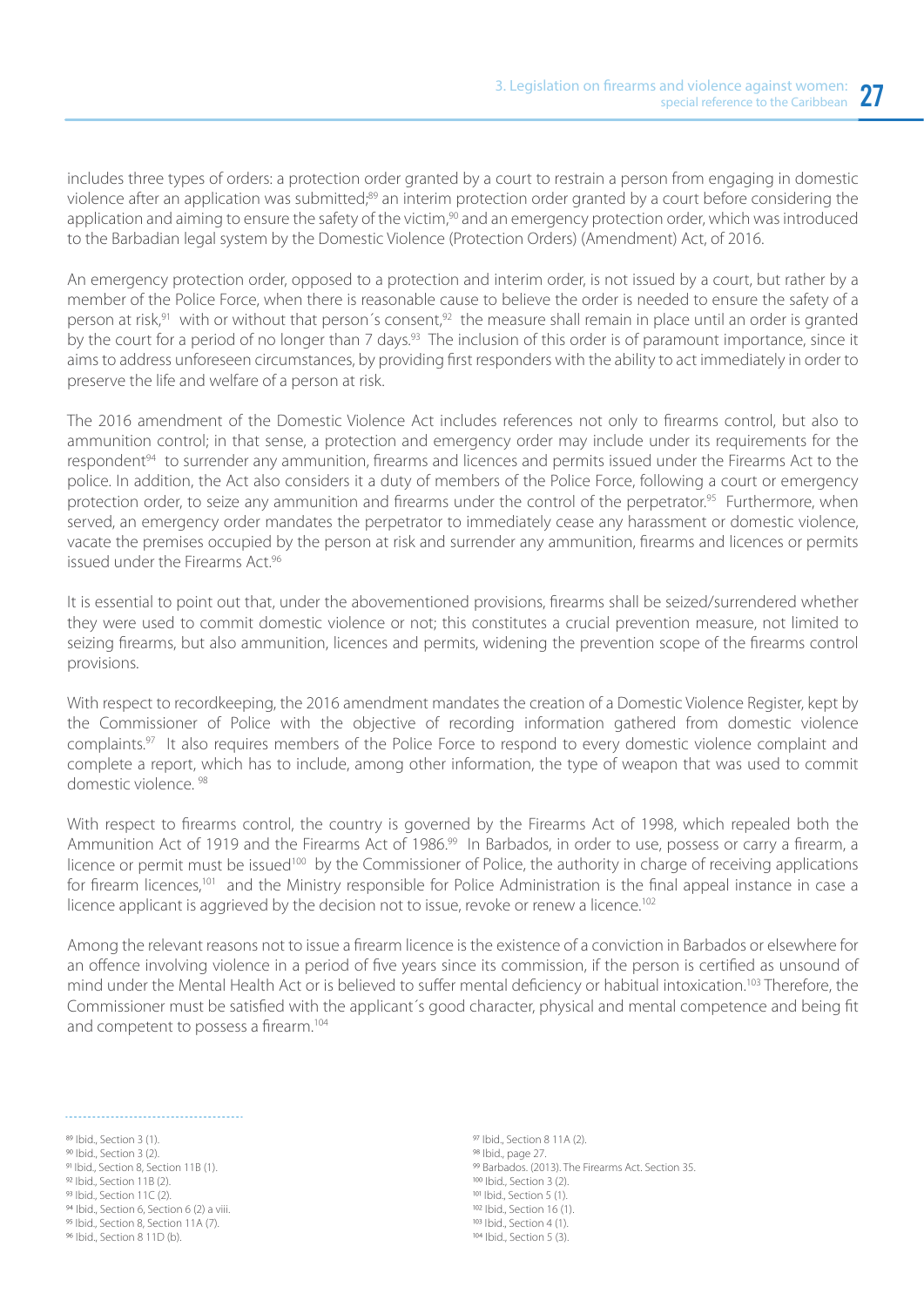Additionally, the Commissioner must be satisfied that the applicant who has a firearm can possess it without posing danger to public safety or peace.105 The direct reference to the Mental Health Act is noteworthy, since it constitutes an example of how an Act can complement another with its provisions, in this particular case, to determine if a firearm licence applicant or holder is competent. It might be instrumental to evaluate and replicate such cross references in other areas such as recordkeeping and gender-based violence prevention.

Certain types of licences such as the dealers,<sup>106</sup> gunsmith<sup>107</sup> or collectors<sup>108</sup> licences, mandate holders to maintain a register of stocks and transactions, among other requirements, and to submit that information to the Commissioner of Police. However, no provision was found in this Act indicating how these records are processed, kept and applied, once they are received, to determine if a licence is granted or denied.

The Commissioner has the power to vary the conditions of firearm licences<sup>109</sup> and to refuse to renew or revoke them should the holder be deemed unfit to be entrusted with a firearm for reasons of conduct, age or, unsoundness of mind; if there is a conviction for an offence under the Firearms Act or an offence involving the use of a firearm; and if there is a breach in the conditions of the licence.<sup>110</sup>

Among the competencies of police officers is the power to arrest a person who has committed or is committing an offence under the Firearms Act and/or when there is probable cause to suspect a person has committed or is committing an offence under the Act.<sup>111</sup>

Among the revised legislation, there were positive changes regarding the inclusion of firearms and ammunition control provisions in domestic violence legislation. Notwithstanding, in the field of recordkeeping, additional provisions could have been included to determine whether a firearm licence should be granted, renewed or revoked.



#### BELIZE

Located in Central America, Belize is the only country in this region with a Common Law System and close cultural ties with CARICOM States.

Belize is a State Party to both the Convention on the Elimination of all Forms of Discrimination Against Women (CEDAW)112 and the Inter-American Convention on the Prevention Punishment and Eradication of Violence against Women, known as the Convention of Belem do Para.<sup>113</sup> The country, however, has not formally included 'femicide' in its legal framework, although the term has been used for statistical purposes.<sup>114</sup>

Belize´s legal framework includes the Domestic Violence Act, which came into force on 6 October 2008. This Act presents a series of provisions on domestic violence as this relates to the protection of family members and the duties of public servants in charge of enforcing it.115 Yet, neither women nor gender-based crimes are addressed specifically.

Along these lines, certain dispositions present linkages between firearms control and gender-based crimes. One such example lies in the provision entitling courts to issue Protection Orders<sup>116</sup>. A Protection Order could be issued when it

105 Ibid., Section 5 (5). 106 Ibid., Section 8 (5). 107 Ibid., Section 9 (4). 108 Ibid., Section 9A (4).  $109$  Ibid., Section 14 (1). Ibid., Section 15. III Ihid., Section 28.

112 Convention on the Elimination of All Forms of Discrimination against Women https://treaties.un.org/Pages/ViewDetails.aspx?src=TREATY&mtdsg\_no=IV-8&chapt  $er=4$ 

113 Inter-American Convention On The Prevention, Punishment And Eradication Of Violence Against Women "Convention of Belém do Pará"

Https://Www.Oas.Org/Juridico/English/Sigs/A-61.Html

 Ministry of Human Development. (2017). *National Gender-Based Violence Action Plan: A Multisectoral Plan to Prevent and Respond to Gender-Based Violence in Belize 2017 – 2020,* p. 8.

Belize. (2011). *Domestic Violence Act Revision Act 2011.* Section 3.

116 Ibid., section 4(1).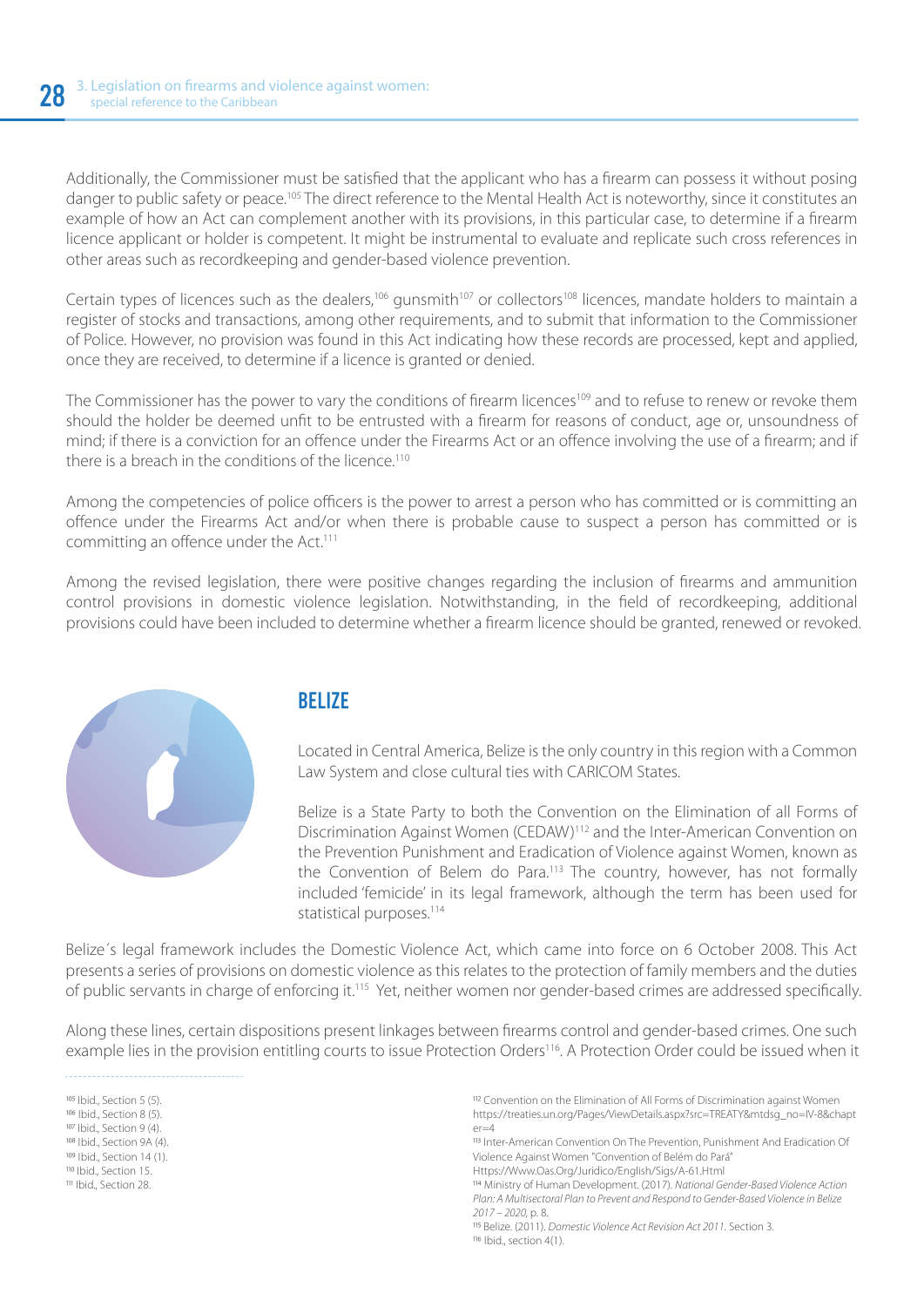is determined that it is probable that an act of domestic violence has occurred. In this case, the court must decide whether to grant a Protection Order. If an Order is granted, the police will proceed, inter alia, to receive the relinquished firearm from the alleged offender. Nevertheless, to proceed with the relinquishing process, the firearm must have been used in the act of domestic violence<sup>117</sup>. This thus excludes the possibility of implementing a preventive approach, which would prioritize the safety of at-risk family members.

Moreover, Orders, under Part II of the Domestic Violence Act, shall not exceed three years,<sup>118</sup> thus raising the question as to what happens after that period and whether or not this allocation of time is appropriate, when considering the average amount of time necessary to legally process acts of domestic violence in the country. For instance, if the legal process lasts longer than three years, the firearm could be returned to the suspect of domestic violence, thus leaving the subject of the Protection Order unprotected.

The Protection Order application process allows the court to make an Interim Order with a view to protecting the applicant or dependant while the hearing and determination of proceedings<sup>119</sup> are pending. The implementation period of the Interim Order should not exceed 21 days,<sup>120</sup> and it may contain the prohibitions or directions specified in section 5  $(1)$ ,<sup>121</sup> which includes relinguishing any firearm used in domestic violence to the police.<sup>122</sup>

Other sections within the Domestic Violence Act likewise include provisions linking firearms control and domestic violence. For example, a written warrant may be issued by a Magistrate authorizing a police officer to enter the premises when there are reasonable grounds to suspect a person has suffered from or is in imminent danger of experiencing domestic violence.<sup>123</sup>

Police officers are subject to the conditions specified in these warrants. For instance, section 25 states that law enforcement must seize "a weapon alleged to have been used in the commission of a domestic violence offence and thus needed for the purpose of an investigation or trial", <sup>124</sup> and "to take such action as is necessary to prevent the commission or repetition of the offence".125 Both provisions -in theory- could favour a police intervention by authorizing the seizure of a firearm that could be used to commit an act of domestic violence. Nonetheless, it is still advisable to consider revising this entire section in the interest of being more explicit when it comes to conveying certainty to law enforcement, in particular, regarding their ability to seize a firearm, not only because it was used to commit an act of domestic violence, but also to prevent it from being used to commit one.

Finally, the Domestic Violence Act states that a National Domestic Violence Register shall be maintained by the Commissioner of Police and that copies of its reports must be forwarded to each Magistrate's Court and Family Court within the corresponding jurisdiction. The Register shall contain the domestic violence reports submitted by police officers responding to complaints and reports alleging domestic violence.<sup>126</sup> Such reports must specify the type of abuse and weapon used.<sup>127</sup> It was not possible to determine how long the Register information is stored and if the report or complaints are formally used in a process to determine the eligibility of an individual to apply for a firearm licence.

Within the context of firearms control policy in Belize, the Firearms Act states that the responsibility to grant firearms licences lies with the Commissioner of Police.<sup>128</sup> It is not possible to own, keep, carry, discharge, or use any firearm or ammunition without a firearm licence for that purpose.<sup>129</sup>

According to Section 7, among the reasons not to grant a firearm licence is the conviction for any crimes of violence by the person or any crimes against the public peace within three years immediately preceding the application date.

117 Ibid., section 5(c) viii. 118 Ibid., section 11(1). 119 Ibid., section 11(2). 120 Ibid., section 11(3). 121 Ibid., section 11(4). 122 Ibid., section 5(c) viii. 123 Ibid., section 25.

124 Ibid., section 25. 125 Ibid., section 25. 126 Ibid., section 24 (2)a. 127 Ibid., section 24 (3)e. 128 Belize. (2011). Firearms Act, section 7(1). 129 Belize. Firearms (AMENDMENT) Act section 3.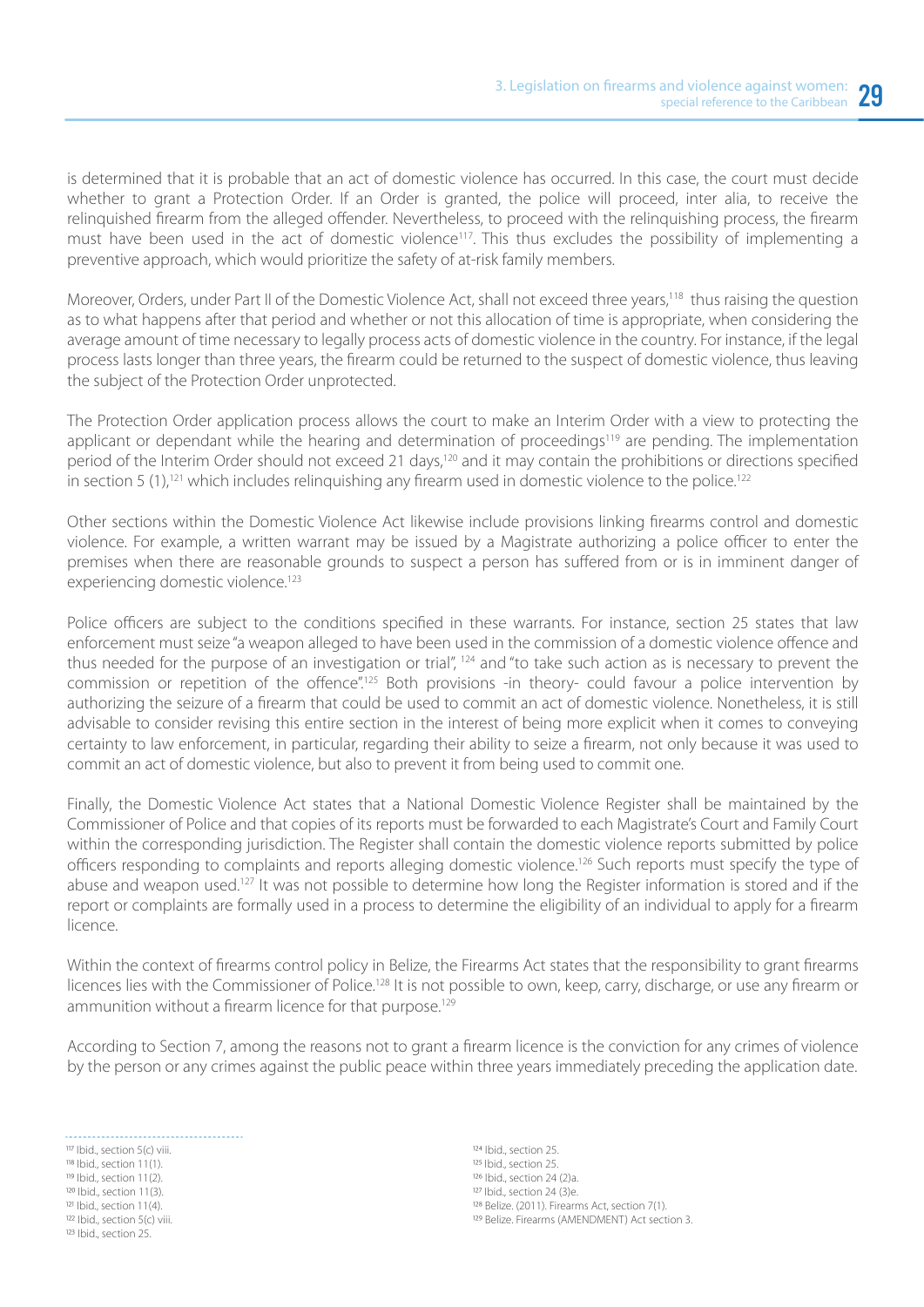This disposition includes an exception when special reasons are provided.<sup>130</sup> Nonetheless, no exceptions are listed. Additional dispositions include denying firearm licences when the person is not fit and proper,<sup>131</sup> according to the opinion of the Commissioner, and when the person is not able to present reasonable justification to have the firearm licence issued.132 If a licence expires, and the renewal application is refused, any firearm or ammunition shall be immediately surrendered to the Commissioner or officer in charge at the nearest police station.<sup>133</sup>

The role of the Commissioner of Police is crucial to implementing Belize´s Firearm Act. This Act states that the Commissioner shall keep a register of all licences granted under the Firearms Act<sup>134</sup> and publish -by 31 December of each year- a list of all the revoked licences.<sup>135</sup> Following publication, the Commissioner shall strike out from the Register the cancelled licences, creating a note specifying the reasons for cancellation.<sup>136</sup> The aforementioned disposition is of tremendous importance when it comes to keeping records of revoked licences on grounds of convictions for crimes of violence.

An earlier addition, contained in section 6 of the Firearms (Amendment) (No.2) Act of 2010, was even more specific whereby it mandated the Commissioner to publish by 31 December the list of the firearm licences expired under the conviction for a crime of violence or against the public peace.137 However, this disposition was not included in the 2011 Revised Edition of the Firearms Act. Ultimately, the Commissioner has the possibility of revoking any licence, certificate or permit if the holder is convicted of any crime of violence against a person and if there is any fit or proper  $CALIS<sup>138</sup>$ 

The abovementioned dispositions, in general, could be used -in part- to fill the gap left related to gender-based crimes and domestic violence; however, several questions arise when analysing these provisions. The first question concerns the three-year condition to request a firearm licence after a conviction: what happens after that period has passed? Will convicted offenders be able to obtain a firearm licence? The second relates to the exceptions encompassed by the term "special reasons" included in section 7, subsection 2b. The third question deals with whether the Commissioner of Police takes into consideration the domestic violence reports when evaluating if a person is "fit and proper"? Finally, what constitutes reasonable grounds to have a firearm issued?

Certainly, raising these questions constitutes an exercise of paramount importance when identifying areas of opportunity within Belize´s firearms control and gender-based violence prevention legal framework. The answers to these questions should aim to fill identified gaps, reduce the discretionary margins of public servants and to include exhaustive periodical independent professional evaluations to determine whether a person is fit to be granted a firearm licence.

<sup>130</sup> Belize. Firearms Act, section 7 2 (b). 131 Belize. Firearms Act., section 7 2 (d).  $IB2$  Ibid. Section  $(2)$  e. 133 Ibid., section 9 (1). 134 Firearms act, section 10 (1).

135 Ibid, 27 (1).  $136$  | bid  $10(1)$ . 137 Firearm (Amendment) (No.2) Act, 2010, 6. 138 Firearms Act, 26 (c) (g).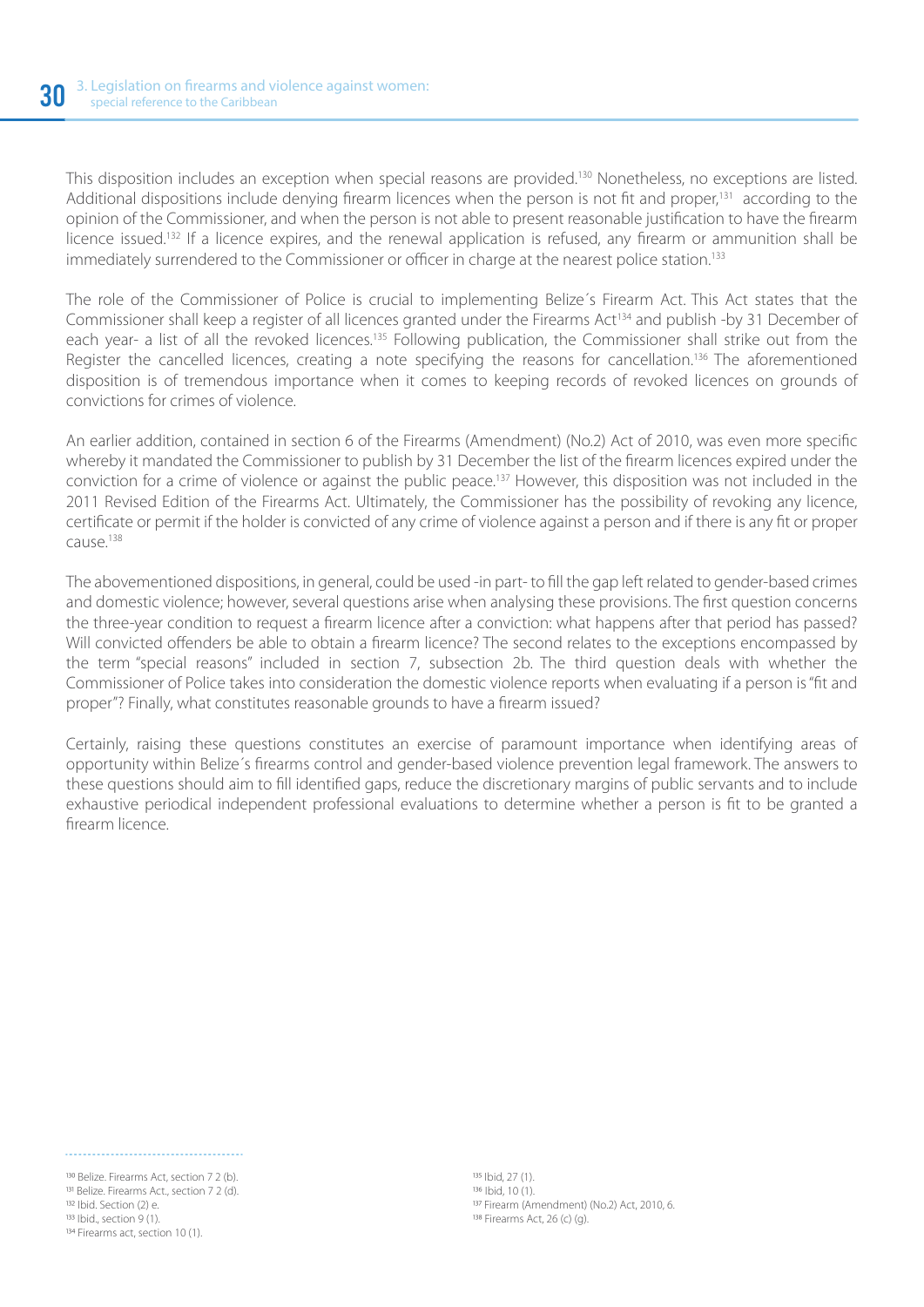

#### **DOMINICA**

Dominica or the Commonwealth of Dominica has enacted crucial legislation in the past two decades addressing violence against women.<sup>139</sup> The country's legal framework includes the Offences Against the Person Act Chapter of 1995, the Protection Against Domestic Violence Act of 2001 and the Sexual Offences Act of 1998. The Firearms Act of 2011, which repealed The Firearms Act of 1973<sup>140</sup> regulates the use of firearms in Dominica.

The country is a State Party of both the Inter-American Convention on the Prevention, Punishment and Eradication of Violence Against Women (Belem do Para)141 and to the Convention on the Elimination of All Forms of Discrimination against Women (CEDAW).<sup>142</sup> However, the legal framework of the country does not include provisions criminalizing femicide<sup>143</sup>

The Protection Against Domestic Violence Act of 2001, includes a series of definitions and protection measures, seeking to protect victims of domestic violence from different types of abuse committed inter alia by a person against a spouse, child, any member of the household, dependant or parent of a child of that household,<sup>144</sup> a definition which revolves significantly around the household. In the case of visiting relationships, the scope of protection is also limited, as only relationships exceeding 12 months<sup>145</sup> qualify and apply for a protection order if necessary.

The three most relevant protection measures included in the Act are: protection orders, occupation orders and tenancy orders. An application for a protection order may include a prohibition for the respondent to enter and remain in the household, area, work, place of education or any place where the prescribed person happens to be and to direct the respondent inter alia to return specific property, pay a compensation for monetary loss or relinquish to the police any firearm or firearm licence in his/her possession or control regardless of if it was used or not.<sup>146</sup> From a prevention standpoint, this is an essential measure since the order is not limited to the firearm, but also includes the firearm licence.

Once in the hearing stage of the process, the court may grant a protection order, including a power of arrest, if it is satisfied with the involvement of the respondent in the use or threat of violence, caused physical or mental injury or if it is determined the order is needed to protect the prescribed person.<sup>147</sup>

Occupation orders, on the other hand, focus on granting the prescribed person the right to live in the household residence once the court is satisfied that such order is necessary for the protection of the person or is in the best interest of the child or dependant for a period the court considers fit.<sup>148</sup> Along that line, tenancy orders grant the applicant the tenancy of any dwelling or house when the court is satisfied that such order is necessary for the protection of the person or is in the best interest of the child or dependant.<sup>149</sup> Protection,<sup>150</sup> occupation<sup>151</sup> and tenancy<sup>152</sup> orders made on an ex-parte application shall be interim orders.

The second and final provision related to firearms control in the Protection Against Domestic Violence Act can be found in the duties of police officers. In this regard, law enforcement shall respond to every complaint and report alleging domestic violence and complete a domestic violence report from each complaint. The reports shall form the National Domestic Violence Register maintained by the Commissioner of Police. The information contained in the

139 Follow-Up Mechanism Convention of Belém Do Pará [MESECVI]. (2012).

141 Inter American Convention On The Prevention<sup>,</sup> Punishment And Eradication Of Violence Against Women "Convention of Belém do Pará" Https:⁄⁄WwwOasOrg⁄Ju ridico⁄English⁄Sigs⁄A-61.Html

<sup>142</sup> Convention on the Elimination of All Forms of Discrimination against Women https://treaties.un.org/Pages/ViewDetails.aspx?s-

rc=TREATY&mtdsg\_no=IV-8&chapter=4

143 Follow-Up Mechanism Convention of Belém Do Pará [MESECVI]. (2012). Dominica Country Report, p. 7.

144 Dominica. (2001). Protection Against Domestic Violence Act. Section 2. 145 Ibid., Section 3 1(e). 146 Ibid., Section 4(1). 147 Ibid., Section 4 (2). 148 Ibid., Section 7. 149 Ibid., Section 11. 150 Ibid., Section 5(2). 151 Ibid., Section 8(2). 152 Ibid., Section 12(2).

Dominica Country Report, p. 4.

<sup>140</sup> Dominica. (2011). The Firearms Act. Section 61.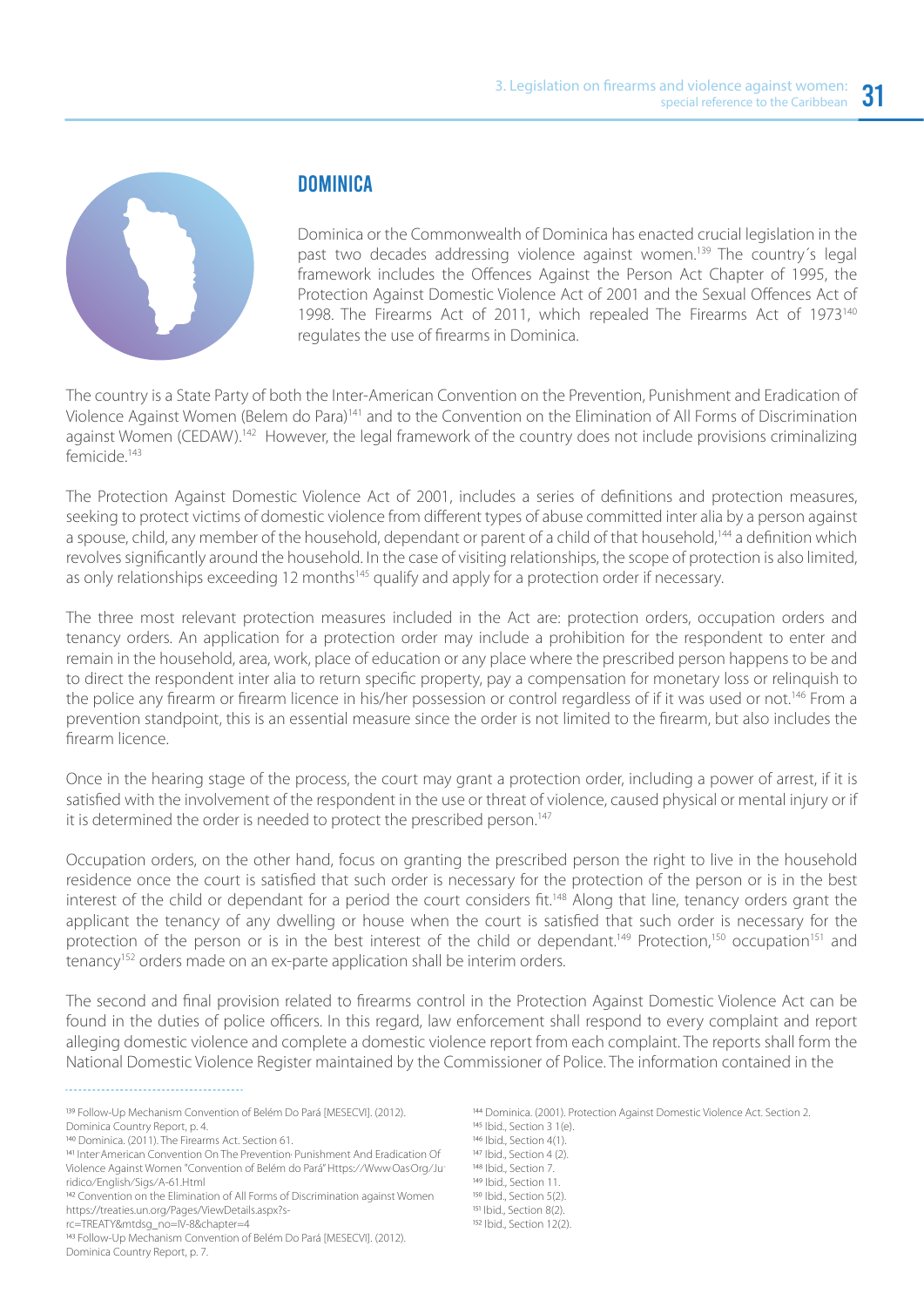report should include details related to the weapon used to commit the abuse.<sup>153</sup> This provision is of paramount importance, however its reach will be determined by the extent of its application, for instance, when granting firearm and ammunition licences.

The Firearms Act of 2011, regulates the use and distribution of firearms and ammunition in Dominica. According to this Act a firearm user licence is needed in order to use, carry, possess, purchase or acquire a firearm or ammunition,<sup>154</sup> such licence is granted or renewed once the Commissioner of Police<sup>155</sup> is satisfied that the applicant has completed a course in firearms and ammunition safety, demonstrated a good cause for possessing a firearm and ammunition, is not on the list of restricted persons, and that receiving a licence will not endanger the public or the peace, among others requirements.156

The Act also includes a series of prohibitions to grant licences. A licence shall not be granted to someone declared by a court as a restricted person, which is a person who -in the past five years- was convicted of an offence under the Firearms Act and any other national law;<sup>157</sup> it also includes those convicted of an offence involving violence and sentenced to imprisonment exceeding six months, or a person over 18 convicted of an indictable offence and sentenced to imprisonment exceeding two years. Additional prohibitions include granting licences to persons of intemperate habits and known violent nature, to persons under 18 years old, and persons for any reason considered unfit to be entrusted with a firearm and ammunition. These prohibitions also constitute reasons to revoke a firearms licence<sup>158</sup>

Indeed, the abovementioned prohibitions and reasons for revocation of firearm licences do not directly address gender-based violence scenarios; nevertheless, they do provide certain limitations to obtain a firearm in cases of conviction and sentence due to violent offences.

Consequently, it is crucial to bring special attention to the reasons for the suspension of a firearm licence. There are basically two reasons for a suspension with immediate effect by the Commissioner of Police; the first one is due to reasons of public interest and the second is if there are any pending proceedings pursuant to the Firearms Act or any other law in Dominica, where the holder is charged with an offence involving the use of a firearm or ammunition.159

The suspension must be notified by the Commissioner of Police to the licence holder in writing, giving the holder seven days<sup>160</sup> -within the date of delivery of the notice- to deliver the firearm licence, firearm or ammunition, back to the Commissioner.

In cases of revocation, the delivery period is reduced to three days.<sup>161</sup> However, it is critical to determine if these provisions are applied in gender-based violence or domestic violence scenarios, specifically in cases when applying for or implementing protection orders do not necessarily imply that an alleged perpetrator was charged or indicted. In the meantime, the risk of revictimization remains high, a reason why a suspension in the interest of public security could be an option worth exploring.

The Act also establishes an appeal process in case of denial to grant, amend, or revoke any licence, or grant exemptions regarding the possession of firearms and ammunition without a licence. The appeal shall be presented before the High Court. It is however imperative to highlight that if the aggrieved party already holds a licence and is in possession of a firearm and ammunition, these have to be deposited with the Commissioner of Police before appealing.<sup>162</sup> This constitutes a key measure to prevent the victimization or revictimization of applicants in cases of domestic and gender-based violence, with the transfer of the firearm to a secure location.

153 Ibid., Section 27. <sup>154</sup> Dominica. (2011).*The Firearms Act*. Section 17. I55 Ihid., Section 2. 156 Dominica. (2011).*The Firearms Act*. Section 7 (4). 157 Ibid., Section 15(3).

158 Ibid., Section 13. 159 Ibid., Section 12 (1). 160 Ihid. Section 12 (3). 161 Ibid., Section 13 (2). 162 Ibid., Section 14.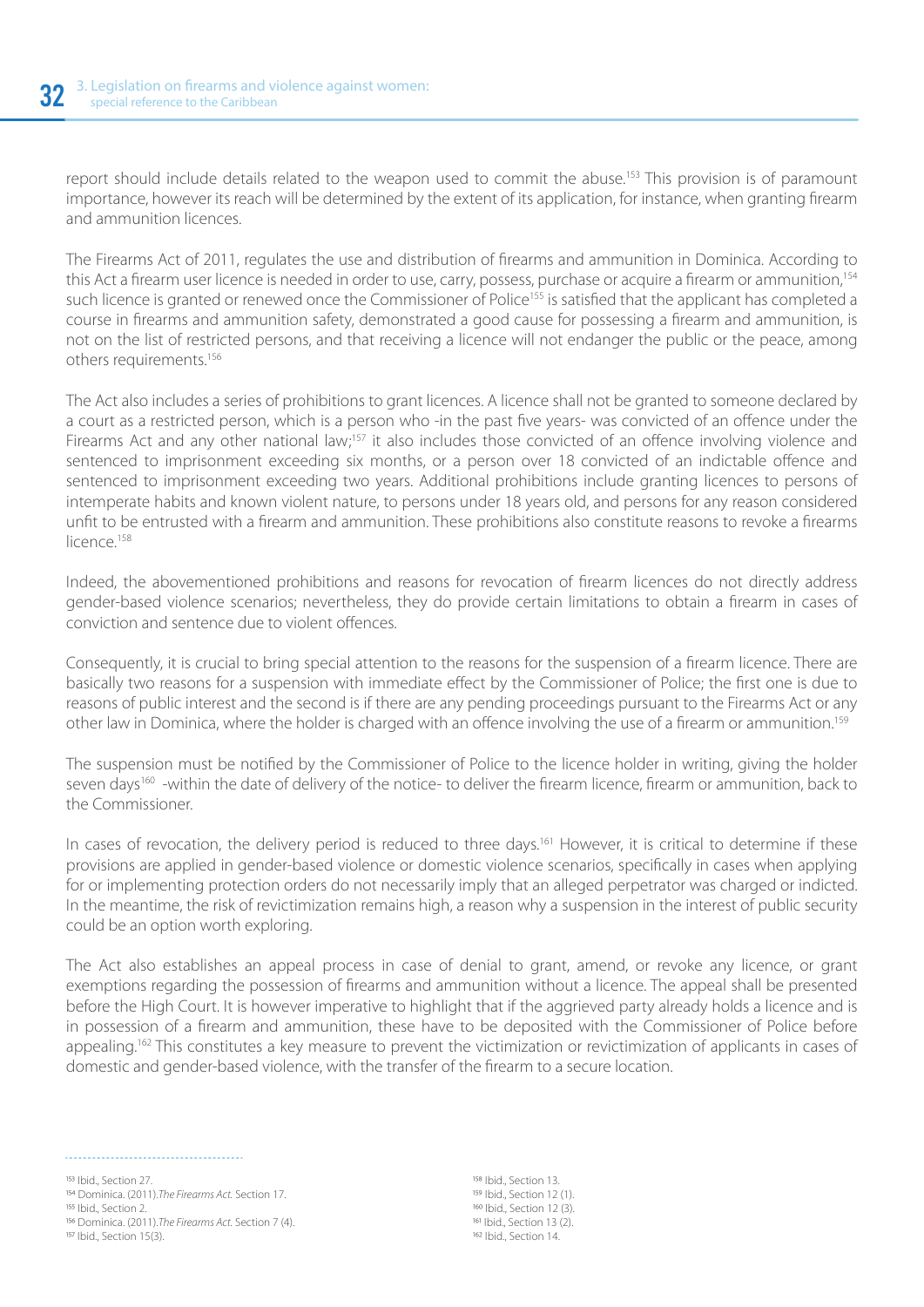Finally, the Commissioner of Police shall maintain a register of all licences, containing general information regarding holders and firearms, but also the information of suspended and revoked licences,<sup>163</sup> which is vital in order to maintain strict control on persons with violent backgrounds.

It is possible to find other examples of linkages between gender-based violence legislation and firearms control in the Sexual Offences Act, more specifically in its 2016 amendment, which introduced the use of a weapon *"at the time of or immediately before or after the commission of the offence"* as an aggravating factor, with direct impact on the sentence dictated by a court for offences committed under the Sexual Offences Act.<sup>164</sup> Additional provisions could be found in Dominica´s legislation, for example, in the Criminal Law Procedure (Amendment) of 2013, which considers serious crimes inter alia, firearm offences, murder, wounding with intent, rape, kidnapping and human trafficking.165 The Criminal Justice (Reform) and Criminal Justice (Reform) (Amendment)166 include a series of provisions with alternatives to imprisonment; nonetheless, these benefits are not applied when it is determined that the person was in possession of an illegal firearm.<sup>167</sup>

The Offences Against the Person Act also includes some offences involving the use of firearms that could be used in cases of gender-based violence, such as attempting to administer poison, or shooting, or attempting to shoot, or attempting to drown, etc. with intent to murder;<sup>168</sup> or wounding with intent;<sup>169</sup> what shall constitute loaded arms;<sup>170</sup> and inflicting bodily injury with or without weapon.<sup>171</sup>

Certainly, Dominica's legislation includes important provisions linking firearms and domestic violence legislation. However, the need to review the existing legislation persists to better protect victims of gender-based violence and -more importantly- prevent individuals from becoming victims by prioritizing prevention approaches and giving priority to the exchange of information among agencies.



#### **GRENADA**

Grenada's Domestic Violence Act (2010) replaced the Domestic Violence Act (2001) to provide a civil remedy that emphasizes the safety and protection of the victims.172 This Act (2010) is relevant, because it refers to several forms of abuse in domestic relationships (physical abuse, sexual abuse, economic abuse, emotional abuse, intimidation, stalking, harassment, and damage to property),<sup>173</sup> among other things. Moreover, its definition of domestic relationship is not limited to married couples; it also includes cohabitant couples; parents of a common child; family members related by consanguinity, affinity or adoption; as well as an

engagement, dating or visiting relationship of any duration.174

The Domestic Violence Act (2010) defines "firearm" as it is defined under the Firearms Act, Cap. 105 of the 1990 Revised Laws of Grenada. The first provision of the Domestic Violence Act (2010) regarding firearms is included in Section 9 (1), establishing that the court may grant " an order, directing a police officer to seize any firearm or dangerous weapon in the possession of the respondent" 175 if the affidavit made for requesting a protection order contains information to the

http://evaw-global-database.unwomen.org/en/countries/ameri-

<sup>163</sup> Ibid., Section 11.

Dominica. (2016). Sexual Offences *(Amendment)*. Section 14.

Dominica. (2013). Criminal Law Procedure *(Amendment)*. First Schedule.

Dominica. (2013). Criminal Justice *(Reform) (Amendment).* Section 4.

Dominica. (1981). Criminal Justice *(Reform)* Act. Sections 3, 6. <sup>168</sup> Dominica. (1995). Offences Against the Person Act. Section 16.

<sup>169</sup> Ibid., Section 20.

<sup>170</sup> Ibid., Section 21.

<sup>171</sup> Ibid., Section 22.

cas/grenada/2010/domestic-violence-act-2010

<sup>173</sup> Section 2, definition of "domestic violence", Domestic Violence Act (2010), p. 469. 174 Section 2, definition of "domestic relationship", Domestic Violence Act (2010), p. 495.

<sup>175</sup> Section 9 (1), "seizure of firearm and dangerous weapons", Domestic Violence Act (2010), p. 510-511.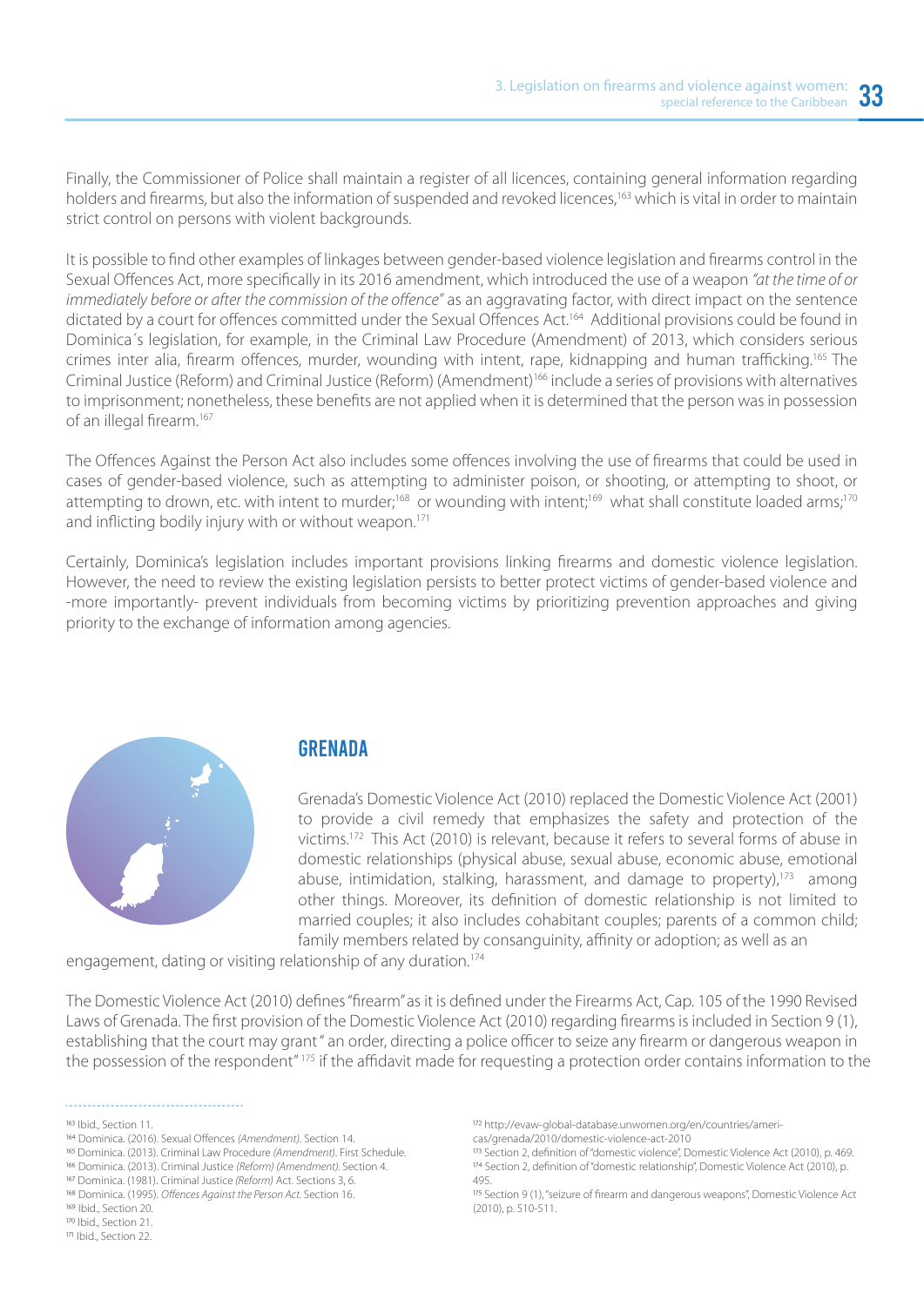effect that "the respondent has threatened or expressed the intention to kill or injure, any person in a domestic relationship, including himself or herself, whether or not by means of the firearm or dangerous weapon".176 Moreover, a police officer can also seize any firearm if the possession of such weapon "is not in the best interest of the respondent", or any other person, as a result of the respondent's "state of mind" or "mental condition"; "inclination to violence", and the use of, or dependence on intoxicating liquor or drugs.177

The aforementioned provision is important since seizing a firearm is not limited to circumstances related to prior domestic violence cases, but rather contemplates the inclination to violence. If the respondent has threatened to kill or injure a person within a domestic relationship, there is enough reason to seize a weapon in the interest of the victim. Moreover, this provision grants the opportunity, for example, to take preventive action by seizing the firearm when the respondent, due to his/her mental condition, is not considered fit to possess a firearm.

The Domestic Violence Act (2010) establishes one main type of Protection Order in Section 12. This Order is issued by the court and prohibits the respondent from doing certain activities such as: molesting, using abusive language, stalking, making phone calls, and entering or remaining in the victim's home or workplace. The application of a Protection Order "may be brought outside the ordinary hours of the court, or on a day, which is not an ordinary sitting day for the court".

In certain circumstances, the court may grant an interim protection order pending the hearing and determination of the proceedings where it is satisfied that a delay may cause risk to the personal safety of the applicant. It is intended to last for a limited period, not exceeding 28 days.<sup>178</sup> Pursuant to Section 23, in granting an interim protection order, the court may issue a warrant for the arrest of the respondent until the interim protection order is set aside. It is important to highlight that, if the court decides to grant an interim order, it may also order a member of the police force to "seize" an "arm or dangerous weapon in the possession of the respondent." 179

Regarding the responsibilities of police officers in situations of potential domestic violence, they may arrest any person at the scene of an incident of domestic violence, without a warrant, whom he or she reasonably suspects of having committed an act of domestic violence.180 The Domestic Violence Act requires that a police officer "shall respond to every complaint or report alleging domestic violence". The police officer is also obligated to "complete a domestic violence report, which shall form part of a Domestic Violence Register", to be kept by the Chief of Police;<sup>181</sup> such a report must include, inter alia, "the type of the abuse and the weapon used, if any." 182

Although it is not the main subject of the present legal study, it is worthwhile to make a brief reference to a particular provision in the Prevention of Trafficking in Persons Act (2014) that links violence against women with arms control. In this Act, there is one reference to "weapons" as an aggravating circumstance when a person convicted of an offence of trafficking in persons used such a weapon.<sup>183</sup>

According to the Firearms Act of 1968 (amended in 1990), a person shall not be in possession of any firearm or ammunition except under and in accordance with the terms and conditions of a Firearm User's Licence.<sup>184</sup> It is worth mentioning that the Firearms Act establishes that a court may declare a person as a "restricted person" –who has no right to acquire such a licence– someone who has committed an offence under said Act or has been convicted of an "offence involving violence and sentenced to a term of imprisonment exceeding three months."185 Since the Firearms Act (1990) predates the Domestic Violence Act (2010), the former does not specify that a person committing a domestic violence offence would be declared as a "restricted person". However, an interpretation could arise in the sense that an "offence involving violence and sentenced to a term of imprisonment exceeding three months" includes

- 180 Section 18 (4), Domestic Violence Act (2010).
- 181 Section 19 (1), (2), Domestic Violence Act (2010).
- 182 Section 19 (3), 2, Domestic Violence Act (2010).

Section 9 (1), a, "seizure of firearm and dangerous weapons", Domestic Violence Act (2010), p. 511.

Section 9 (1), b, "seizure of firearm and dangerous weapons", Domestic Violence Act (2010), p. 511.

<sup>178</sup> Section 6 (6), Domestic Violence Act (2010).

<sup>&</sup>lt;sup>179</sup> Form II, Interim protection order, Domestic Violence Act (2010), p. 540.

<sup>183</sup> Section 11 (g), Prevention of Trafficking in Persons Act (2014).

<sup>184</sup> Section 20 (1), Firearms Act.

<sup>185</sup> Section 2, Firearms Act.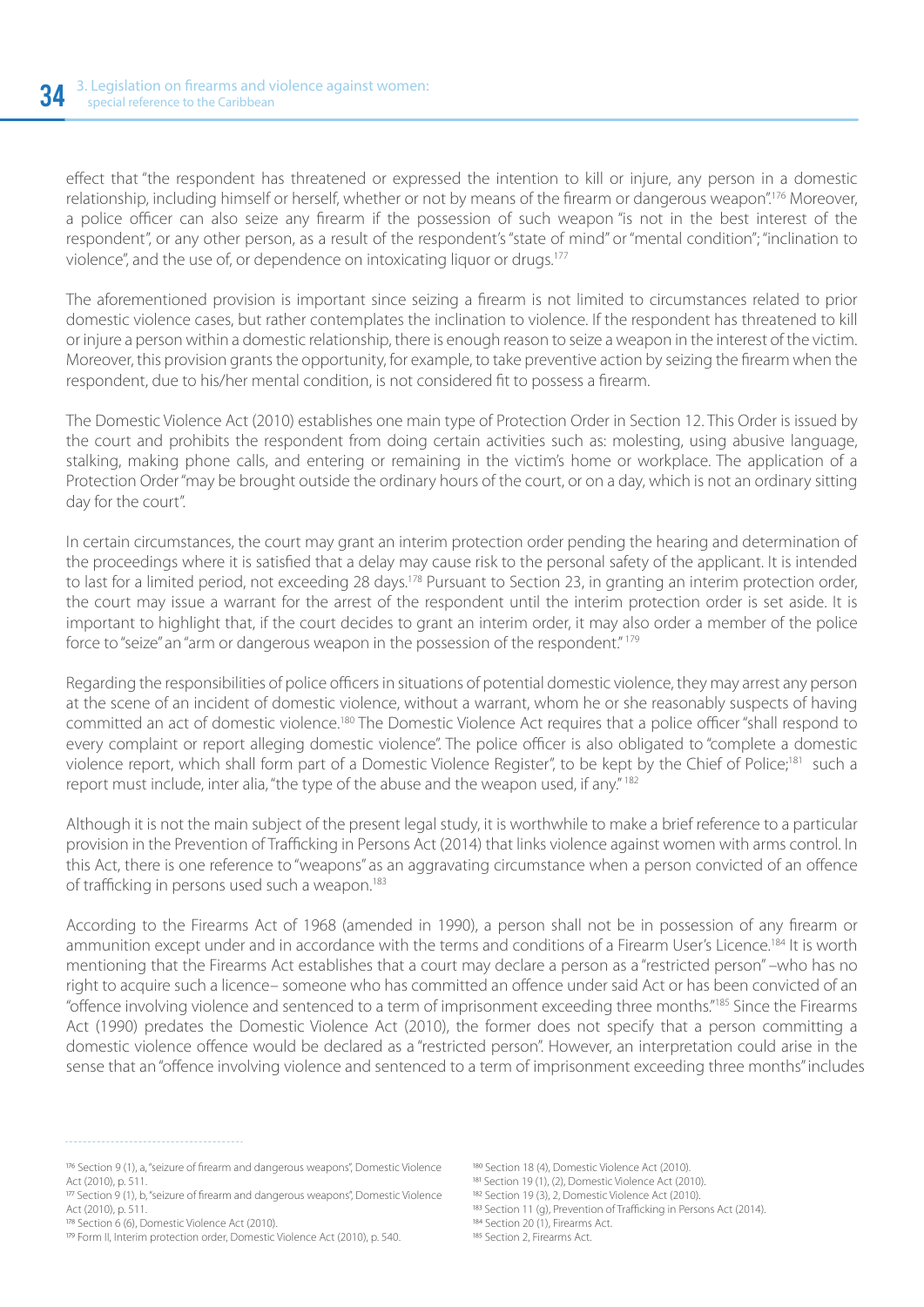an offence involving domestic violence. If that is not the case, it would be important for aid provision in the Firearms Act to include a reference in this regard.

In addition, subject to Section 36, the Ministry of Home Affairs may revoke any licence if it is satisfied that the holder thereof is of "intemperate habits or of unsound mind", or is otherwise unfit to be entrusted with such a firearm or ammunition as may be mentioned in the licence. As in the previous case, there is no clear reference that "intemperate habits or of unsound mind" involves an experience of domestic violence. However, it also can be inferred that the Ministry of Home Affairs might relate an act of domestic violence with "intemperate habits or of unsound mind" for a licence to be revoked if it is in the best interest of the victim.

Grenada is Party to relevant Conventions regarding domestic violence and violence against women. These include the Convention on the Elimination of all Forms of Discrimination Against Women (CEDAW),186 and the Inter-American Convention on the Prevention, Punishment, and Eradication of Violence against Women (Belem do Para Convention).187 However, "femicide" is not named as a specific crime in Grenada's legislation. The provisions that exist in the country's Criminal Code against homicide (capital murder, non-capital murder and manslaughter) are applied.<sup>188</sup> The accused of killing a woman can be charged with capital murder, non-capital murder, or manslaughter, based on the particulars of the case. Each has different penalties attached, with the most serious offence being capital murder.<sup>189</sup> It must be noted that murder committed in the course or furtherance of a sexual offence is capital murder. Moreover, the Provisions in the Criminal Code are applied in cases of intimate partner violence, particularly physical violence. Charges that can be filed on a case by case basis include assault, assault with a deadly weapon, causing harm, attempted murder, murder, arson, abduction, trespassing, and so on.190

Even though it is not part of Grenada's legislation, it is worth mentioning that the country has developed and applies the "National Domestic Violence and Sexual Abuse Protocol (2011)", which provides guidelines to address incidents and manage cases of Domestic and Sexual Violence,<sup>191</sup> including those involving the use of "weapons". It is a resource document intended to assist professionals with the management of domestic violence and sexual assaults.<sup>192</sup> For example, the Protocol establishes that in deciding whether to pursue a specific charge, the prosecutor must determine whether there is enough admissible evidence to sustain a guilty finding and a reasonable probability of a conviction. This requires a review of the facts and corroborating evidence, among them the "use or threatened use of a weapon" and the "defendant's criminal history and history of violence towards the victim." 193

Considering that enacting or amending national legislation could take a long time and that it is in the interest of all countries to eradicate violence against women, in the meantime, it is important to promote and use protocols or practices such as the "National Domestic Violence and Sexual Abuse Protocol (2001)". Even though they are not part of national legislation, these could be considered as important practical measures to deal with violence against women because they establish practices and tools that are precisely absent from the aforementioned legislation.

Https://Www.Oas.Org/Juridico/English/Sigs/A-61.Html

 https://evaw-global-database.unwomen.org/en/countries/americas/ grenada/2011/national-domestic-violence-and-sexual-abuse-protocol <sup>192</sup> Ministry of Social Development of Grenada, National Domestic and Sexual Violence Protocol (2011), p. 3.

<sup>193</sup> Ibid., p.38.

<sup>186</sup> Convention on the Elimination of All Forms of Discrimination against Women https://treaties.un.org/Pages/ViewDetails.aspx?src=TREATY&mtdsg\_no=IV-8&chapt  $er=4$ 

<sup>187</sup> Inter-American Convention On The Prevention, Punishment And Eradication Of Violence Against Women "Convention of Belém do Pará"

<sup>188</sup> P. 3 http://www.oas.org/es/mesecvi/docs/FinalReport2017-Grenada.pdf P. 18 https://www.oas.org/es/mesecvi/docs/MESECVI-I-CE-doc.20.ing.

Grenada%20Report.pdf

P. 64 https://www.cepal.org/mujer/noticias/paginas/3/51823/ Grenada\_Review\_Beijing\_20.pdf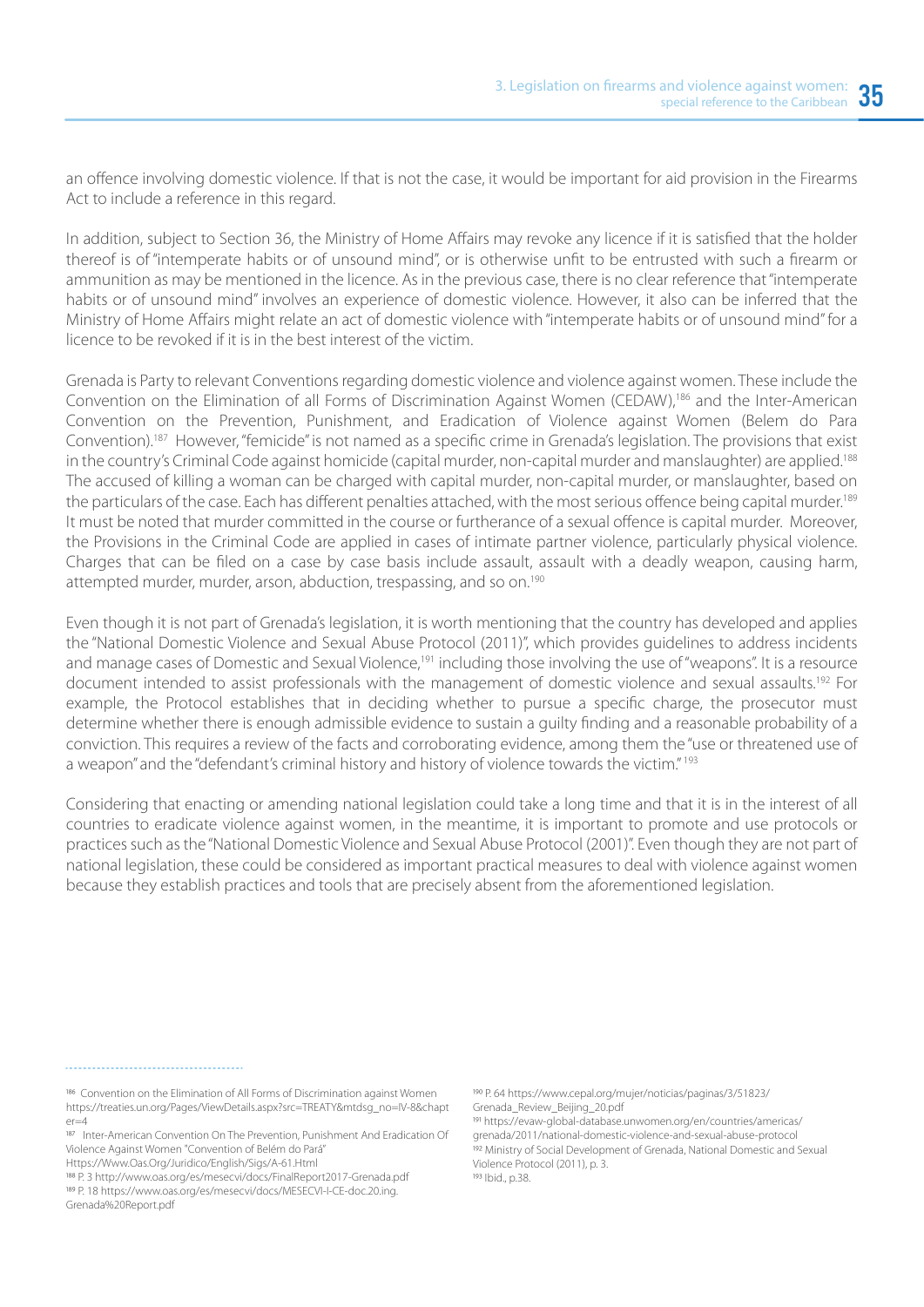

#### GUYANA

Guyana passed the Domestic Violence Act of 1996<sup>194</sup> with the aim of providing protection to domestic violence victims through protection orders, as well as giving the police the power to arrest and intervene in such cases.

In terms of firearms control, the main normative reference is the Firearms Act, which was first adopted in 1940 and has been subjected to subsequent amendments, most recently in 2014.195 The Firearms Act has been developed through Firearms Regulations.

Guyana is a State Party to the Inter-American Convention on the Prevention, Punishment and Eradication of Violence Against Women (Belem do Para).196 However, the legal-penal system does not consider femicide, nor cases of aggravated homicide with distinctive elements of femicide.<sup>197</sup> Thus, crimes against women are judged under generic criminal law, mainly the Criminal Law (Offences) Act, the Summary Jurisdiction (Offences) Act, as well as the Sexual Offences Act, without further specification.

As stated above, the main objective of the Domestic Violence Act is to protect domestic violence victims. For this purpose, this law provides the possibility of seeking protection orders for certain people, including persons associated with the respondent (a person against whom the application is made) or a relevant child.<sup>198</sup> The listing of these persons allows for the determination of the context within which the law considers that domestic violence can occur. This law does not require a marriage connection, and includes past or present cohabitation, engaging or having engaged in a sexual relationship, parentage, adoption, etc.

Following a request made by the concerned party, the court must assess proof of a series of situations, including the commission of an act that constitutes a domestic violence offence or the threat of such an act to issue a protection order. The court can incorporate different kinds of protection orders, prohibitions or restrictions.<sup>199</sup> However, prohibiting the person, against whom the order is issued, from possessing firearms, and seizure of their weapons and suspension of their licence are not expressly covered. As a matter of fact, this law refers to neither firearms nor the application of the Firearms Act.

The conditions that must be present for the issuance of a firearm licence are highlighted in Section 18 of the Firearms Act. This provision establishes that a competent authority will only be able to issue the licence if there is a justifiable need to possess one, if they believe that authorising it will not affect peace and public order, and if they do not consider the applicant to be of intemperate habits or of unsound mind, or in any way unfit to be entrusted with a firearm. The Firearms Act does not contain any explicit reference to domestic violence (in the terminology used by the national standard) or gender-based violence as express grounds for denial of firearm licence. However, the broad wording of the requirements set in Section 18 gives this authority a wide margin of discretion. On this legal basis, the competent authority can invoke the existence of domestic violence offence or protection order given under the Domestic Violence Act to refuse the licence. This provision is complemented by Section 3 of the Firearms (Licensing) Regulations, which states that, for the purposes of compliance with Section 18 of the Firearms Act, the official that evaluates a firearm licence application will have to determine if the applicant is involved in any criminal conduct or has a criminal record. However, neither the Firearms Act nor its Regulations provide an explicit mandate for preventing persons with a history of domestic violence, who have a protection order against them, from possessing firearms.

<sup>194</sup> Guyana. (1996). Domestic Violence Act, 1996.

<sup>195</sup> Guyana. (1940). Firearms Act, 1940.

<sup>196</sup> Inter-American Convention On The Prevention, Punishment And Eradication Of Violence Against Women

<sup>&</sup>quot;Convention of Belém do Pará" Https://Www.Oas.Org/Juridico/English/Sigs/A-61.Html

Follow-up Mechanism Convention of Belém do Pará [MESECVI]. (2012). Guyana Country Report Second Round.

<sup>198</sup> Guyana. (1996). Domestic Violence Act, 1996. Section 5.

<sup>199</sup> Ibid. Section 6.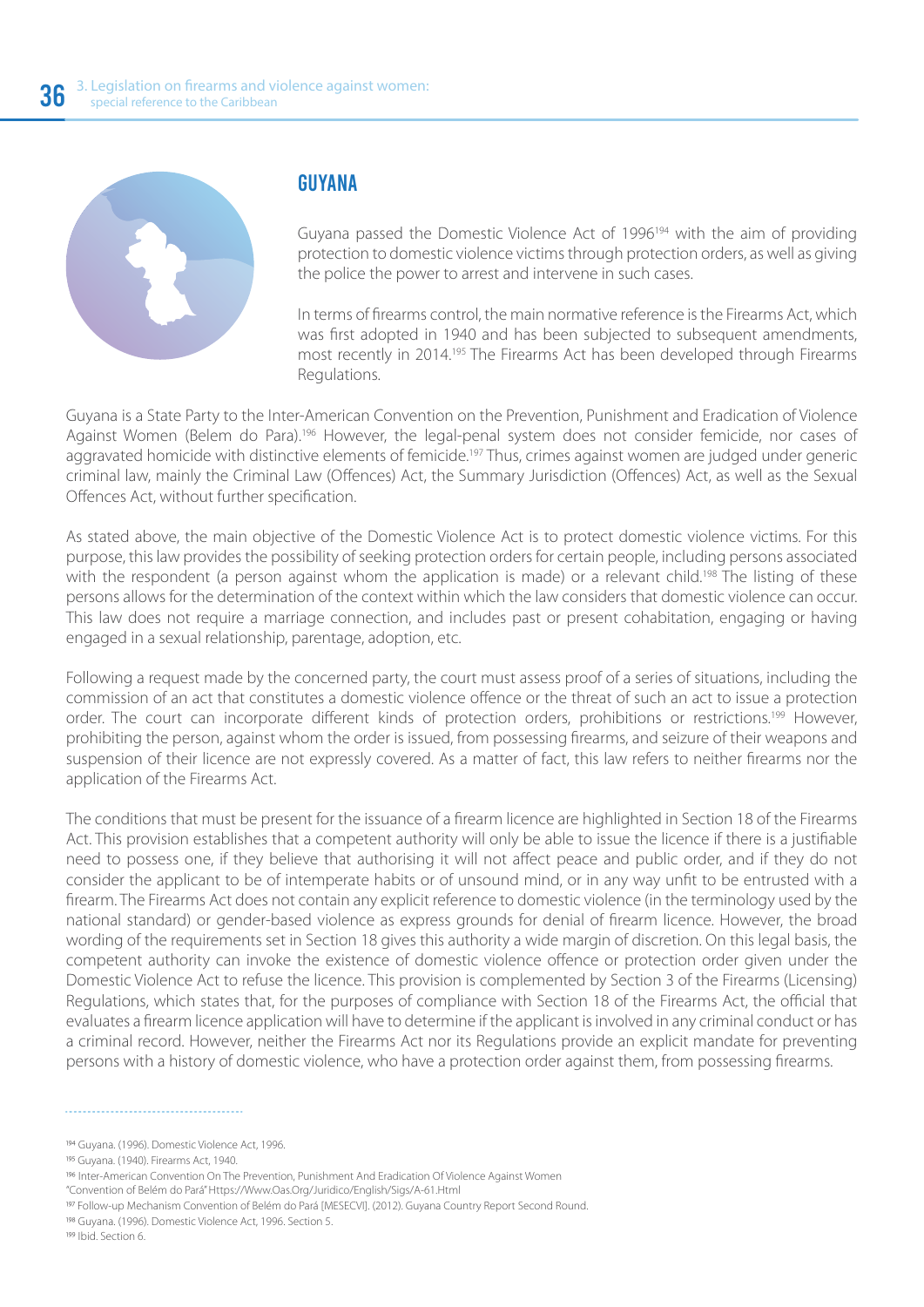The capacity to revoke a firearm licence must also be reflected upon. Section 18 establishes the conditions for revoking a licence, basing it on the same circumstances for granting one, which have been mentioned previously. If the competent authority believes that said conditions are no longer being met, they are legally allowed to revoke the licence. However, there is no explicit mention of the commission of a domestic violence offence or the issuance of a protection order as grounds for revoking one's licence.

Section 36 refers to criminal history as grounds for restrictions in possessing a firearm. The provision establishes that a person who has been sentenced to three months or more in prison for committing an offence under the Criminal Law (Offences) Act, will not be able to possess a firearm for a period of five years immediately following their sentence or their release from prison, as the case may be. It is important to highlight that, as mentioned earlier, criminal legislation in Guyana does not consider femicide nor the aggravation of gender-based crimes.

Accordingly, Section 40 determines that in cases where a person is convicted of an offence outlined in the Firearms Act or any other offence that carries a prison sentence, or if they are placed under police supervision, the court that issued the sentence or decided on the supervision of such a person, can order the seizure of firearms in their possession and the cancellation of their licence. Similarly, the Prevention of Crimes Act creates the possibility for attaching a police supervision programme to any citizen who has been convicted of a crime. This possibility advocates that in cases where certain offences are committed, including those involving domestic violence, a police supervision program is put in place for a period of three years which should be counted from the end of their sentence.<sup>200</sup> This police supervision means imposing certain restrictions, among them are those concerned with the use and possession of firearms, although the law does not delve into what these restrictions could be.

The Firearms Act also considers the possibility that a police officer, not below the rank of inspector, can seize a firearm, even in the absence of a court order, if they have reasonable grounds to suspect that a crime that puts public safety and order at risk has been committed or is going to be committed.

Section 5 of the Prevention of Crimes Act mandates the registration of persons convicted of crimes and offences, including those subjected to police supervision. These records are the responsibility of the Commissioner of Police. This Act was completed with subsidiary legislation, called the Register of Convicted Persons Order. This register is essential for verifying criminal histories of those referred to in Section 3 of the Firearms (Licensing) Regulations.

The main conclusion of the joint analysis of laws surrounding gun control, as well as those concerning violence against women in Guyana is that mutual remissions have not been clearly articulated that allow for establishing a suitable connection between both legal frameworks and a more efficient public policy for the protection of women. To this end, a key measure would be explicitly stipulating that criminal histories of domestic violence prevents one from possessing a firearm. Similarly, in cases where an aggressor is a licenced firearm holder, a primary measure would be determining the suspension of the licence, as well as immediate seizure of the firearm. The same is recommended if a person is subject to one of the protection orders provided under the Domestic Violence Act.

Guyana. (1996). Prevention of Crimes Act, 1885. Section 3.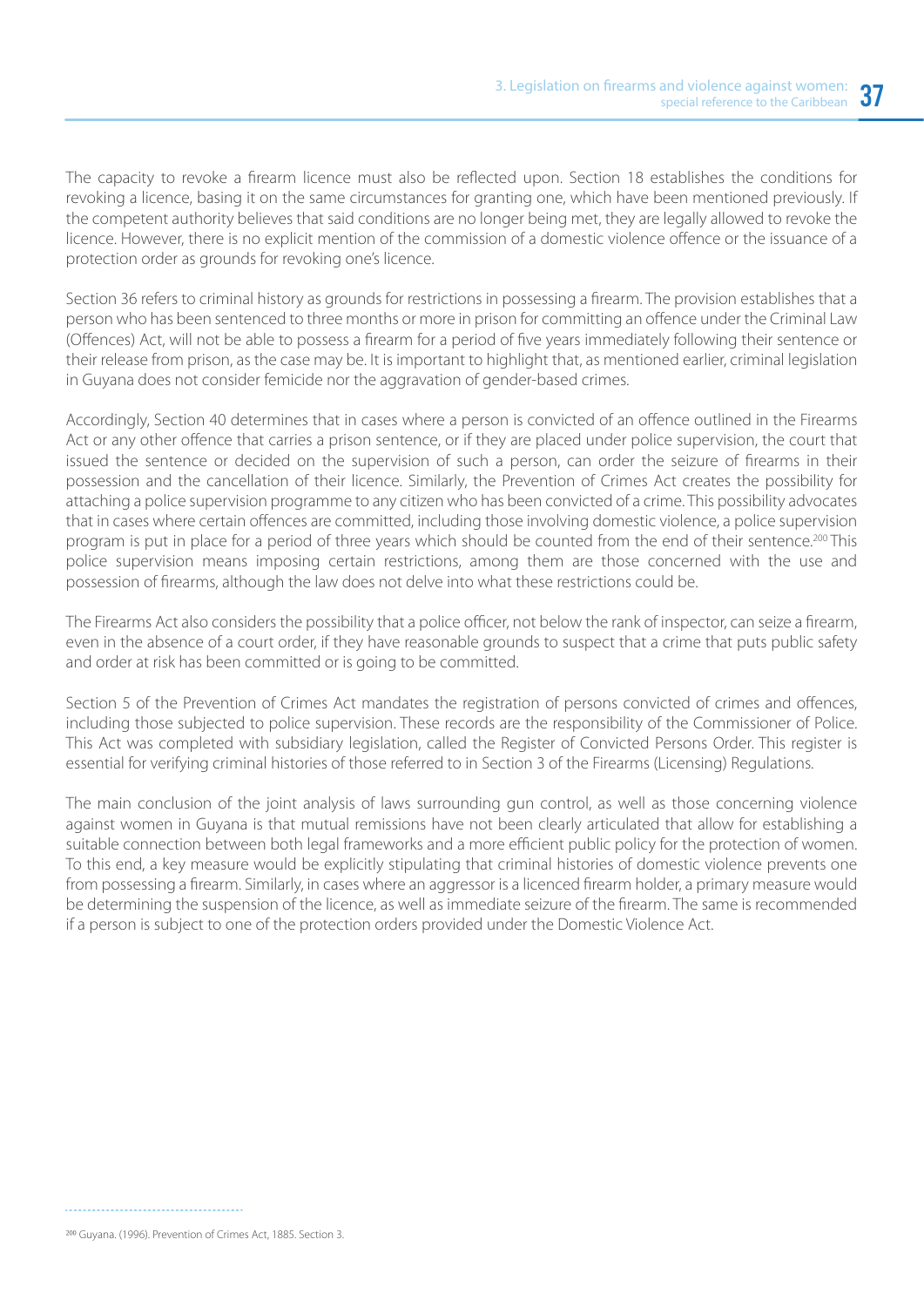

#### JAMAICA

Jamaica has introduced essential legislation to tackle sexual offences in 2009 and trafficking in persons in 2013. In recent years, the country has focused on the area of sexual harassment. Consequently, government efforts have resulted in the implementation of a sexual harassment policy<sup>201</sup> and debate around a Sexual Harassment Bill in 2015,<sup>202</sup> which continued throughout 2019.<sup>203</sup> Jamaica's Domestic Violence Act, passed in 1996, underwent essential reforms in 2004. With respect to firearms and ammunition control, there is the Firearms Act of 1967, which was subsequently amended in 2010.

Jamaica is a State Party to the Convention on the Elimination of All Forms of Discrimination Against Women (CEDAW)204 and the Inter-American Convention on the Prevention, Punishment and Eradication of Violence against Women (Belem do Para).<sup>205</sup> The country has yet to include femicide in its legal framework.<sup>206</sup>

The Domestic Violence Act contains a series of provisions to protect individuals from domestic violence, even though domestic violence is not clearly defined in the Act. On the other hand, it is possible to find two types of orders: protection orders and occupation orders. Both are granted by either the Resident Magistrate´s Court or the Family Court.207

Orders, in general, are granted by the aforementioned courts following the submission of an application, which may be submitted by inter alia a spouse, parent, guardian of a child, member of the respondent's household, constable or person in a visiting relationship.208 The definition of a visiting relationship may broaden or narrow the ratio of protection in the absence of the limitation of a shared residence. In the case of Jamaica, in a visiting relationship, a man and a woman do not share a residence, however they do share a close personal relationship, which is characterized by a series of elements, such as the amount of time spent together, the place and manner in which that time is spent, the duration of the relationship and the existence of a child (if any) of both parties.<sup>209</sup>

According to the Domestic Violence Act, an application for a protection order is intended to prohibit the respondent from engaging in certain conducts. The Act focuses mainly on two issues, prohibiting the respondent from entering or remaining in certain spaces -among them the household residence, the area of the household residence, place of work and education- where the prescribed person might be or inhabit; and the second consists of prohibiting the respondent from molesting the prescribed person. Such conducts may include -but are not limited to- besetting the household residence, using abusive language, causing annoyance resulting in ill-treatment or damaging of property.<sup>210</sup> The court may grant the protection order once it is satisfied that the use or threat of violence has occurred, if there is physical or mental injury, or if the order is necessary for the protection of the person.<sup>211</sup> It is important to mention that courts may grant protection orders on an ex-parte application, which will result in an interim protection<sup>212</sup> order.

Jamaica information service. (2019). Minister Grange Tables Sexual Harassment Bill. Accessed on: 29 October in

207 Jamaica. (2004). Domestic Violence Act. Section 2.

Follow-Up Mechanism Convention of Belém Do Pará [MESECVI]. (2017). Jamaica Country Report Third Round, p. 3, number a.

<sup>&</sup>lt;sup>202</sup> Jamaica. (2015). Sexual Harassment Bill. Accessed on: 29 October 2019 in:

https://japarliament.gov.jm/attachments/article/339/The%20Sexual%20Harassment%20Act,%202015.pdf

https://jis.gov.jm/minister-grange-tables-sexual-harassment-bill/

Convention on the Elimination of All Forms of Discrimination against Women https://treaties.un.org/Pages/ViewDetails.aspx?src=TREATY&mtdsg\_no=IV-8&chapter=4 Inter-American Convention On The Prevention, Punishment And Eradication Of Violence Against Women "Convention of Belém do Pará

Https://Www.Oas.Org/Juridico/English/Sigs/A-61.Html

<sup>206</sup> Follow-Up Mechanism Convention of Belém Do Pará [MESECVI]. (2017). Jamaica Country Report Third Round, p. 3.

<sup>&</sup>lt;sup>208</sup> Ibid., Section 3.

<sup>&</sup>lt;sup>209</sup> Ibid., Section 2.

<sup>&</sup>lt;sup>210</sup> Ibid., Section 4 (1).

<sup>&</sup>lt;sup>211</sup> Ibid., Section 4 (2).

 $212$  Ibid., Section 4 (3).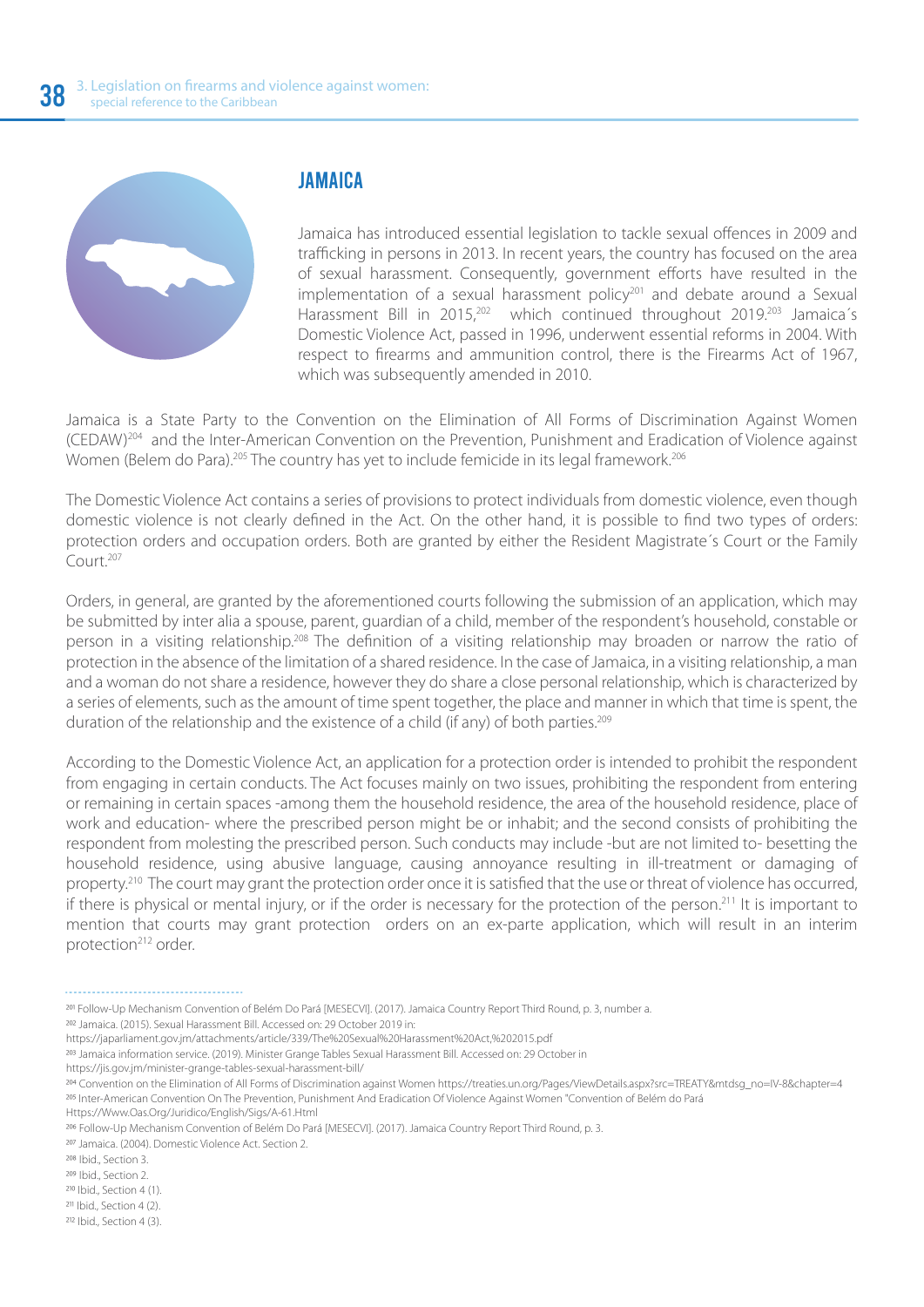The Firearms Act includes a series of provisions related to the use of firearms and ammunition, such as establishing a Firearms Licensing Authority (FLA), requirements to grant different types of firearm licences and revocation reasons, among others. In a similar vein, in Jamaica, in order to possess ammunition and firearms, individuals must follow the terms and conditions specified in a Firearms User's Licence.<sup>213</sup>

The Firearms Licensing Authority (FLA)<sup>214</sup> is comprised of five members: a retired Director of Public Prosecutions or Senior Civil Servant; a retired Judge of the Court of Appeal or the Supreme Court; a retired Police Officer with at least the rank of Senior Superintendent at the time of retirement; and two other individuals appointed by the Minister and considered to be of high integrity. Members are elected for a three-year period and are eligible for re-appointment.215

Some of the functions of the FLA include inter alia receiving and considering, granting, or renewing, revoking, amending the terms of any firearm licence, certificate or permit, as well as receiving and investigating complaints concerning firearm licences, permits and certificates.216 Nevertheless, from a gender-violence prevention standpoint, it is of extreme importance the power of the Authority to summon witnesses, call for and examine documents and to undertake that which is considered necessary or expedient to carry out its functions,<sup>217</sup> since firearm licences, certificates or permits are granted under its discretion.218 This seems to leave a window open for the FLA to investigate further into the background of an individual to determine if he/she is fit to hold a firearm licence, certificate, or permit.

The Act includes a series of provisions in which the granting of licences, certificates and permits can be denied; 219 no licence shall be issued to a restricted person or a person<sup>220</sup> believed by the Authority to be of intemperate habits, or of unsound mind or unfitted to be trusted with a firearm and ammunition.221 A restricted person is considered, inter alia, a person who has been convicted of a crime involving violence and sentenced to a term of imprisonment exceeding three months. Given the lack of specific provisions on domestic violence, the concept of "restricted person" including the associated behavioural profile, offer a legal basis for the denial of a licence for crimes involving violence against women. However, as in other Caribbean jurisdictions, no specific provisions were found in the legislation, which expressly prohibit the issuance of licences for persons with criminal records of interfamilial violence or violence against women.

In order to be granted a firearm licence, the Authority must be satisfied that, inter alia, the applicant has a good reason for possessing a firearm or ammunition, without endangering the public safety or peace<sup>222</sup> and must also be satisfied with the applicant's proficiency in the use and management of the firearm.<sup>223</sup> In the absence of a more specific provision, and depending on the discretionary scope of the National Authority, when deciding whether to grant a licence, the condition of "endangering public safety or peace" could also include acts of violence against women.

In Jamaica, a licence is granted for a period of five years,<sup>224</sup> however it may be revoked by the FLA if the holder is of inter alia intemperate habits, or of unsound mind, or unfitted to be trusted with the firearm and ammunition in the terms specified in the licence;<sup>225</sup> also if the holder has been convicted in the country or abroad of illegal possession or use of a firearm or ammunition, in the case of violence, for which the holder is sentenced for imprisonment of at least three months;<sup>226</sup> and for the unlawful use of the firearm to threaten violence against a person.<sup>227</sup> As indicated previously, all the aforementioned cases could provide coverage for domestic violence acts, under the discretion of the FLA.

<sup>218</sup> Ibid., Section 29 (1). <sup>219</sup> Ibid., Section 29 (3).

 Under Section 2 (1) of the Firearms Act a restricted person is: a habitual criminal under section 54 of the Criminal Justice (Administration) Act, or a person who within five years next before the event was declared a restricted person by a court as a result of a conviction of an offense under the Firearms Act, or if the person has been convicted of an offense involving violence and sentenced to imprisonment exceeding three months.

 $221$  Ibid., Section 29 (4).  $222$  Ibid. <sup>223</sup> Ibid., Section 29 (4a). <sup>224</sup> Ibid., Section 34 (1a). <sup>225</sup> Ibid., Section 36. <sup>226</sup> Ibid., Section 36 (b). <sup>227</sup> Ibid., Section 36 (d).

<sup>&</sup>lt;sup>213</sup> Jamaica. (2010). The Firearms Act. Section 20 (1).

<sup>&</sup>lt;sup>214</sup> Ibid., Section 26A.

<sup>&</sup>lt;sup>215</sup> Ibid., Third Schedule (1).

<sup>&</sup>lt;sup>216</sup> Ibid., Section 26B (1).

<sup>&</sup>lt;sup>217</sup> Ibid., Section 26B (2).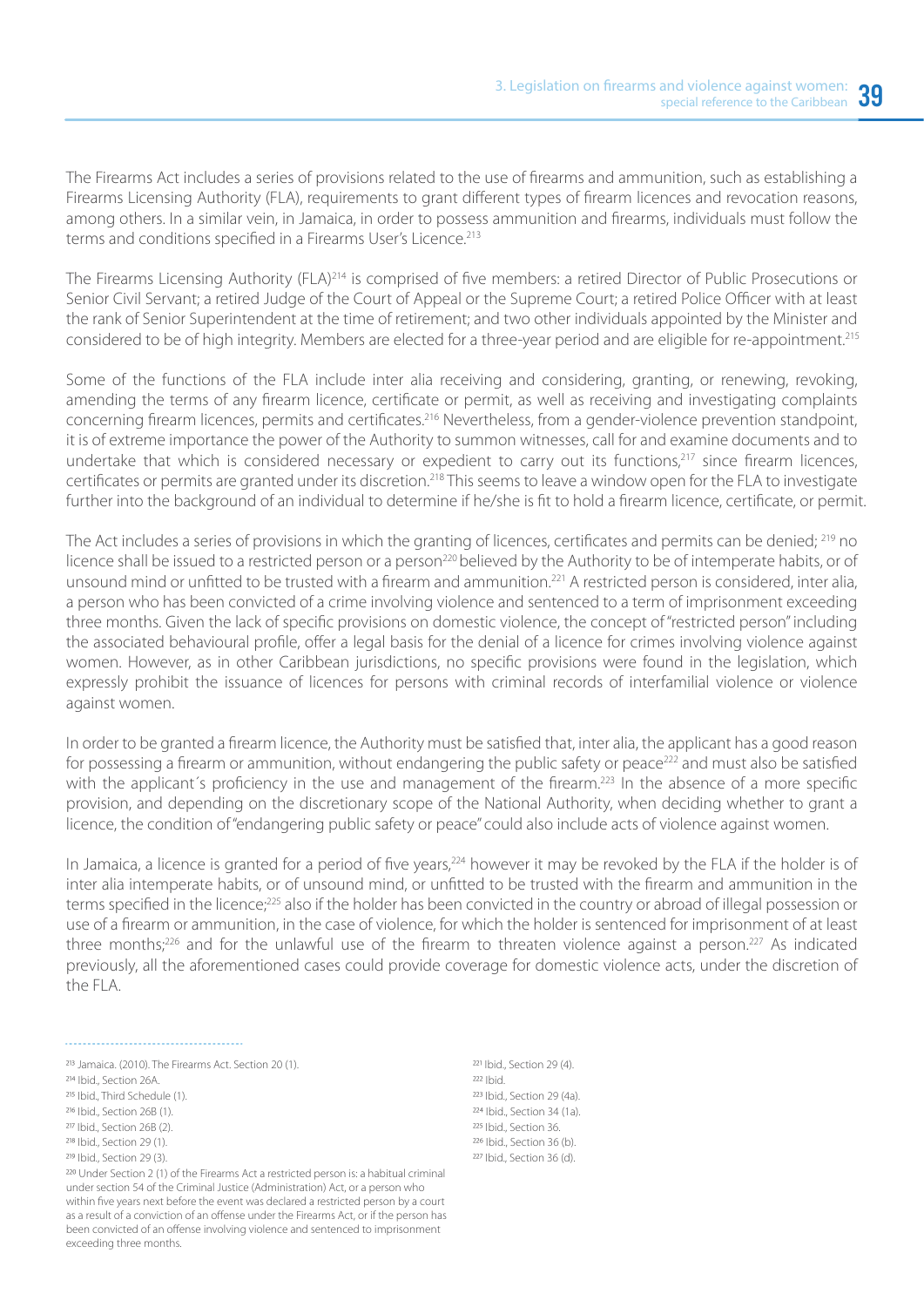The Act includes the possibility to review the decisions of the FLA regarding the refusal to grant, amend or refuse to amend, revoke, or refuse to revoke any licence, certificate, or permit.<sup>228</sup> This process is undertaken by a Review Board, which is appointed by the Minister<sup>229</sup> and shall consist of three members, including a former Director of Public Prosecutions or senior staff member of the Office of the Director of Public Prosecutions; a former Judge of the Court of Appeal or the Supreme Court; and a former Officer of the Jamaica Constabulary Force with at least the rank of Superintendent.<sup>230</sup> The members are appointed for a period of three years<sup>231</sup> and are eligible for re-appointment.<sup>232</sup>

It is important to highlight that no suspension process of a firearm licence was found in Jamaica´s Firearms Act.

Although Jamaica's Firearm Act does not include specific provisions tackling gender-based violence, there are some provisions that could help fill that gap in theory; such as the penalties prescribed for the possession of firearms and ammunition with intent to endanger life,<sup>233</sup> attempt to make any use of a firearm with intent to commit a felony,<sup>234</sup> and the contravention of the terms or conditions of a licence, certificate or permit by the holder, which constitutes an  $off \text{arcp}^{235}$ 

Additionally, the Act includes in Part VI a series of provisions granting law enforcement with specific competencies to search and obtain information regarding firearms, ammunition and their respective licences, certificates or permits. From a gender-based violence perspective, the most relevant provision refers to search warrants. In that sense, a Justice of the Peace may grant a warrant for a constable to enter any premises to search such premises, as well as any person found therein, to seize any firearm or ammunition in connection with an offence -under the Firearms Actwhich has been, is being or is about to be committed.<sup>236</sup> However, the most relevant part of this provision grants law enforcement the ability to retain firearms and ammunition for the purpose of investigation; if the investigation results in legal proceedings, the firearms and ammunition shall be retained for the duration of the investigation.<sup>237</sup> Such a measure could undoubtedly have a positive impact limiting the possibilities of an alleged offender to gain access to the means to commit any firearm-related crime or revictimize an individual. To complement the aforementioned measure, law enforcement may proceed to make an arrest with or without a warrant within the premises if there is a reason to believe the person is quilty of an offence under the Firearms Act.<sup>238</sup>

When the legal proceedings result in conviction, police supervision or entering into recognisance to keep the peace or be of good behaviour, the court may make an order for the forfeiture or disposal of the firearm or ammunition. However, most importantly, this section allows the Authority the possibility of revoking the licence, certificate or permit of the convicted person.<sup>239</sup>

Finally, it is important to take into consideration that Jamaica has implemented a Gun Court into its judicial system, which has the task of trying cases involving the use of firearms. This court was established by the Gun Court Act, which details inter alia the court's jurisdiction, powers, mode of trial, proceedings, rules, and regulations. This court and its different divisions try crimes, such as murder and certain crimes included in the Firearms Act,<sup>240</sup> Gunpowder and Explosives Act, Malicious Injuries to Property Act, the Offences Against the Person Act,<sup>241</sup> however, the Act makes no specific reference to the Domestic Violence Act.

It is possible to find other examples of linkages between gender-based violence legislation and firearms control in the Sexual Offences Act, specifically in reference to the attempts to commit the offences of rape and grievous sexual assaults<sup>242</sup> armed with a firearm,<sup>243</sup> which both include an increase in imprisonment time.

228 Ibid., Section 37 (1). <sup>229</sup> Ibid., Section 37A (1). 230 Ibid., Fourth Schedule, Section 1. <sup>231</sup> Ibid., Section 2. <sup>232</sup> Ibid., Section 3. <sup>233</sup> Ibid., Section 24.  $234$  Ibid. Section  $25(1)$ . 235 Ibid., Section 26(1).

<sup>236</sup> Ibid., Section 43(1). <sup>237</sup> Ibid., Section 43(1b). <sup>238</sup> Ibid., Section 43(2). <sup>239</sup> Ibid., Section 46. <sup>240</sup> Jamaica. (2014). The Gun Court Act. Section 5. <sup>241</sup> Ibid., Schedule. 242 Jamaica. (2009). The Sexual Offences Act. Section 6.  $243$  Ibid.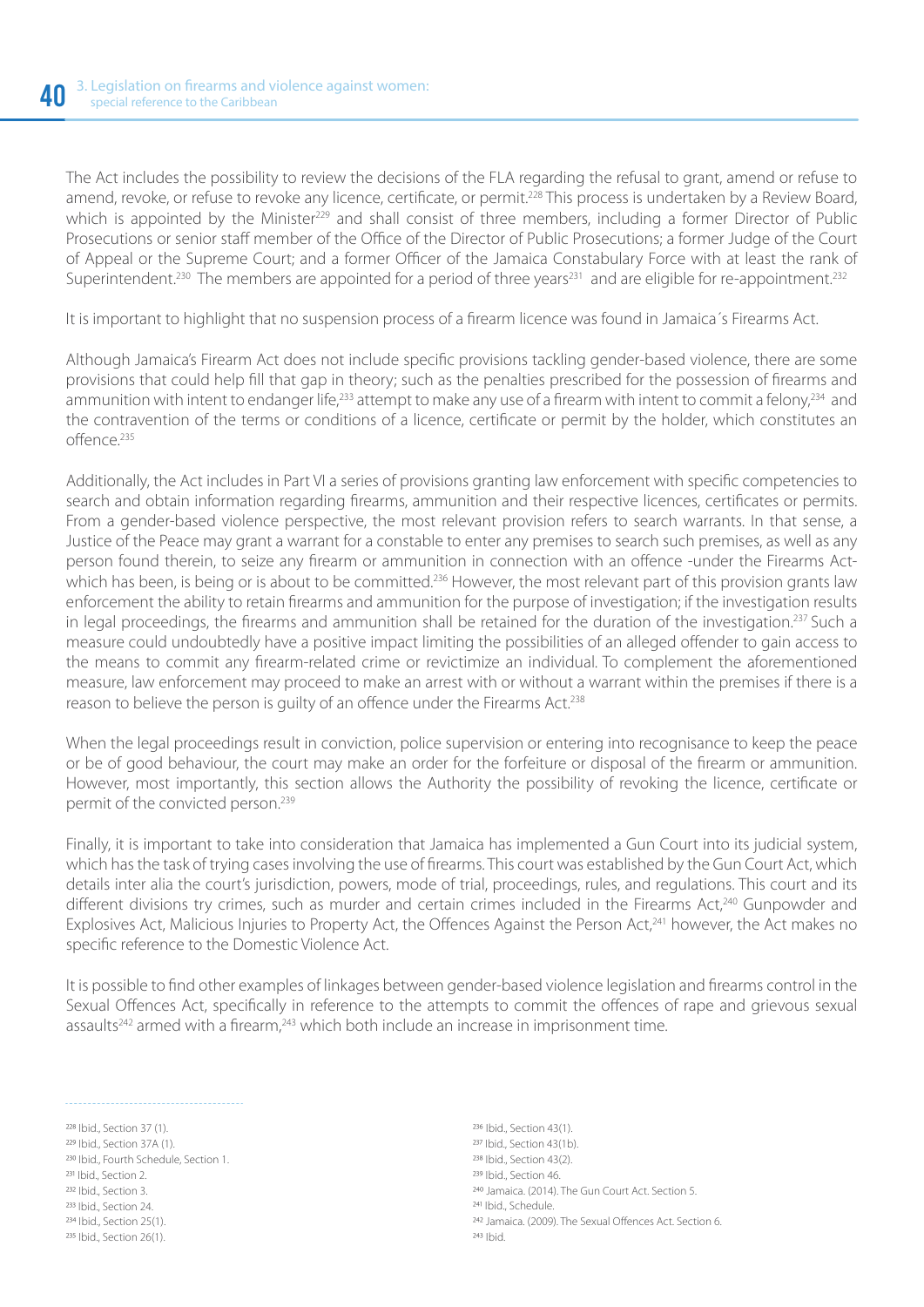A similar case can be found in the Trafficking in Persons (Prevention, Suppression and Punishment) Act, where the use or threat to use an offensive weapon -including a firearm- in the commission of the offence of Trafficking in Persons is considered an aggravating factor for the Court to dictate a term of imprisonment.<sup>244</sup>

The Offences Against the Person Act also includes some offences involving the use of firearms that could be used in cases of gender-based violence, that is the case of attempting to administer poison, etc.;<sup>245</sup> shooting or attempting to shoot or wounding with intent to do grievous bodily harm<sup>244</sup> and unlawful wounding.<sup>247</sup>

Additional provisions can be found in Jamaica´s legislation, such as in the Criminal Justice (Reform) Act, which presents a series of alternatives of punishment besides imprisonment. Nevertheless, these provisions do not apply when the person was in possession of an illegal firearm<sup>248</sup> and when the offence involved the use of a firearm.<sup>249</sup> The country's legislation also includes a protection and assistance programme, explained in detail in the Justice Protection Act, in specific civil matters and offences,<sup>250</sup> such as the possession or use of firearms and ammunition with intent to injure, possession or use of firearms in furtherance of any criminal offence and domestic violence.<sup>251</sup>



#### SAINT KITTS AND NEVIS

Saint Kitts and Nevis has relatively recently - 10 November 2014 - introduced new Domestic Violence legislation. This new piece of legislation repealed the Domestic Violence Act Cap. 12.04 of 2009.252 Regarding firearms and ammunition control, the country is governed under the Firearms Act of 1967, which had two recent amendments in 2009 and 2017.

The country is a State Party to the Inter-American Convention on the Prevention, Punishment and Eradication of Violence Against Women (Belem do Para)<sup>253</sup> and the

Convention on the Elimination of all Forms of Discrimination against Women (CEDAW).254

Saint Kitts and Nevis has not yet incorporated specific criminal legislation on femicide into its framework, therefore relying on general criminal law to address gender-based violence.

The Domestic Violence Act was introduced to "provide greater protection for victims of domestic violence."<sup>255</sup> The Act applies to a 'domestic relationship', which refers to a relationship between the applicant and the respondent, including -but not limited to- marriage; family members related by consanguinity, affinity or adoption; engagement, dating or visiting relationship. Domestic violence includes -but is not limited to- physical abuse or threats of physical abuse; sexual abuse or threats of sexual abuse, emotional, verbal or psychological abuse.<sup>256</sup>

This Act incorporates the possibility for the victim to pursue an interim protection or final protection order, issued by a Family Court,<sup>257</sup> which according to the Act's Schedule I, may receive the request at any moment.<sup>258</sup>

244 Jamaica. (2014). Trafficking in Persons (Prevention, Suppression and Punishment) Act. Section 4A (2). 245 Jamaica. (2014). The Offences Against the Person Act. Section 16. 246 Ibid., Section 20. <sup>247</sup> Ibid., Section 22. <sup>248</sup> Jamaica. (2005). The Criminal Justice (Reform) Act. Section 3(d).  $249$  Ibid.,  $6(1)$ .

<sup>252</sup> Saint Kitts and Nevis. (2014). Domestic Violence Act, 2014. Section 49 (1). 253 Inter-American Convention On The Prevention, Punishment And Eradication Of Violence Against Women "Convention of Belém do Pará" Https://Www.Oas.Org/Juridico/English/Sigs/A-61.Html 254 Convention on the Elimination of All Forms of Discrimination against Women https://treaties.un.org/Pages/ViewDetails.aspx?src=TREATY&mtdsg\_no=IV-8&chapt  $er=4$ 255 Saint Kitts and Nevis. (2014). Domestic Violence Act, 2014, p. 1. <sup>256</sup> Ibid. Section 2.  $257$  Ibid. <sup>258</sup> Ibid., p. 25.

<sup>&</sup>lt;sup>250</sup> Jamaica. (2001). The Justice Protection Act. Section 5.

<sup>251</sup> Ibid., First Schedule.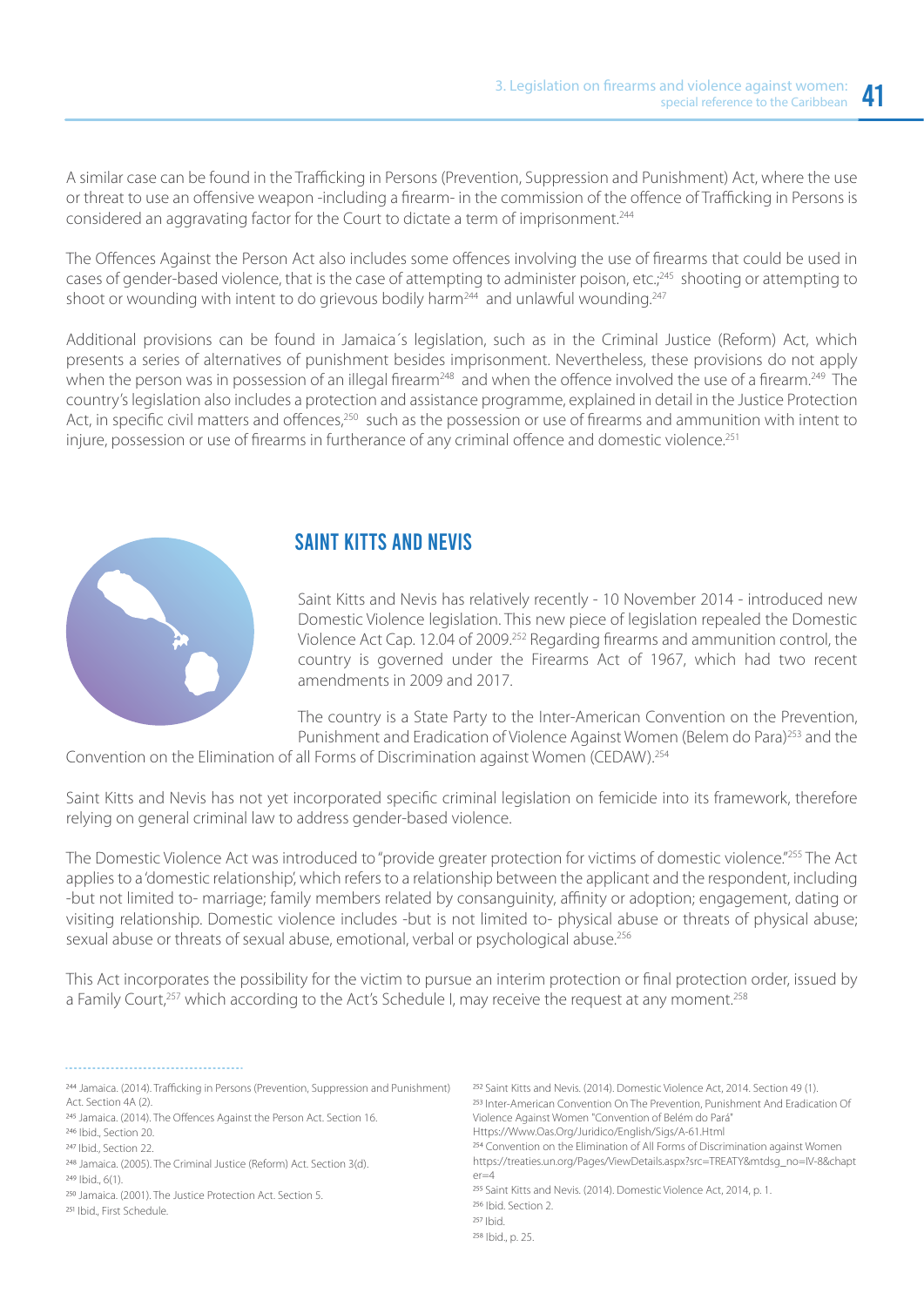Currently, Family Courts issue interim protection orders following the presentation of an application alleging domestic violence.259 The interim protection order is issued while "the hearing and determination of the proceedings for a protection order" are pending. Prior to issuing the protection order, the court has to be satisfied that the respondent has committed, is committing or is likely to commit an act of domestic violence.<sup>260</sup> Additionally, orders must follow a format included in the Domestic Violence Act, which includes a series of terms prohibiting the respondent of inter alia engaging in acts of domestic violence, entering the residence of the applicant and, as an additional measure, to seize the firearm in possession of the respondent.<sup>261</sup> Ultimately, interim protection orders shall not exceed 28 days.<sup>262</sup>

Family Courts grant final protection orders once a series of requisites are fulfilled. Among them, an interim protection order granted by the court,<sup>263</sup> following a notice of the proceedings, which must be served to the respondent. Finally, the court will consider the evidence available and decide whether "to confirm, amend, or set aside the interim protection order," 264 Consequently, the parties are notified by the Registrar of the Court. The final protection order shall not exceed three years.<sup>265</sup>

Provisions regarding firearms control are concentrated in Section 9 of the Act. According to these provisions, the Court may order a police officer to seize any firearm in the possession of the respondent providing any of the following two scenarios occur: (1) "the respondent has threatened or expressed the intention to kill or injure any person in a domestic relationship including himself or herself whether or not by means of the firearm"; and (2) when the possession of the firearm is not in the best interest of the respondent due to his/her state of mind or mental condition inclination to violence; or use or dependence on intoxicating liquor and drugs.

The court order seems to be conditioned on the existence of an affidavit describing either one of the abovementioned scenarios, which must be presented by the applicant or any other person with a material interest in his or her well-being.266 The time required to issue such an affidavit could prevent law enforcement from acting swiftly and in a timely manner.

The Domestic Violence Act refers to the Firearms Act in relation to firearm seizure. Specifically, Section 9 grants courts the capacity to direct the Registrar to refer a copy of the to the Commissioner of Police to consider the seizure of any firearm in relation to the Firearms Act.

Finally, firearm control provisions are also included among the duties of police officers. In that regard, officers are required to respond to every domestic violence complaint or report, and file a domestic violence report, which will form part of the Domestic Violence Register maintained by the Commissioner of Police. Among the information to be included is the detail of the abuse and the weapon used.<sup>267</sup>

Additional duties include informing the victim of a series of rights, inter alia, to request assistance for the victim´s protection -including the victim´s children- to obtain a protection order from a Court at any time, request medical treatment or lodging a criminal complaint against the abuser.<sup>268</sup> Nevertheless, no provision related to firearms is included in the schedule format, which could later translate to missing information in the affidavits supporting the protection order application.

With regard specifically to firearms, the country relies on the Firearms Act, which details a general restriction in place to carry firearms and ammunition in public places, unless that person carries a licence, certificate or permit.<sup>269</sup> The authorities responsible for granting, amending and revoking firearms licences, permits or certificates are: the Minister of National Security -to grant a Firearm Manufacturer's Licence-; the Comptroller of Customs -in the case of Firearm Transshipment Permits-; and the Chief of Police in charge of the Firearm User's License, among others.270

<sup>259</sup> Ibid., Section 5 (1). 260 Ibid., Section 6. <sup>261</sup> Ibid., Page 30. <sup>262</sup> Ibid., Section 6 (6). 263 Ibid., Section 6. <sup>264</sup> Ibid., Section 13 5(a).

265 Ibid., Section 13 7. 266 Ibid., Section 5 (3). <sup>267</sup> Ibid., Section 29. <sup>268</sup> Saint Kitts and Nevis. (2014). Domestic Violence Act, 2014, p. 25. <sup>269</sup> Saint Kitts and Nevis. (2009). Firearms Act. Section 21. <sup>270</sup> Ibid., Section 38.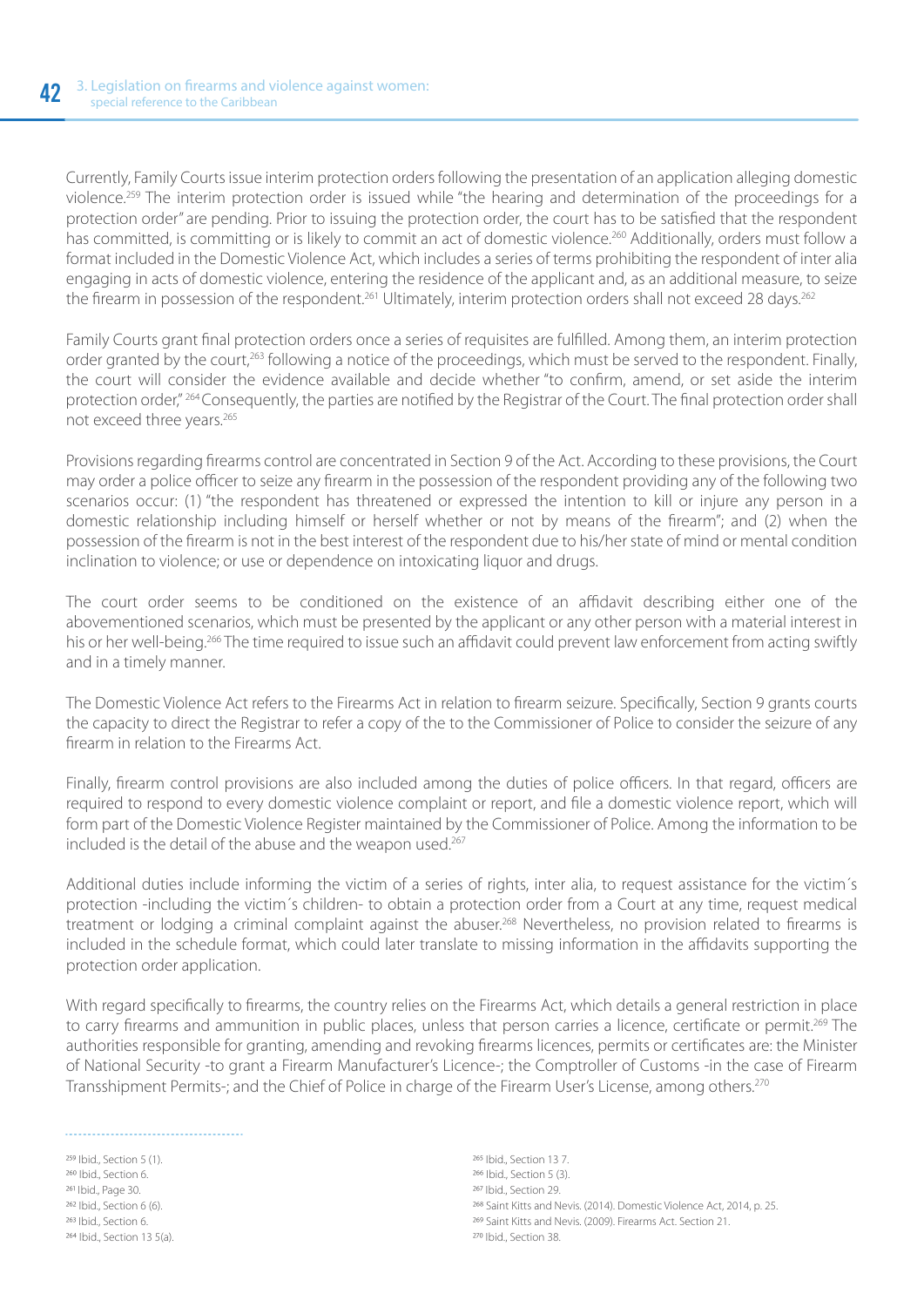The grant and issue of licences, certificates and permits falls under the discretion of the abovementioned authorities.271 However, according to the Firearms Act, no licence, certificate or permit shall be granted to a restricted person<sup>272</sup> or a to a person "whom the appropriate authority has reason to believe to be of intemperate habits or unsound mind, or to be for any reason unfit to be entrusted with such a firearm or ammunition." <sup>273</sup> Consequently, the application form directly inquires if the person has been detained in a Mental Hospital five years before the date of application. However, no indicator of how that information was corroborated was found in the Act. If granted, a firearm licence or permit is valid for a period of one year.<sup>274</sup>

Licences, certificates, and permits may be revoked by the appropriate authorities, when it is determined that the holder has intemperate habits, is of unsound mind or is unfit to be trusted with such firearm and ammunition.<sup>275</sup> No clear reference was found indicating how the aforementioned is determined by the authorities. In the case of appeals, the aggrieved party may appeal decisions before the Minister of National Security.276 The powers granted to the Minister allow for a broad coverage of several possible scenarios related to the revocation of the licence. However, because there is no specific mention of domestic violence, it also leaves room for omission of same.

The Firearms Act does not include specific provisions to tackle gender-based violence. However certain provisions may help fill that gap, such is the case of Section 43, through which a Justice of Peace could grant a search warrant to a police officer if there is information that an offence under the Act has been, is being or is about to be committed. This section also grants the ability to seize any firearm or ammunition found on the premises and retain them for as long as necessary for purposes of investigation.

Section 46 allows courts to order the forfeiture or disposal of any firearm and ammunition found in possession of a convicted person, and to give notice to the appropriate authority in order to revoke any firearm licence, certificate or permit.

Additional provisions linking firearm control and gender-based violence include the Trafficking in Persons (Prevention) Act (2008) and the Justice Protection Act (2012). In the case of the Trafficking in Persons Act, references can be found in Section 8 as conditions to be considered by the court to adjust the sentence for the crime of trafficking in persons; consequently the use or threat to use a dangerous weapon results in increasing the original sentence by two years.<sup>277</sup>

According to the Justice Protection Act, the Minister of Justice shall establish the Justice Protection Programme with the purpose of providing protection or assistance or both<sup>278</sup> to its participants, among which are: witnesses, jurors, judicial officers, legal officers, law enforcement personnel, and associates of such persons.<sup>279</sup> The offences, which may result in protection by the Programme include inter alia any domestic violence offence and any offence under the Firearms Act.280

<sup>271</sup> Ibid., 29 (1).

<sup>275</sup> Ibid., Section 36.

- 276 Ihid. Section 37.
- 277 Saint Kitts and Nevis. (2008). Trafficking in Persons (Prevention) Act, p. 15.
- 278 Saint Kitts and Nevis. (2012). Justice Protection Act. Section 3.

<sup>279</sup> Ibid., Section 2.

<sup>280</sup> Ibid., p. 17.

<sup>&</sup>lt;sup>272</sup> Ibid., 29 (3) "restricted person" means any person who (a) is a habitual criminal; (b) has at any time within five years next before the event in relation to which the term is used (i) been declared by a court pursuant to section 3 to be a restricted person; or (ii) been convicted of an offence involving violence and sentenced to a term of imprisonment, whether with or without hard labour, exceeding three months.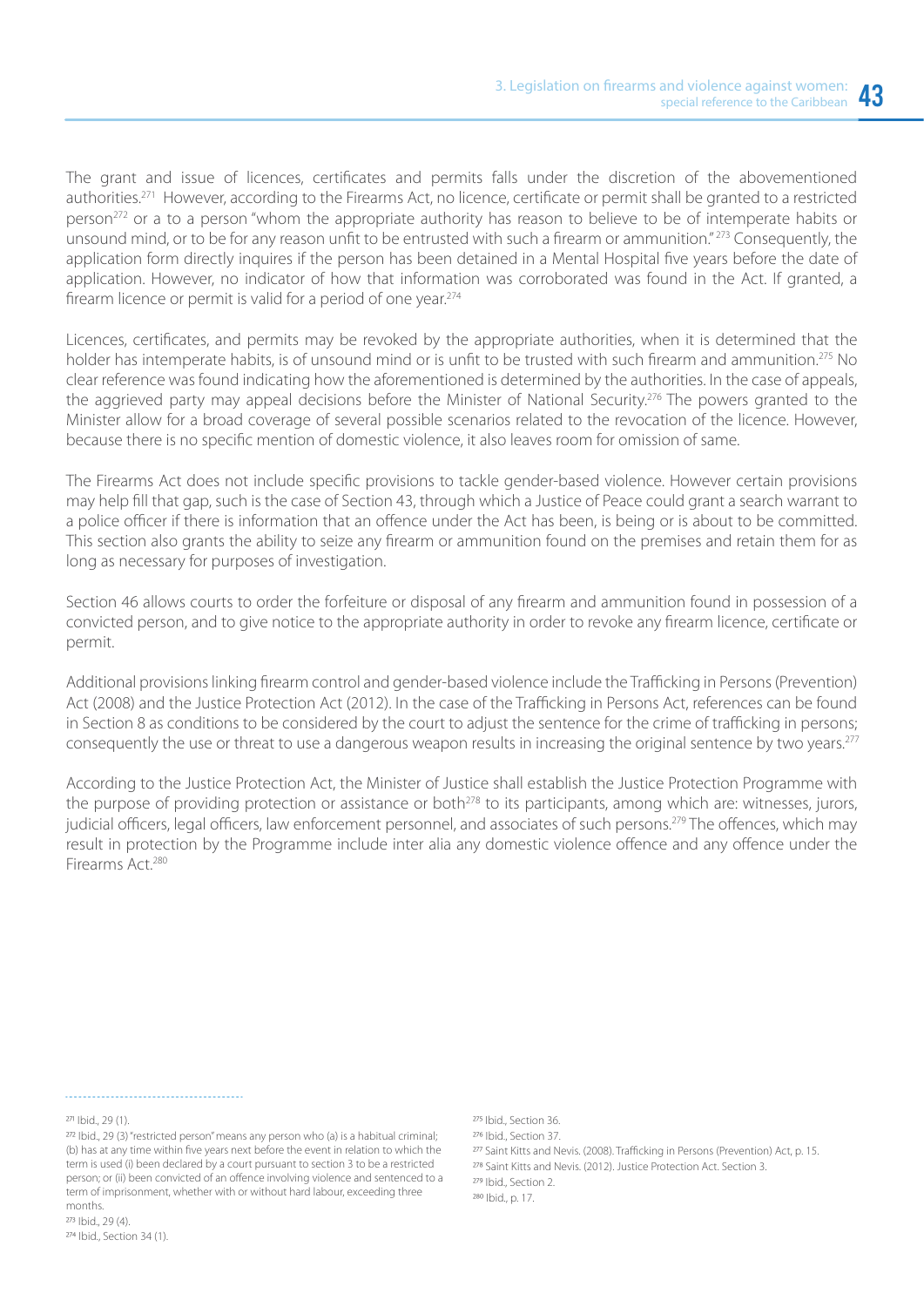

#### SAINT LUCIA

Saint Lucia´s legal framework includes the Domestic Violence (Summary Proceedings) Act (1995), the Equality of Opportunity and Treatment in Employment and Occupation Act (2000), and the Counter-Trafficking Act (2010). Regarding the carrying and use of firearms and ammunition, the country is governed by its Firearms Act (2003).

The country is a State Party to both the Inter-American Convention on the Prevention, Punishment and Eradication of Violence Against Women (Belem do

Para)<sup>281</sup> and the Convention on the Elimination of All Forms of Discrimination against Women (CEDAW).<sup>282</sup> No legal provision criminalizing femicide was found in the country's legal framework.283

The Domestic Violence (Summary Proceedings) Act of 1995 includes a series of definitions, as well as provisions aiming to protect individuals from acts of domestic violence. Relevant protection mechanisms include protection and interim protection orders, which aim to prevent a respondent from committing certain actions, such as entering the household residence or surrounding area and making persistent telephone calls.<sup>284</sup>

However, it is important to highlight two elements. Firstly, the definition of domestic violence is limited to acts of violence committed by a member of the household to another member of the same household<sup>285</sup> -with very few exceptions-, which leaves individuals, such as those involved in a visiting relationship outside the scope of protection. Secondly, no provisions have been made to prohibit the use or surrender of firearms if an application for a protection/interim protection order is presented.

Section 2 of the Act establishes orders issued by a Family Court or a Court of Summary Jurisdiction, similar to other legislation in the region, while proceedings are developing or when an ex parte notification is made. Courts have the possibility to issue an interim protection<sup>286</sup> order, which could later be substituted by a protection order.<sup>287</sup>

In addition to covering the conditions to issue orders, the Act also details the responsibilities and capacities of police officers in a context of domestic violence. According to Section 5, when a protection order is in force, police officers are able to arrest a person without a warrant if there is reasonable cause to suspect that a breach of an order was committed, or if the arrest is reasonably necessary to protect the applicant. However, it is important to highlight that law enforcement is also able to exercise the power of arrest even when there is no order in place with the goal of protecting a victim of domestic violence from further abuse.

Under Section 22, provisions related to court ordered counselling are included. However, considering the risk of re-victimization faced by the victim, it is important to analyse the implications or possible effects of said counselling. Involved parties who do not attend the recommended counselling may be summoned to reappear before the court whereby fines could also be potentially imposed.

In the reviewed Domestic Violence Act, no references to firearms, weapons, or the existence of a Domestic Violence Register were found.

 Inter-American Convention On The Prevention, Punishment And Eradication Of Violence Against Women "Convention of Belém do Pará" Https://Www.Oas.Org/Juridico/English/Sigs/A-61.Html

284 Saint Lucia. (1995). Domestic Violence (Summary Proceedings) Act. Section 4(1).

Convention on the Elimination of All Forms of Discrimination against Women https://treaties.un.org/Pages/ViewDetails.aspx?src=TREATY&mtdsg\_no=IV-8&chapter=4 283 Follow-Up Mechanism Convention of Belém Do Pará [MESECVI]. (2017). Saint Lucia Country Report, p. 2.

<sup>285</sup> Ibid., Section 2.

<sup>&</sup>lt;sup>286</sup> Ibid., Section 4 (4).

<sup>&</sup>lt;sup>287</sup> Ibid., Section 17 (1).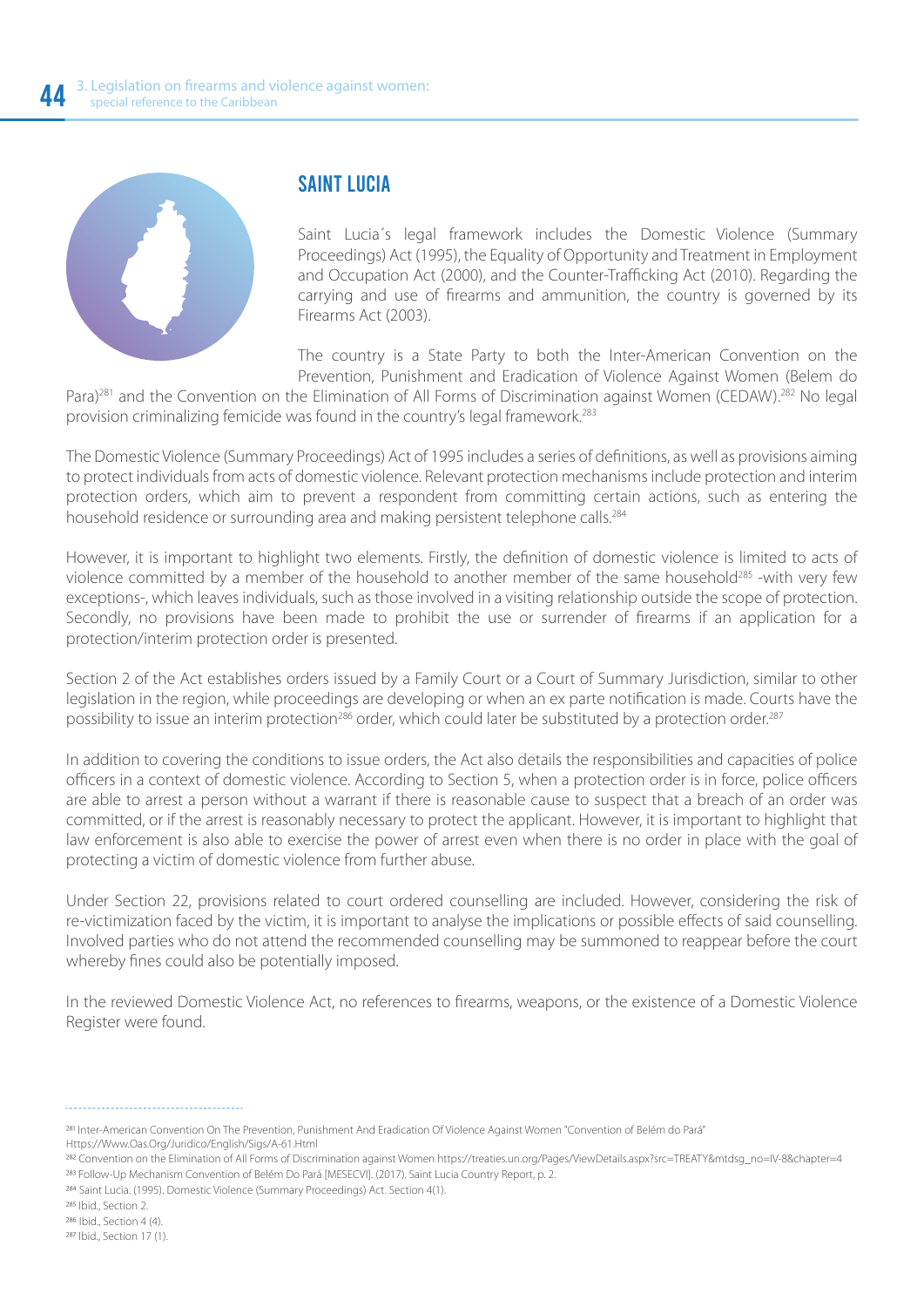In the case of the Counter-Trafficking Act of 2010, the only reference to firearms appears as an aggravating circumstance, when committing the offence of trafficking in persons, in such a case two years are added to the sentence if a person used or threatened to use a dangerous weapon.<sup>288</sup>

The Firearms Act of 2003 regulates the carrying and use of firearms and ammunition in Saint Lucia. According to this Act, a firearm user licence is needed to use, carry, possess, purchase or acquire a firearm or ammunition.<sup>289</sup> Such a licence could be granted or renewed by the Commissioner of Police,<sup>290</sup> if he/she is satisfied that the applicant inter alia has completed a firearms and ammunition safety course, obtains a certificate of competence from a designated institution, is not a restricted person, and demonstrates a good cause for the purchase. However, even when all the requisites in the Act are fulfilled, the instrument leaves a wide margin for the authority to decide whether to grant the licence. In this sense, the Commissioner of Police must be satisfied the applicant has a justifiable need to acquire a firearm<sup>291</sup> and that by approving the issuance of the licence, the public or the peace will not be endangered.

The Act includes a series of prohibitions to grant licences. A licence shall not be granted to someone declared by a court as a restricted person, defined by section 2 of the Act and comprising the following: a person over 18 years of age who, in the past two years, was convicted of an offence under the Firearms Act and any other national law, those convicted and sentenced of an offence to imprisonment exceeding two years, and a person convicted of an offence involving violence and sentenced to imprisonment exceeding six months.<sup>292</sup> Additional prohibitions include granting licences to persons of intemperate habits and known violent nature, under 18 years old, and persons for any reason considered unfit to be entrusted with a firearm and ammunition.293

The abovementioned prohibitions also constitute reasons to revoke a firearm licence.<sup>294</sup> Additionally, it is important to highlight that a firearm licence can be revoked not only upon conviction, but also when the holder is charged.<sup>295</sup> Given that, in many cases, convictions take a significant amount of time to be issued by Courts, allowing alleged perpetrators the opportunity to exert violence. The revocation of the licence when a holder is charged provides a protection opportunity in cases of gender-based violence.

The Act also includes specific timeframes for the submission of the firearm and associated firearm licence, following receipt of the notice of revocation of the related firearm<sup>296</sup> (three days after the notice is delivered to the holder). Additionally, the Act also establishes provisions for scenarios including a holder with multiple licences,<sup>297</sup> whereby all licences will be deemed to be revoked.

Similar measures are also included in the case of the suspension of a licence, which proceeds when in the opinion of the Commissioner of Police, the suspension is in the public interest, pending the results of the proceedings, and when a firearm was involved in the commission of offences contemplated under Saint Lucian law.<sup>298</sup> Like revocation, when suspended, a licence and the related firearm have to be delivered to the Commissioner of Police. In this instance, the timeframe is extended to seven days.<sup>299</sup> It is important from a gender-based violence prevention perspective to evaluate whether the aforementioned timeframes are in fact optimal to preserve the life and well-being of victims of violence.

The Act also establishes an appeal process in the following cases: denial to grant or amend a licence; revocation of a licence; refusal to grant exemptions regarding the possession of firearms and ammunition. The appeal shall be presented before the High Court. However, it is imperative to highlight that if the aggrieved party already holds a licence and is in possession of a firearm and ammunition, these must be deposited with the Commissioner of Police before appealing.<sup>300</sup>

288 Saint Lucia. (2010). Counter Trafficking Act. Section 10 (a). 289 Saint Lucia. (2003). Firearms Act. Section 13 (1a).  $290$  Ibid., Section 4 (4). <sup>291</sup> Ibid., Section 4 (6). <sup>292</sup> Ibid., Section 2.  $293$  Ibid. Section 11 (1). <sup>294</sup> Ibid., Section 9.

 $295$  Ibid. Section 9 (c). <sup>296</sup> Ibid., Section 9 (2). <sup>297</sup> Ibid., Section 9 (3). <sup>298</sup> Section 8 (1). <sup>299</sup> Ibid., Section 8 (2). <sup>300</sup> Ibid., Section 10.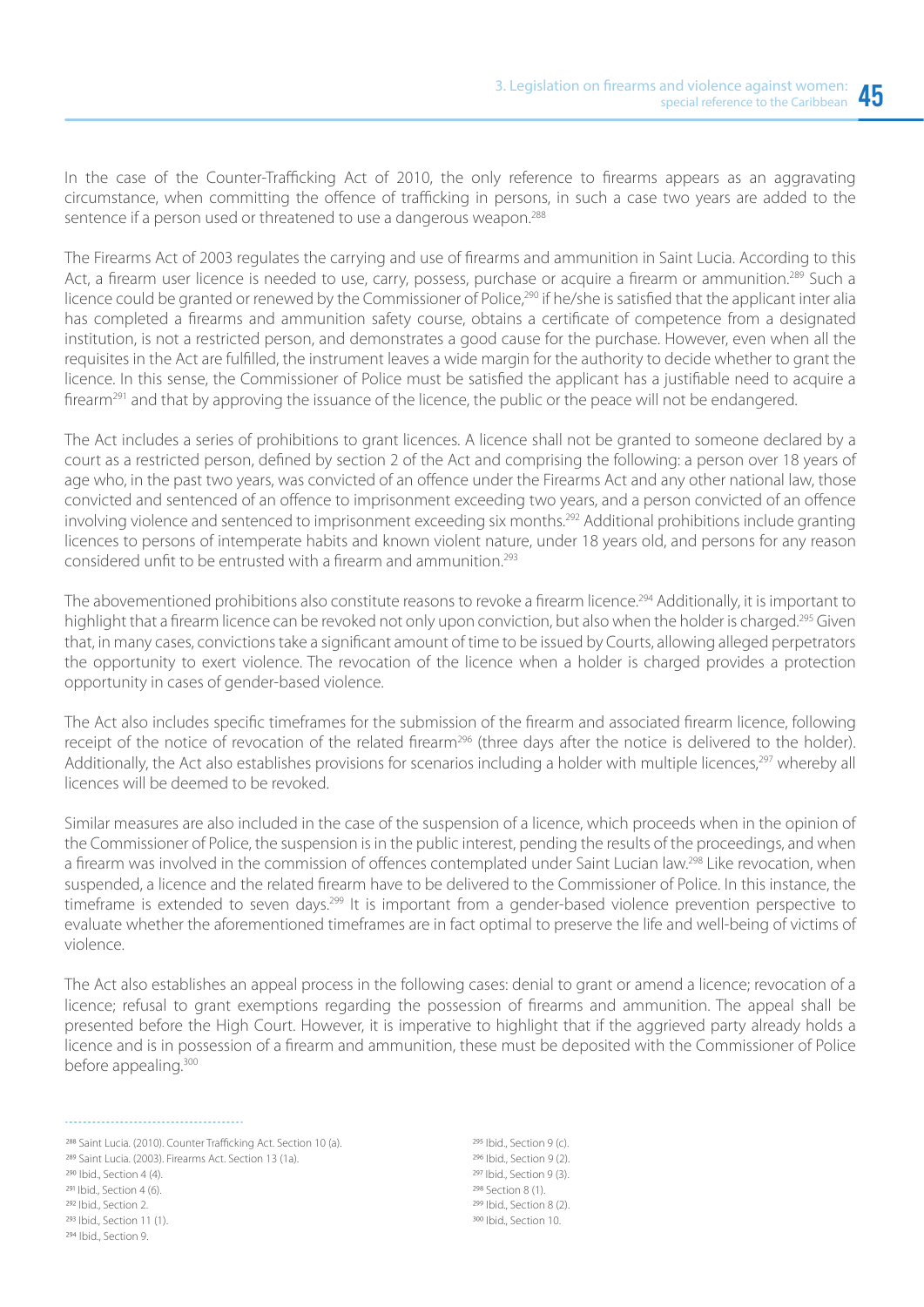Certain types of licences<sup>301</sup> (firearm dealer licence or the antique firearm collector licence<sup>302</sup>) include, among their requisites, the mandate to maintain a register. However, no reference was found detailing the extent or scope of a licence register.

Finally, it is important to outline that the Act also includes provisions regarding the use of firearms when committing certain offences related to gender-based violence, such as rape or unlawful carnal knowledge,<sup>303</sup> offences which -in many cases- are not contemplated in Firearms Acts.



#### SAINT VINCENT AND THE GRENADINES

The country is a State Party to both the Inter-American Convention on the Prevention, Punishment and Eradication of Violence Against Women (Belem do Para)<sup>304</sup> and the Convention on the Elimination of All Forms of Discrimination against Women (CEDAW).305

On 30 April 2015, Saint Vincent and the Grenadines (SVG) passed the Domestic Violence Act, 2015, replacing the Domestic Violence (Summary Proceedings) Act, 1995.<sup>306</sup> The new Act defines domestic violence as "any controlling or abusive

behavior that harms the health, safety or well-being of a person or any child." 307

The Domestic Violence Act establishes that "firearm" 308 shall have the meaning assigned to it under the Firearms Act, 1995 (amended in 2004). One of the most relevant provisions regarding firearms control in the Domestic Violence Act relates to seizing: "The Court may make an order directing a police officer to seize any firearm or dangerous weapon in the possession of the respondent" if the affidavit made pursuant to section 5 (6) -application of a protection ordercontains information to the effect that 1) "the respondent has threatened or expressed the intention to kill or injure any person in a domestic relationship, including himself or herself whether or not by means of the firearm or dangerous weapon" or 2) *"*possession of the firearm or dangerous weapon is not in the best interests of the respondent or any other person as a result of the respondent's" state of mind or mental condition, and inclination to violence (whether a firearm or a dangerous weapon was used in the violence or not).<sup>309</sup>

In accordance with the Domestic Violence Act, in order for the firearm seizure to be ordered by the court, the applicant shall request in the "Application for protection order" that a member of the police force seizes "the arm or dangerous weapon as specified in the affidavit." <sup>310</sup> The firearm seizure shall be carried out providing the court grants it; in this case, the court will direct the Registrar301 to submit a copy of the mentioned affidavit to the Commissioner of Police for consideration in accordance with the Firearms Act.312

The importance of seizing a firearm lies in being a cautionary measure aimed at mitigating the chances for a respondent to use a firearm to intimidate, threat to kill or kill the applicant before a protection order is issued by the

<sup>301</sup> Ibid., Section 15 (4).

<sup>302</sup> Ibid., Section 17 (4).

 $303$  Ihid. Section  $47(1)$ .

<sup>304</sup> Inter-American Convention On The Prevention, Punishment And Eradication Of Violence Against Women "Convention of Belém do Pará" Https://Www.Oas.Org/Juridico/English/Sigs/A-61.Html

<sup>305</sup> Convention on the Elimination of All Forms of Discrimination against Women https://treaties.un.org/Pages/ViewDetails.aspx?src=TREATY&mtdsg\_no=IV-8&chapter=4 https://caribbean.unwomen.org/en/caribbean-gender-portal/st-vincent-and-grenadines

<sup>307</sup> Domestic Violence Act, 2015, Section 2, p. 165.

<sup>308</sup> Domestic Violence Act, 2015, Section 2, p. 166.

<sup>309</sup> Domestic Violence Act, 2015, Section 9 (1), p. 175.

Domestic Violence Act, 2015, Schedule 2, Form 1, Application for Protection Order, p. 191.

<sup>311</sup> The Domestic Violence Act, 2015, in Section 2, defines Registrar as "any person assigned to the Court to perform the functions of registrar of the Court".

<sup>312</sup> Domestic Violence Act, 2015, Section 9 (2), p. 175.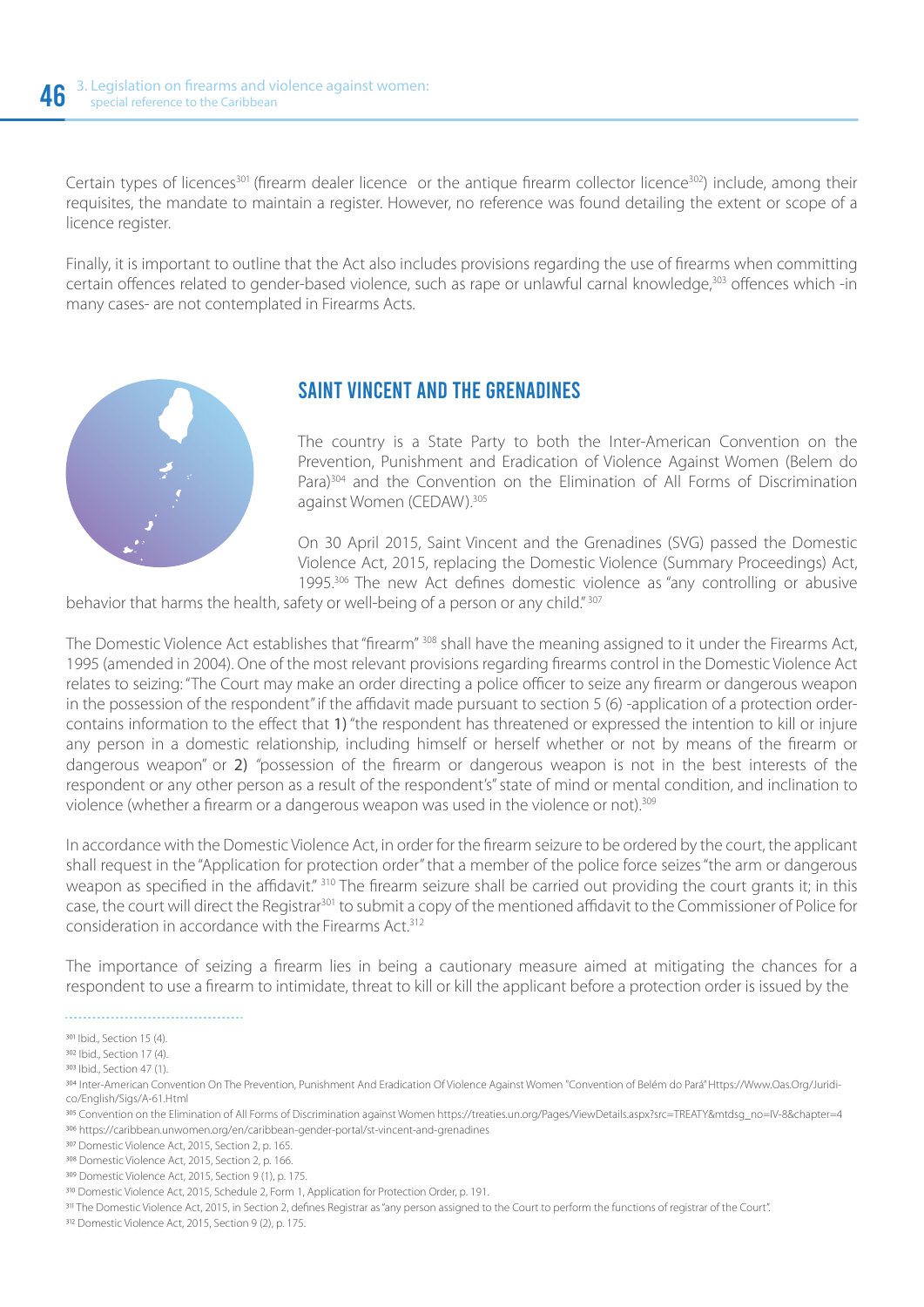court. However, this provision is relevant to the extent that it is carried out in an expedited manner. It would be convenient that the court issue the firearm seizure order with the least possible delay to ensure greater protection of applicant. A slightly more aggressive provision could also be administered whereby the firearm is seized at the same moment the complaint is made. This cautionary measure could then be reviewed by the court once the application for the protection order is submitted.

Regarding the powers of police officers related to cases of domestic violence, when responding to a case in that regard, a police officer shall complete a report, which shall form part of a "Domestic Violence Register" to be maintained by the Commissioner of Police.313 It is relevant to note that a domestic violence report must include, inter alia, the type of abuse "and the weapon used, if any." 314 This Register could be helpful for SVG Government to maintain data on domestic violence with firearms.

The Firearms Act of 1995 (amended in 2004), provides that a Magistrate or Justice of the Peace may authorize a police officer "to seize any firearm or ammunition" in respect of which he/she has reasonable grounds for suspecting that "an offence has been, is being or is about to be committed." 315 Even though the Firearms Act does not specifically refer to a domestic violence-related offence, this provision allows one to interpret that an offence in relation to the Domestic Violence Act can also lead to the seizure of a firearm. This provision is important since seizing a firearm is not limited to circumstances related to prior domestic violence cases, but rather contemplates the respondent to be inclined to act violently. If the respondent has threatened to kill or injure a person within a domestic relationship, this would constitute sufficient justification to seize a weapon in the interest of the victim.

The Firearms Act also refers to provisions regarding the possession of a firearm with intent to injure: "Any person having in his possession any firearm or ammunition with intent to endanger life or cause injury to person or property or to enable any other person to endanger life or cause injury to person or property whether or not any injury has been caused commits an offence and is liable"316 on summary conviction. Additionally, no licence or permit shall be granted to a person "of intemperate habits" or who "for any reason is considered unfit to be entrusted with a firearm or ammunition."<sup>317</sup> According to the Firearms Act, the authority "may revoke" a licence or permit if he/she is satisfied that the holder "is of intemperate habits or unsound mind."318 It would be relevant that domestic violence cases be considered by the Commissioner of Police in this regard. In the absence of a specific regulation or law, the powers granted to the Commissioner allows for a broad coverage of several possible scenarios related to the revocation of the licence. However, since there is no specific mention of domestic violence, it also leaves room for its omission.

According to the Firearms Act, a person shall not have in his/her possession any firearm or ammunition unless he/she is in possession of the appropriate licence or permit. It is worth mentioning that the Firearms Act establishes that a court may declare as "restricted person" –for whom no licence or permit shall be granted– to a person who within the preceding five years has committed, inter alia, an "offence involving violence and sentenced to a term of imprisonment exceeding six months."<sup>319</sup> An interpretation could arise in the sense that an "offence involving violence and sentenced to a term of imprisonment exceeding six months" includes a domestic violence offence. If that is not the case, it would be important that the Commissioner of Police –the responsible authority for granting, renewal or revocation of a licence or permit- consider the record of domestic violence offences when deciding to declare whether a person is "restricted".

Finally, in the Prevention of Trafficking in Persons Act, 2014, there is a brief reference to violence against women and arms control. In this Act, there is a reference of using and threatening to use a "dangerous weapon" as an aggravating circumstance when a person convicted of an offence in trafficking in persons used such weapon.320 While matters related to the trafficking in persons fall outside the purview of this legal study, it is worth mentioning said reference due to the linkage between these offences and gender-based violence.

<sup>317</sup> Firearms Act, 2004, Section 7. <sup>318</sup> Firearms Act, 2004, Section 12. <sup>319</sup> Firearms Act, 2004, Section 2. 320 Prevention of Trafficking in Persons Act, 2011, Section 8 (1), p. 142.

<sup>313</sup> Domestic Violence Act, 2015, Section 19 (2), p. 180.

<sup>314</sup> Domestic Violence Act, 2015, Section 19 (2), e, p. 181.

<sup>315</sup> Firearms Act, 2004, Section 32 (1).

<sup>316</sup> Firearms Act, 2004, Section 18.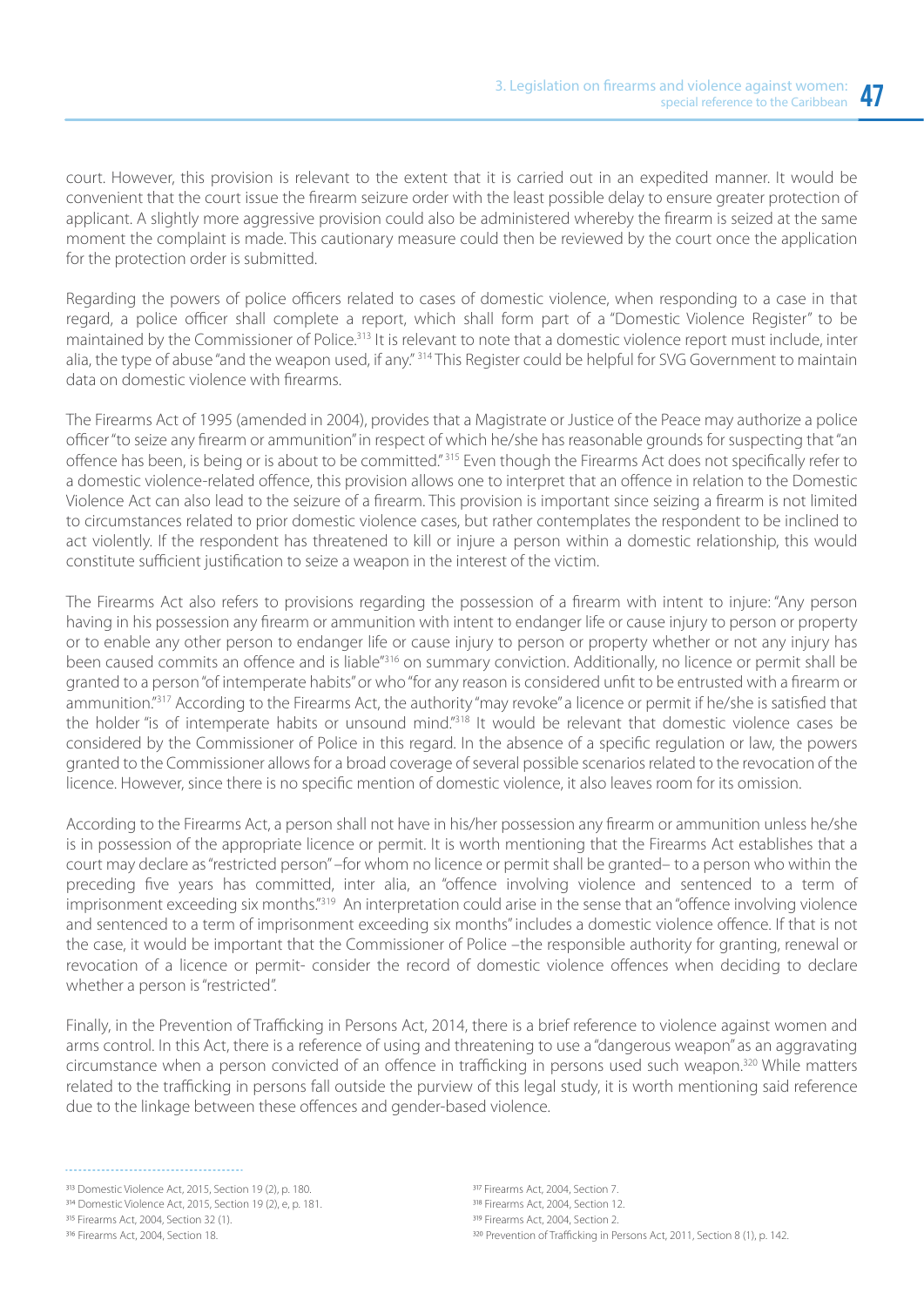

#### THE BAHAMAS

The Bahamas introduced its domestic violence legislation in 2007 with the Domestic Violence (Protection Orders) Act Chapter 99A,321 which subsequently came into force in December 2008. The legislative provision for the control of firearms and ammunition is the Firearms Act Chapter 213,<sup>322</sup> which was amended in 2014.

The country is a State Party of the Inter-American Convention on the Prevention, Punishment and Eradication of Violence Against Women (Belem do Para)<sup>323</sup> and the Convention on the Elimination of all Forms of Discrimination against Women (CEDAW).324

The Bahamas has not yet incorporated specific criminal legislation on femicide to its framework, therefore relying on general criminal law to address gender-based violence.

The Domestic Violence Act provides for the court to grant Protection Orders where an application has been made for such an order and the court is satisfied that a person -has engaged in, threatened to engage in, or attempted to engage in conduct that is capable of constituting domestic violence, or, has engaged in conduct that may be regarded as harassment of the spouse, partner, child or other member of a household. If the court is satisfied that such a person has or is likely to engage in such conduct, the court may issue a Protection Order.<sup>325</sup>

Protection Orders are intended to restrain persons from engaging in both domestic violence and harassment.<sup>326</sup> They can be applied for by a spouse or partner who is a victim of domestic violence, any other member of a household, a child of the household, an agent of the victim, the Commissioner of Police or an officer of the Department of Social Services.<sup>327</sup> Unlike other jurisdictions, persons in 'visiting relationships' are not expressly covered. However, 'partners' as defined in the legislation, are afforded relief as victims of domestic violence, if they are living together with persons of the opposite sex, or not living together, but have had or are having an intimate relationship with a member of the opposite sex.328

The Act provides for relief for victims of domestic violence in the form of an Interim Order, which may be granted before an application for a Protection Order is determined.<sup>329</sup> For the Interim Order to be granted, the complainant must have given oral evidence on oath or in an affidavit, and the Interim Order may be for such period as the court deems necessary.

Applications for Protection Orders are heard within two days after the date of service of the application to the respondent or as soon as possible after.<sup>330</sup> As a preliminary measure, and upon the appearance of a respondent, the Act allows magistrates to ameliorate complaints "through counselling or parenting sessions."<sup>331</sup> Magistrates may also accept under oath, an undertaking from the respondent that they will not engage in any acts of domestic violence stated in the complaint and proceed to make a Protection Order/Interim Order in respect of the undertaking. The undertaking shall remain in force for a period not exceeding two years.<sup>332</sup>

Https://Www.Oas.Org/Juridico/English/Sigs/A-61.Html

332 Ibid., Section 5.

<sup>321</sup> Domestic Violence Act Chapter 99A.

<sup>322</sup> Firearms Act Chapter 213.

<sup>323</sup> Inter-American Convention On The Prevention, Punishment And Eradication Of Violence Against Women "Convention of Belém do Pará"

<sup>324</sup> Convention on the Elimination of All Forms of Discrimination against Women https://treaties.un.org/Pages/ViewDetails.aspx?src=TREATY&mtdsg\_no=IV-8&chapter=4 325 Domestic Violence Act Chapter 213, Section 3.

<sup>326</sup> Ibid. Section 3.

<sup>&</sup>lt;sup>327</sup> Ibid., Section 4.

<sup>328</sup> Ibid., Section 2.

<sup>329</sup> Ibid., Section 4.

<sup>330</sup> Ibid., Section 4.

<sup>331</sup> Ibid., Section 5.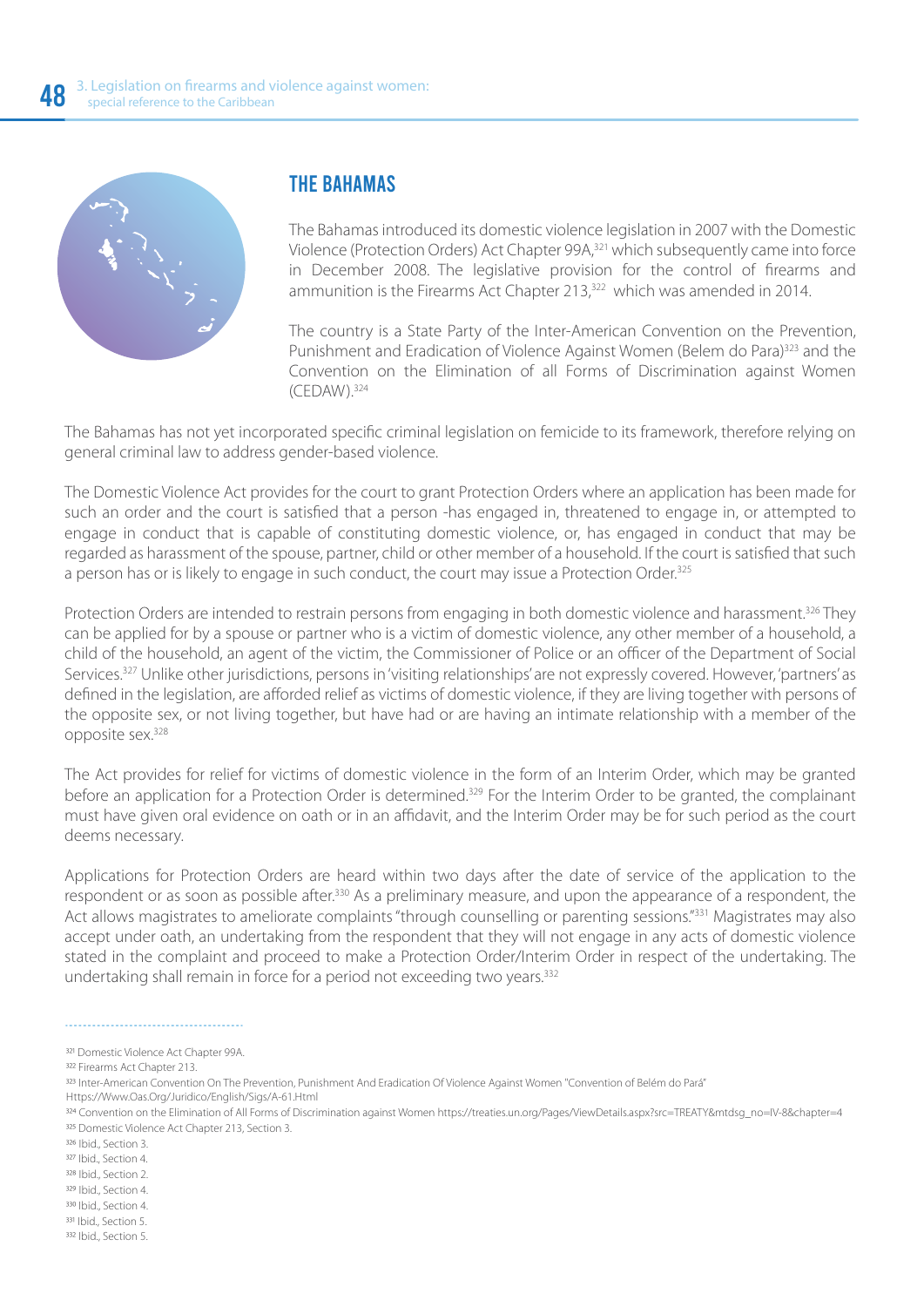Protection Orders are available for domestic violence victims who suffer physical abuse at the hands of a respondent, in relation to several firearm-related offences, including possession of firearm with intent, shooting or wounding with intent or inflicting injury with or without a weapon. The Act includes one firearm control provision that is similar to provisions in other Caribbean domestic violence legislation. It states that a Protection Order may, amongst other prohibitions, direct that the respondent or abuser, among other things, "relinquish to the police any firearm licence, firearm or other weapon which may or may not have been used but which the court considers just to order."333

The Act provides police officers with various duties, which can be gleaned from various sections. Police officers can apply for Protection Orders on behalf of a complainant. These officers must maintain copies of Orders in their district and are entrusted with a power to arrest persons in breach of an Order. They may likewise enter premises without a warrant to provide assistance to victims of domestic violence and provide a written report on such actions. They must also compile such reports, obtain medical treatment for victims, take victims to places of safety and advise victims on preserving evidence and their rights to victim services. Unlike other jurisdictions, there is no expressed provision for magistrates to order the removal of the abuser from the home, or for police to enforce such an order. However, if victims need assistance to retrieve personal belongings from where the respondent resides, then police officers must protect victims and assist them to retrieve the same. There is no explicit requirement for officers to respond to every domestic violence complaint or report, file a domestic violence report, or maintain a National Domestic Violence Register. 334

The Firearms Act Chapter 213 is the primary legislation for the control of arms and ammunition. The Act originated in 1969 and was updated several times since, notably in 2014. The Act places a general restriction on persons from purchasing, acquiring, or having in their possession any firearm, including a smooth bore gun, or ammunition unless he/she holds a firearm certificate granted by the Commissioner of Police.335 In granting permission to acquire a firearm certificate, the Commissioner must be satisfied that the applicant would not be a danger to the public safety or peace, is not of intemperate habits or unsound mind, or otherwise unfit to be entrusted with a firearm. Similarly, the Commissioner may revoke the firearm certificate if he/she is no longer satisfied that the certificate holder meets those stipulations. Revocation can be appealed to the Licensing Authority who can confirm, vary or revoke the decision of the Commissioner.<sup>336</sup>

No clear reference was found in the Firearms Act indicating how the Commissioner would determine that a person has intemperate habits, is of unsound mind or unfit to be trusted with a firearm or ammunition. This apparent gap in the legislation presents the Commissioner with discretion, when assessing the application of an individual, to find that the applicant's violent inclination renders them unfit to hold such a licence.

The Commissioner of Police has the discretion to withdraw a licence where a licence holder has been convicted of an offence under the Firearms Act or when the Licensing Authority deems it necessary for public peace.<sup>337</sup> A person aggrieved by the Commissioner's decision can appeal to the Licensing Authority, however, a decision of the Authority is final and shall not be called into question by any court.<sup>338</sup>

The Act prohibits several categories of persons from possessing firearms and ammunition. These include persons under 18 years of age and persons convicted and sentenced to imprisonment for three months or more. The latter are restricted from having a firearm or ammunition in their possession for five years following their release from custody. Additionally, a person under supervision of the police or subject to a recognisance to keep the peace, shall not possess a firearm or ammunition.<sup>339</sup> These provisions can be indirectly related to convictions that may arise from breaches of the Domestic Violence legislation. However, domestic violence offenders are not explicitly restricted from acquiring a

333 Ibid., Section 8. 334 Ibid., Section 3, 4, 8, 10, 14, 16, 27, 28. 335 Firearms Act Chapter 213, Section 9, 10, 16. 336 Ibid., Section 10. 337 Ibid., Section 19. 338 Ihid. Section 20. 339 Ibid., Section 32.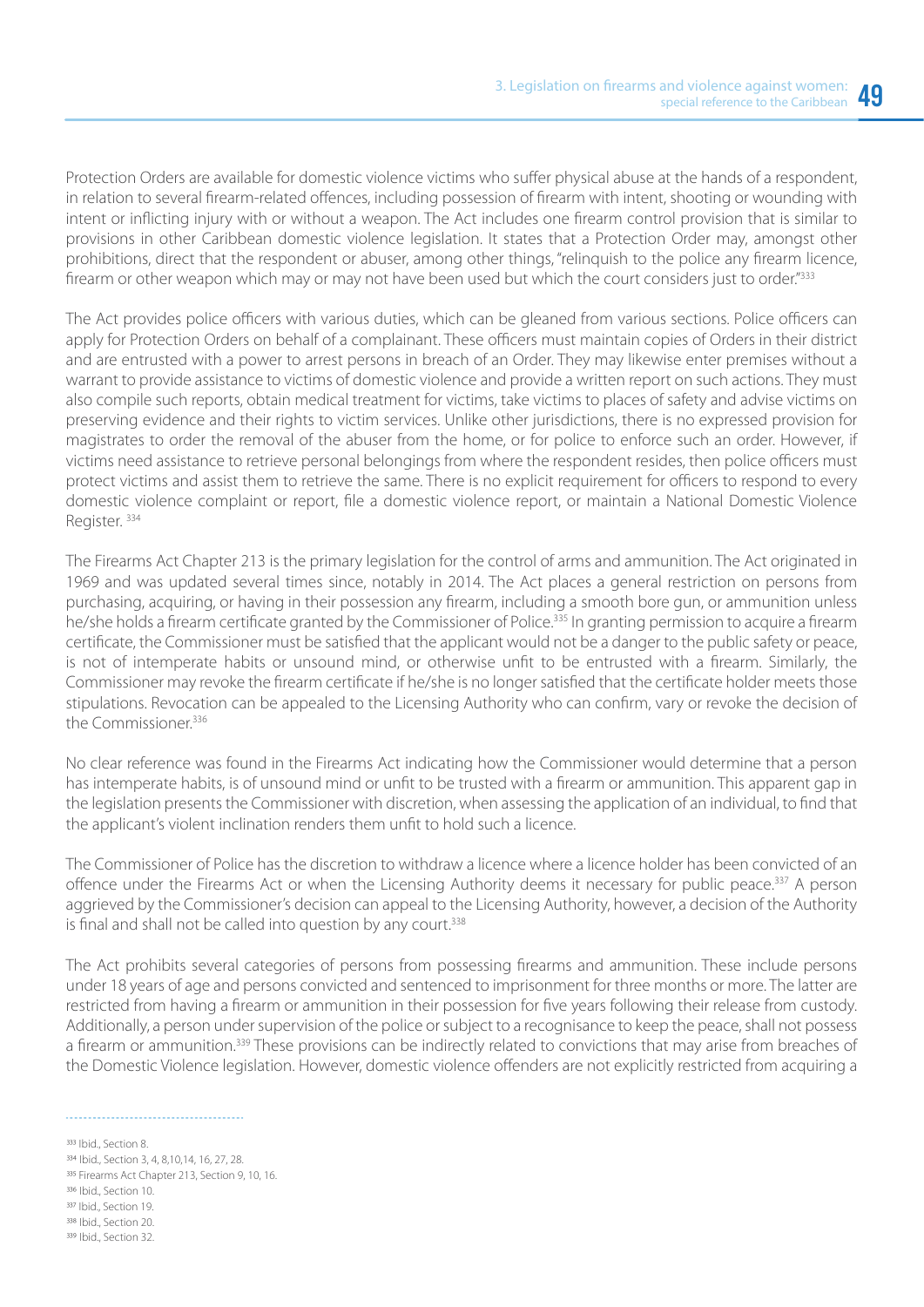firearm certificate as in some Caribbean jurisdictions. It is noteworthy that persons debarred from having firearms or ammunition based on a conviction, can apply for removal of these prohibitions.<sup>340</sup> Thus, there is the potential for a convicted domestic violence offender to regain their certificate to possess firearms and ammunition.

Other legislative provisions incorporating linkages between firearms control and gender-based violence include the Trafficking in Persons (Prevention and Suppression) Act Chapter 106 of 2008 and the Justice Protection Act, Chapter 64A 2006. In the case of the Trafficking in Persons Act, references can be found under Section 8 for the court to adjust the sentence for the crime of trafficking in persons, if the convicted person used, threatened to use, or caused another person to use or threaten to use a dangerous weapon. In such instances, the sentence may be increased by up to two years. In the legislation, a "dangerous weapon" means an instrument capable of inflicting death or serious bodily injury.341

The Justice Protection Act Chapter 64A provides for the establishment of a justice protection programme which offers protection or assistance to participants in criminal cases<sup>342</sup> including possession or use of firearms and ammunition with intent to injure, possession or use of firearms in furtherance of any criminal offence, shooting or wounding with intent to do grievous bodily harm and any domestic violence offence.<sup>343</sup> Like other Caribbean jurisdictions, witnesses and victims of domestic violence can receive formal physical protection from the State under this Act.

Additional linkages can be found between gender-based violence, firearm control and bail. While bail is a right, the Bail Act Chapter 103 of 1994 as amended in 2011, 2012 and 2014, restricts the right to bail for persons charged with firearm-related offences, after having been previously convicted of a similar offence and the imprisonment on that conviction ceased within the last five years.<sup>344</sup>



#### TRINIDAD AND TOBAGO

Trinidad and Tobago introduced Domestic Violence legislation into its national laws in 1991 and updated this in 1999, in 2006, and most recently in 2020. The current legislation is the Domestic Violence Act Chapter 45:56.<sup>345</sup> The legislative provision for the control of firearms and ammunition is the Firearms Act Chapter 16:01,<sup>346</sup> recently amended in 2019.

The country is a State Party of the Inter-American Convention on the Prevention, Punishment and Eradication of Violence Against Women (Belém do Pará)<sup>347</sup> and the Convention on the Elimination of all Forms of Discrimination against Women

(CEDAW).348 Furthermore, Trinidad and Tobago has not yet incorporated specific criminal legislation on femicide to its framework, therefore relying on general domestic violence and complementary legislation to address gender-based violence.

The Domestic Violence Act Chapter 45:56 was introduced to "provide greater protection for victims of domestic violence."349 The aims of the legislation as documented in Section 2 are to "(a) provide immediate injunctive relief to victims of domestic violence; and (b) ensure a prompt and just legal remedy for victims of domestic violence." 350 To get

 $340$  Ihid. 341 Trafficking in Persons (Prevention and Suppression) Act Chapter 106 of 2008, Section 8. 342 Ibid., Section Sec 12. 343 Ibid., Section First Schedule. 344 Bail Act Chapter 103, Section 4.

346 Firearms Act Chapter 16:01.

- 347 UNDP and UN Women. (2017). From Commitment to Action: Policies to End Violence Against Women in Latin America and the Caribbean. Panamá.
- 348 UN Women. (n.d.). Trinidad and Tobago.
- 349 Domestic Violence Act, p. 5.

<sup>345</sup> Domestic Violence Act Chapter 45:56.

<sup>350</sup> Ibid., Section 2.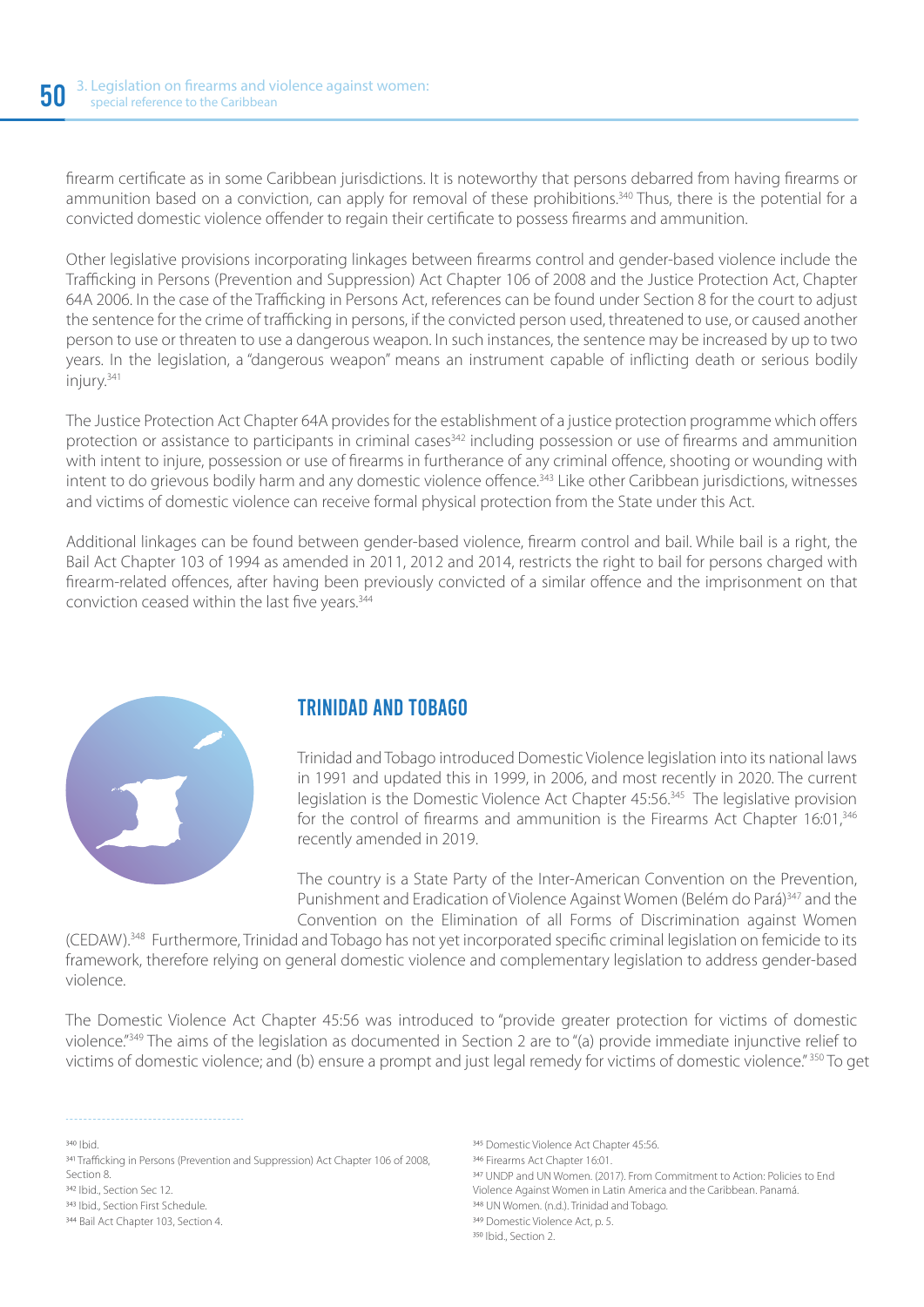relief under the Act, a victim of domestic violence need not be subject to physical harm only nor limited to being in a marital relationship with the abuser. In addition to physical abuse, sexual, emotional, psychological and financial abuse are classified as domestic violence, if committed against a person who is in a domestic relationship with the respondent.351 The recent amendment of the Domestic Violence Act modifies the definition of domestic violence by incorporating a broad concept of domestic relationship, which extends to the relationship between the alleged abuser and the spouse or former spouse, a cohabitant or former cohabitant, a person who is or was in a visiting or dating relationship, a member of the household of the respondent or the victim, a person who has a child with the respondent, among others.

The Act provides for two forms of relief for victims of domestic violence, a Protection Order and an Interim Order. Among the concurring conditions to be an applicant for a Protection Order are the existence of a 'domestic relationship' between the applicant and the respondent or abuser.352 As mentioned above, these include, but are not limited to marriage. Police officers, probation officers and social workers can also apply on behalf of any person to whom the norm grants the possibility of being a beneficiary of a Protection Order.

A Protection Order may, amongst other prohibitions, direct that the respondent or abuser, "relinquish to the police any firearm licence, firearm or other weapon which he may have in his possession or control and which may or may not have been used." 353 The Order shall be in force for no more than three years. The Act provides for the possibility for the victim to apply for a Protection Order, and obtain an Interim Order,<sup>354</sup> prior to the completion of the full adjudication of the application. An Interim Order shall be in effect until it is revoked, the application for a Protection Order is withdrawn or dismissed or the Protection order is made; and can include the same prohibitions as the Protection Order itself.

The Domestic Violence Act has been also amended by incorporating the Emergency Protection Orders. If it is not feasible for the applicant to access the Court seeking for an Interim Order, a police officer of or above a certain rank may, on behalf of the applicant, make an emergency application to the Family Court for a Protection Order. The concurring condition to place such application is that the applicant has suffered or is in imminent danger of serious physical injury at the hands of the respondent.<sup>355</sup>

Another amendment to the Domestic Violence Act is to give the Court the possibility to issue or extend a Protection Order against a person convicted of a serious crime, provided that the victim consents and has a domestic relationship with the convicted person. In such cases, the duration of the measure may exceed the general term of three years, always with the purpose of protecting the victim. The same Act incorporates a list of what is to be considered a serious offence for this purpose. These include crimes, such as attempted murder or rape.

Firearm control provisions are included among the duties of police officers under the Domestic Violence legislation, similar to provisions in other Caribbean domestic violence legislation. In that regard, the Commissioner of Police has to ensure that every order, as well as domestic violence reports are entered in the National Domestic Violence Register maintained, in electronic form, by the Commissioner of Police. Among the information to be included is the detail of the abuse and the type of weapon used.<sup>356</sup>

The Firearms Act Chapter 16:01 is the primary legislation for the control of arms and ammunition. The Act originated in 1970 and was last updated in 2019. The Act places a general restriction on persons from possessing, selling, transferring or acquiring a firearm without a licence, certificate or permit duly authorised by the Commissioner of Police.<sup>357</sup> The Commissioner has a discretion to grant a licence, certificate or permit,<sup>358</sup> can impose conditions to hold

351 Ibid., Section 3. 352 Ibid., Section 4. 353 Ibid., Section 6. 354 Ibid., Section 8. 355 Ibid., Section 20 A.

356 Ibid., Section 21. 357 Firearms Act Chapter 16:01., Section 5, 6. 358 Ibid., Section 17. 359 Ibid., Section 18.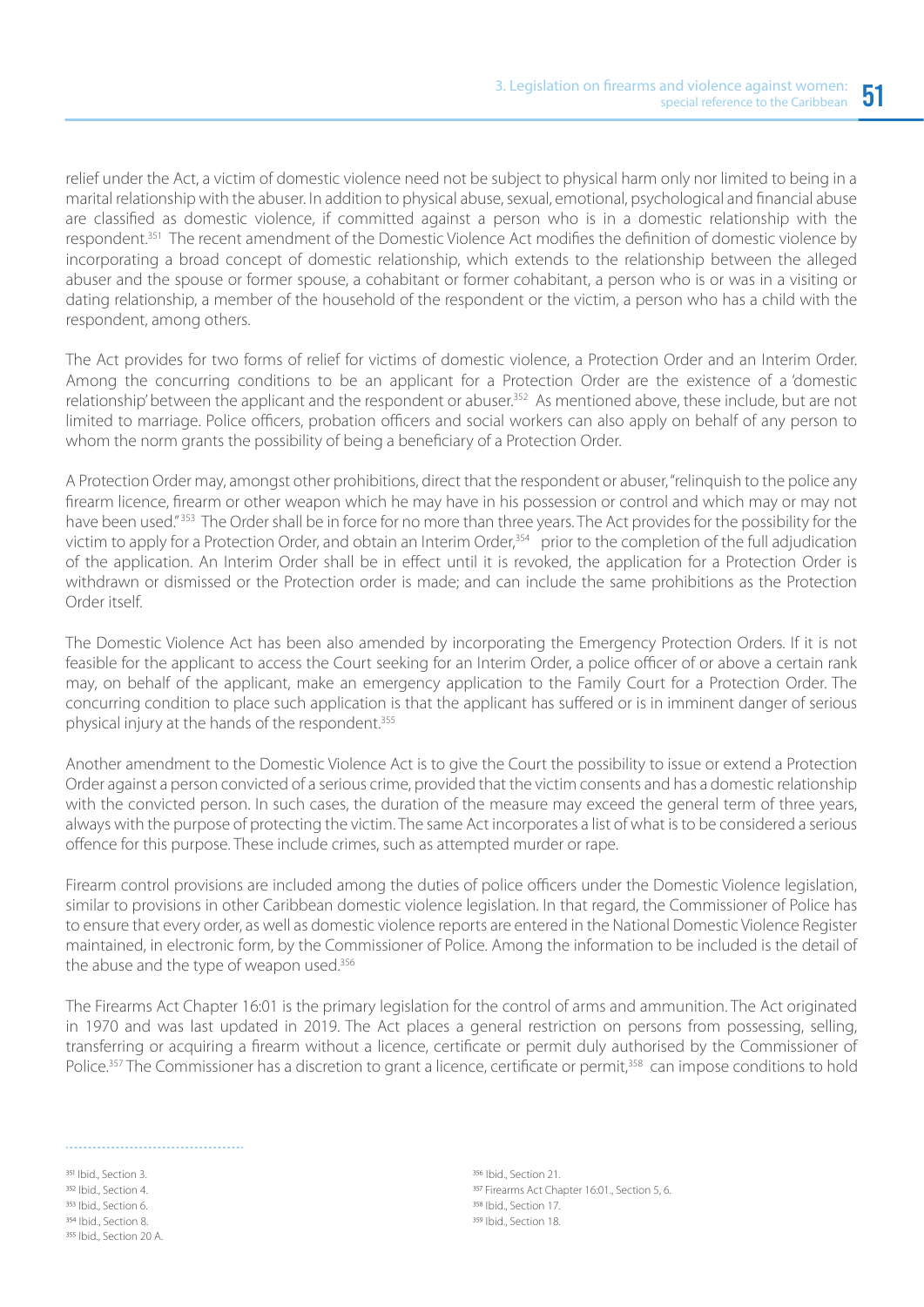same,<sup>359</sup> and may revoke a licence, certificate or permit if the licence holder is of intemperate habits or of unsound mind, or is otherwise unfit to be entrusted with such a firearm or ammunition.<sup>360</sup> Yet no clear reference was found in the Firearms Act indicating how it is determined by the Commissioner that a person has intemperate habits, is unsound of mind or unfit to be trusted with a firearm or ammunition. This apparent gap in the legislation presents the Commissioner with discretion, when assessing the application of an individual, to find that the applicant's violent inclination renders him unfit to hold such a licence. Notwithstanding this, a person dissatisfied with the decision of the Commissioner not to issue, or to revoke a licence, certificate or permit may appeal that decision to the Firearms Appeal Board.361

Domestic violence offenders are restricted from acquiring a licence, certificate or permit for a period of five years following conviction, or, can have their licence, certificate or permit revoked for a similar period. Notwithstanding this, the Firearms Act grants such a person the right to appeal these decisions. It is interesting to note that in 2011,<sup>362</sup> the Firearms Act was amended by deleting the word "shall" which connotes a mandatory action and substituting it with the word "may", which is not mandatory, in Section 21B<sup>363</sup> thereby granting the Commissioner some flexibility in suspending the licence or certificate of a person convicted of domestic violence. This appears to be a setback, leaving the Commissioner with discretion to suspend the licence of a convicted offender.

While the Firearms Act appears to have limited scope in relation to gender-based violence, Section 22 of the Act presents an opportunity for the Commissioner to, for the purpose of safeguarding the public, temporarily suspend any licence, certificate or permit and to require persons to temporarily hand them over to the police.<sup>364</sup>

Legislative provisions incorporating linkages between firearms control and gender-based violence include the Trafficking in Persons (Prevention) Act, 2008 and the Justice Protection Act, 2012. In the case of the Trafficking in Persons Act, references can be found under Section 21 as conditions to be considered by the Court to adjust the sentence for the crime of trafficking in persons. Consequently, the use or threat to use a dangerous weapon in such a crime can result in an increase in sentence of up to fifteen years.<sup>365</sup>

The preamble to the Justice Protection Act Chapter 5:33 states that the Act shall provide for the establishment of a programme for the protection of certain witnesses and other persons,<sup>366</sup> including participants, among which are witnesses, jurors, judicial officers, legal officers, law enforcement personnel, associates of such persons.<sup>367</sup> The offences which may result in protection by the programme are inter alia any domestic violence offence, possession or use of firearms and ammunition with intent to injure and possession or use of firearms in furtherance of any criminal offence.368 Potentially, witnesses and victims of domestic violence can receive formal physical protection from the State under this Act.

Additional linkages can be found between gender-based violence, firearm control, bail and sentencing. In 2019 the Bail Act was amended to deny bail for up to one hundred and twenty days, for someone charged before the courts for a firearm related offence, and who has been convicted of or has an outstanding charge for a similar offence.<sup>369</sup> Additionally, a court may impose a sentence of community service<sup>370</sup> for domestic violence offences but not for firearms related crimes. Likewise, electronic monitoring<sup>371</sup> can be condition for the granting of bail, a Protection Order under the Domestic Violence Act or utilised in lieu of a custodial sentence. Electronic monitoring is not available for an offence under the firearms act.

. . . . . . . . . . . . . . . . . 360 Ibid. Section 21. 361 Ibid., Section 21A. 362 Act No. 2 of 2011. 363 Firearms Act Chapter 16:01., Section 21B. 364 Ibid. Section 22. 365 Trafficking in Persons Act Chapter 12:10.

366 Justice Protection Act Chapter 5:33. 367 Ibid., Section 3. 368 Ibid., First Schedule. 369 An Act To Amend the Bail Act Chapter 4:60. 370 Community Service Orders Act Chapter 13:06. 371 Act No. 11 of 2012.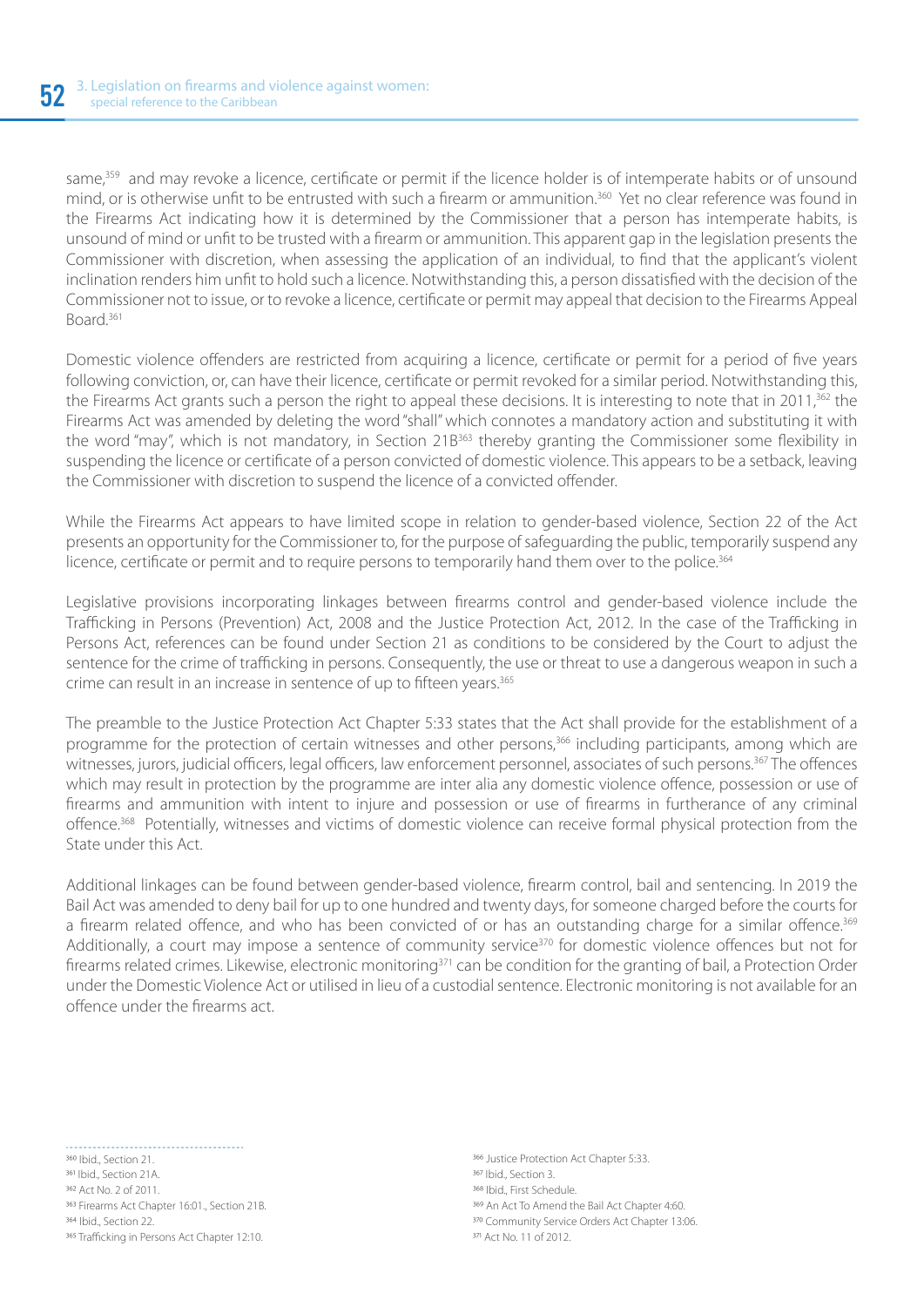### 4. CONCLUSIONS AND RECOMMENDATIONS

It is complex to draw conclusions that may be equally applicable to each of the legal frameworks of the Caribbean States analysed in this study. Having addressed this review country by country, this section proposes to offer generic conclusions regarding the analysis undertaken. It is thus possible to highlight the incorporation of the following basic measures with nuances between countries:

- Countries in the Caribbean region have incorporated Domestic Violence Acts, which revolve around the protection of victims through protection orders and interim protection orders, where the scope of protection is determined by establishing if there is a domestic relationship between the alleged perpetrator and the victim. This scope of protection varies from country to country, depending on whether the concept of domestic relationship is broader or more restricted.
- Most countries in the Caribbean have included in their Domestic Violence legislation the possibility to Ä order the seizure/surrender of firearms and licences when used in acts of domestic violence, and when there has been a threat of committing such acts or whether there is a risk of such acts occurring.
- Countries in the region contemplate the discretionary granting and cancellation or revocation of firearm licences. Requirements and prohibitions are included in substantive legislation, which provides a major level of juridical security (Firearms Act). Countries in the region have not incorporated gender-specific considerations into provisions that state the requirements or prohibitions for the application or revocation of a licence. The granting of these licences, and -in most cases- their revocation depends upon the concurrence of the concept of restricted person (related to their criminal record) or on another set of requirements. However, some of these requirements and provisions present a difficulty, as there is no indication of how they are to be determined. For instance, determining if a person is of intemperate habits, unsound mind or unfitted to be entrusted with a firearm licence. Additionally, it is important to note that, while the concept of a restricted person and other requirements incorporated in the national provisions may provide a legal basis for considering violence against women through a discretionary assessment by the competent authority, this consideration is not specifically reflected in the provisions and is therefore not guaranteed to be automatically assessed.

In the criminal sphere, it was also noticed that, generally, the crime of femicide is not incorporated within the legal framework across the region.

Existing legislation does not mandate the need to keep statistical records or compile and maintain statistical information on acts of violence committed against women, especially when committed with a firearm. The configuration and the data available in the domestic reports, where they do exist, have not been analysed in this document, but it is worth noting the need to deepen the study of statistical data in order to establish the links between the possession of firearms and the prevalence of gender-based violent crimes. It is essential to broaden the scope of the data recorded in relation to acts of violence against women committed with firearms, so that these are not just limited to the means of commission.

A significant number of homicides and other crimes against women occur in domestic or intimate settings. It is estimated that many of these crimes are not reported and, since they take place in a private sphere, are unknown.

For all the abovementioned reasons, it is necessary that the issuing authority of a firearm user licence carries out an analysis of suitability of the applicant. When the suitability of the candidate is analysed, his non-violent profile is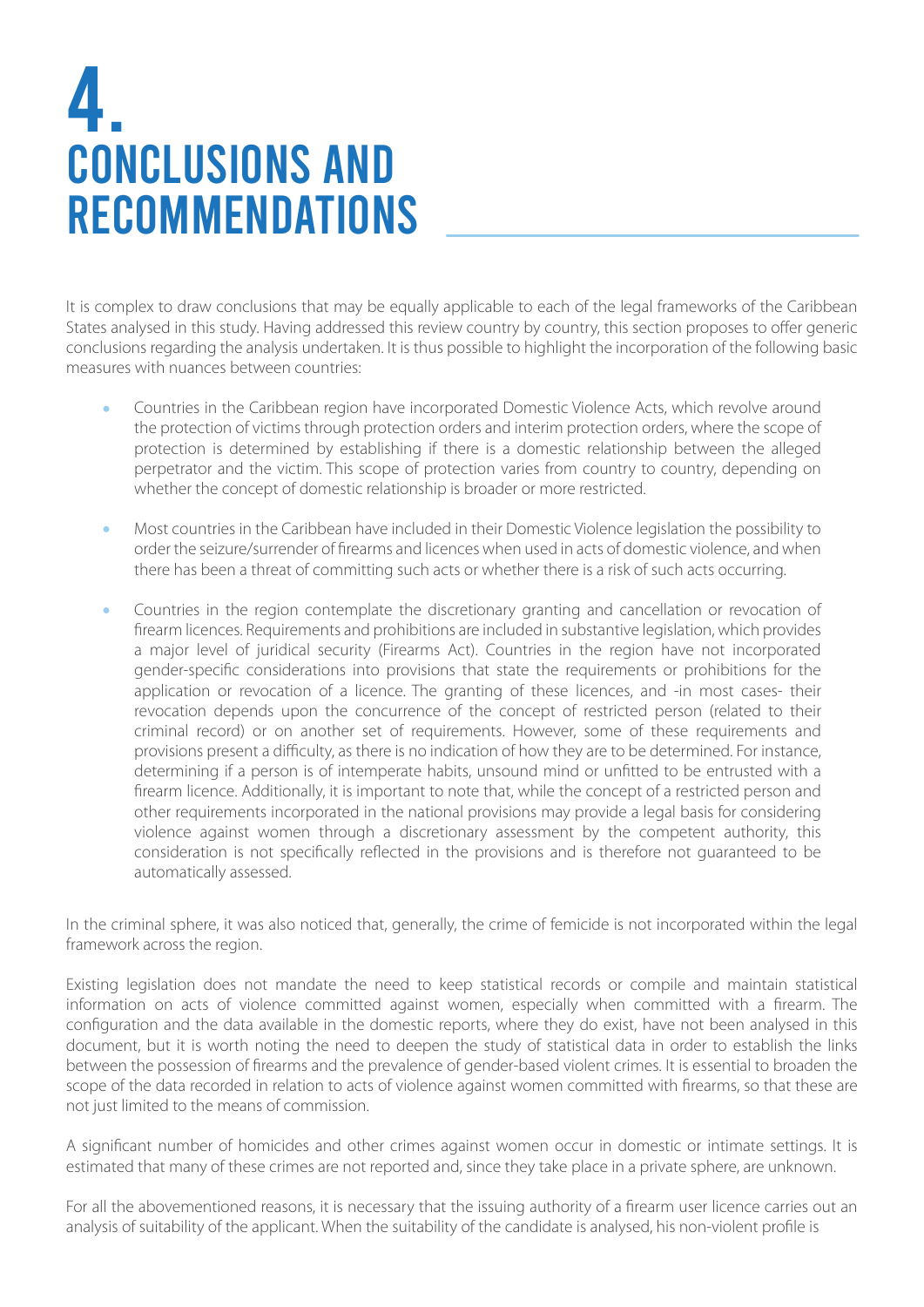normally established by excluding the existence of criminal records or interim/protection orders. Nevertheless, this might not be effective enough. In order to determine a risk profile, it is important to know whether there is a police record or complaints of violent behaviour, which may not have resulted in criminal records or restraining or protection orders. This could help identify a violent profile and, therefore, determine the existence of a high-risk situation.

The competent authority could receive information from the police, or even from current or former partners of the person requesting the licence.372 These practices have already been incorporated by countries, such as Australia and Canada, whose legislation gives the competent authority the possibility of interviewing spouses/partners and even neighbours, social or community workers, dependents, co-workers, or any other person who can provide useful information to determine or exclude a risk of violent behaviour inside or outside the home.<sup>373</sup>

In addition, the absence of a criminal record is sometimes only referred to serious crimes, thus excluding those relating to less serious crimes (for example, minor injuries) or misdemeanours, and consequently discarding valuable elements of analysis.

On the other hand, the consideration to justify the need for a firearm at the time of applying for a firearms user licence could contribute to the analysis of each situation, avoiding a disproportionate or unjustified volume of firearms. Although this is a condition that could be applied in general, the potential favourable effects of its application in terms of prevention and reduction of gender-based violence should be assessed.

Measures to limit the presence of firearms in the household may consist of restricting the bearing of firearms to law enforcement or private security workers, so that it is limited to their service or working hours. In Argentina,<sup>374</sup> for example, the Ministry of Security restricted the possession and bearing of the service firearm for law enforcement personnel with a history of family violence, psychiatric leave or under investigation for the use of force in the exercise of their functions. The regulation is an explicit reference to the Law of Comprehensive Protection of Women and the Law of Protection against Family Violence.<sup>375</sup> The interrelation of regulations governing possession of firearms and those relating to the prevention of violence against women may only be effective if they are accompanied by effective data recording systems linked to both the possession of firearms and incidents related to violence against women. Likewise, action protocols and effective channels for information exchange between competent authorities (the judiciary, prosecutor, police, the authority for the control of firearms, entities for the care and protection of victims, etc.) are needed.

From the previously considered elements, the following recommendations can be put forth:

- Implement effective regulation to prevent the proliferation of firearms, both from the point of view of access of civilians to firearms, and the combat against illicit trafficking. This regulation could consider incorporating the requirement to justify the need for the firearm among other requirements to access a firearms user licence, as already implemented by some of the countries in the region.
- A positive and effective measure would be the establishment of links between the regulations governing the possession of firearms and those related to the prevention and eradication of violence against women.
- The reasons to deny/grant a firearms user licence should not be limited to the absence of a criminal record or even a history of gender-based violence, but rather an evaluation of the candidate that

<sup>372</sup> Guns and Violence against Women (2015).

Australia: Firearms National Agreement (1996) y Canada: Firearms Act (1995).

<sup>374</sup> Argentina: Resolución 1515/2012 que afecta al personal de la Policía Federal, la Prefectura Naval, la Gendarmería y la Policía de Seguridad Aeroportuaria, los cuerpos policiales y *las fuerzas de seguridad con el objetivo de proteger la integridad física, psicológica y moral de las personas* (2012).

<sup>375</sup> Argentina: Ley de Protección integral para prevenir, sancionar y erradicar la violencia contras las mujeres en los ámbitos en que desarrollen sus relaciones interpersonales y Ley de *Protección contra la Violencia Familiar.*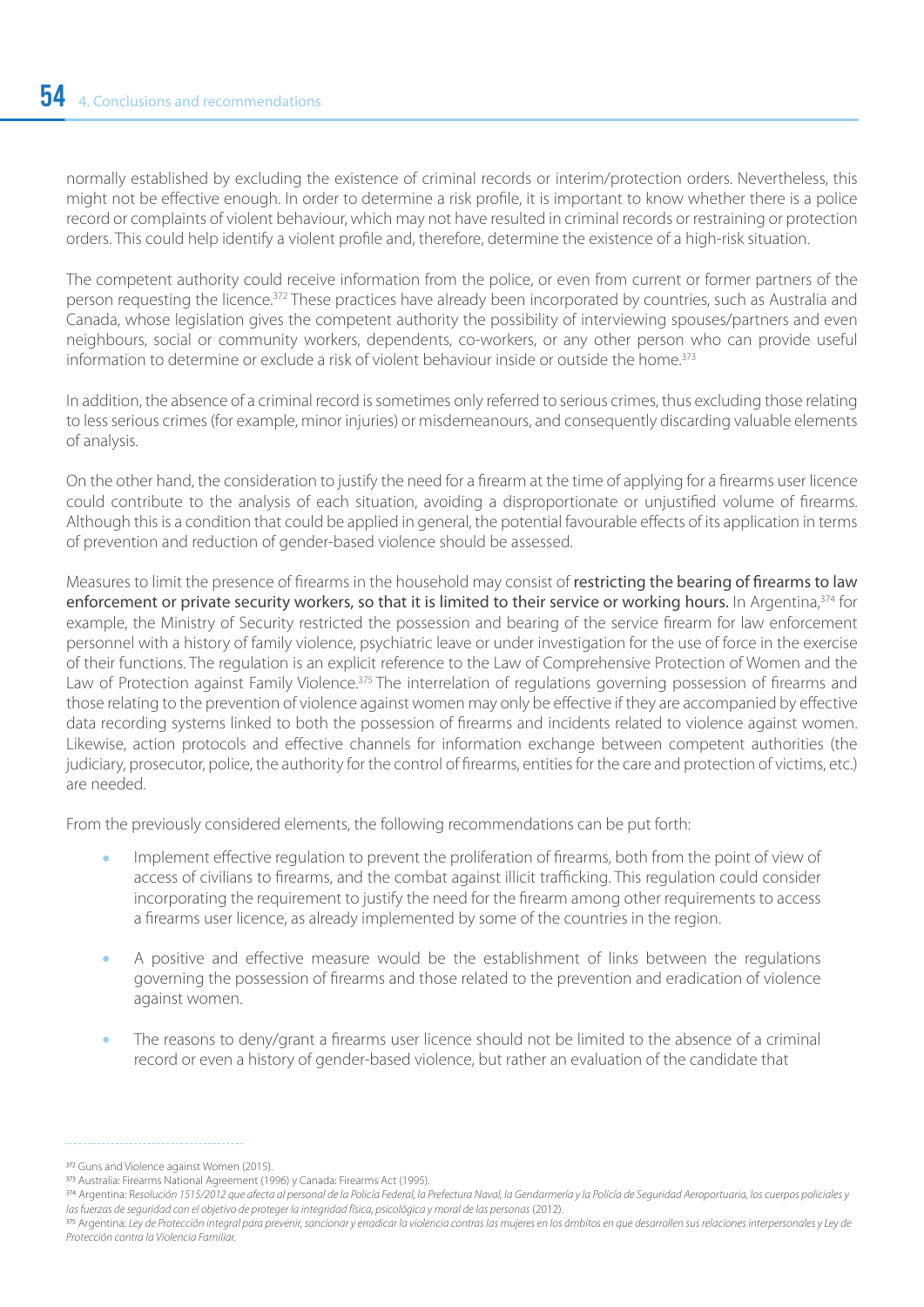allows the competent authority to include and outline the risk of violent behaviour. This should be applied both for the issuance of first-time licences and for renewals.

- Consider suspending and revoking licenses in cases related to gender-based violence, domestic or intra-family violence.
- Precautionary measures must be established by seizing any firearm from an aggressor, or any other firearm in the household, legal or illegal, before the suspension of the possession licence or the issuance of a protection order.
- Strengthen data recording systems related to firearms and licences, as well as data related to episodes of violence against women, expanding the data recorded to improve not only regulatory provisions, but also public policies in general for prevention of violence against women. Along that line, effective action protocols and channels for exchanging information between competent authorities (judiciary, prosecutor, police, control authority for small arms, bodies for care and protection of victims, etc.) must be established.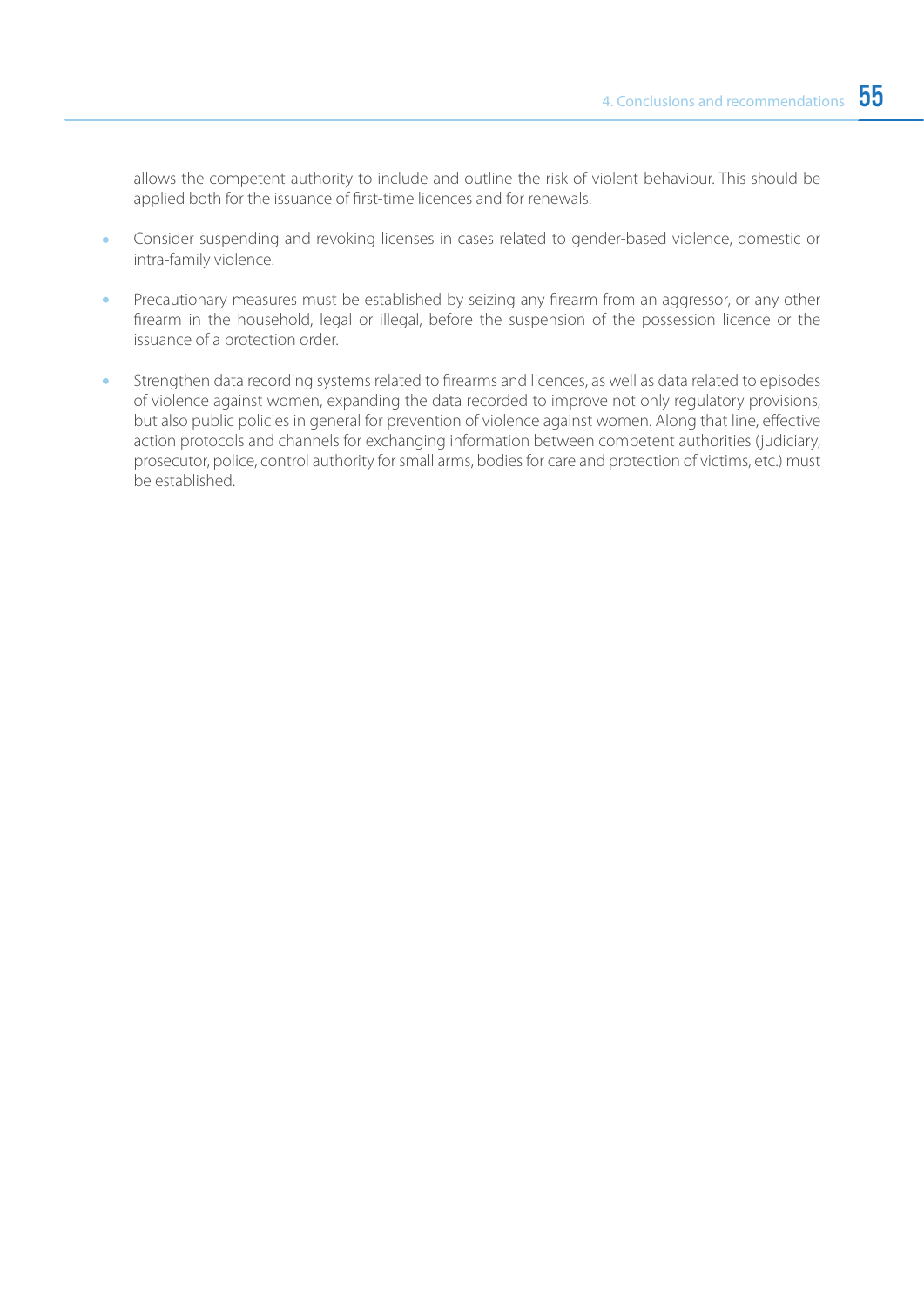### BIBLIOGRAPHY

Committee on the Elimination of Discrimination against Women (2017): General recommendation No. 35 on gender-based violence against women, updating general recommendation No. 19. https://tbinternet.ohchr.org/\_layouts/15/treatybodyexternal/Download.aspx?symbolno=CEDAW/C/GC/35&Lang=en

Follow-Up Mechanism Convention of Belém Do Pará [MESECVI]. (2012). Dominica Country Report.

Follow-up Mechanism to the Belém do Pará Convention [MESECVI]. Antigua and Barbuda Country Report Third Round. (2017). Available at https://www.oas.org/en/mesecvi/docs/FinalReport2017-AntiguaBarbuda.pdf

Follow-up Mechanism Convention of Belém do Pará [MESECVI]. (2012). Guyana Country Report Second Round. Available at http://www.oas.org/en/mesecvi/NationalReportsSecondRound.asp

Follow-Up Mechanism Convention of Belém Do Pará [MESECVI]. (2017). Jamaica Country Report Third Round. Available at: http://www.oas.org/es/mesecvi/docs/FinalReport2017-Jamaica.pdf

Follow-up Mechanism Convention of Belém do Pará [MESECVI]. (2017). Saint Kitts and Nevis Country Report Third Round. Available at http://www.oas.org/es/mesecvi/docs/FinalReport2017-SaintKitts.pdf

Follow-Up Mechanism Convention of Belém Do Pará [MESECVI]. (2017). Saint Lucia Country Report. Available at http://www.oas.org/es/mesecvi/docs/FinalReport2017-SaintLucia.pdf

Follow-Up Mechanism Convention of Belém Do Pará [MESECVI]. (2017). Saint Vincent and the Grenadines Country Report Third Round. Available at http://www.oas.org/es/mesecvi/docs/FinalReport2017-SaintVincentGrenadines.pdf

Follow-up Mechanism to the Belém do Pará Convention [MESECVI]. (2017). Inter-American Model Law on the Prevention, Punishment and Eradication of Violence against Women in Political Life. Available at http://www.oas.org/en/mesecvi/docs/LeyModeloViolenciaPolitica-EN.pdf

Follow-up Mechanism to the Belém do Pará Convention [MESECVI]. (2018). Inter-American Model Law on the Prevention, Punishment and Eradication of the Gender-Related Killing of Women and Girls (Femicide/Feminicide). Available at http://portal.oas.org/en/mesecvi/docs/LeyModeloFemicidio-EN.pdf

Geneva Declaration Secretariat. Violencia armada y desarrollo. Available at http://www.genevadeclaration.org/fileadmin/docs/Leaflet/GD-Leaflet-Espagnol.pdf

Geneva Declaration Secretariat. (2006). Geneva Declaration on Armed Violence and Development. Available at http://www.genevadeclaration.org/fileadmin/docs/GD-Declaration-091020-EN.pdf

Geneva Declaration Secretariat. (2008). Armed Violence Prevention and Reduction. A Challenge for Achieving the Millennium Development Goals. Available at http://www.genevadeclaration.org/fileadmin/docs/Geneva-Declaration-Millennium-Development-Goals.pdf

Geneva Declaration Secretariat. Carga Global de la Violencia Armada 2015. (2015) available at http://www.genevadeclaration.org/fileadmin/docs/GBAV3/GBAV-2015-ExecSum-SP.pdf

Geneva Declaration Secretariat. (2015). Global Burden of Armed Violence 2015: Everybody Counts. Available at http://www.genevadeclaration.org/measurability/global-burden-of-armed-violence/global-burden-of-armed-violen ce-2015.html

Geneva Declaration Secretariat. (2019). Who has signed it?. Available at http://www.genevadeclaration.org/the-geneva-declaration/who-has-signed-it.html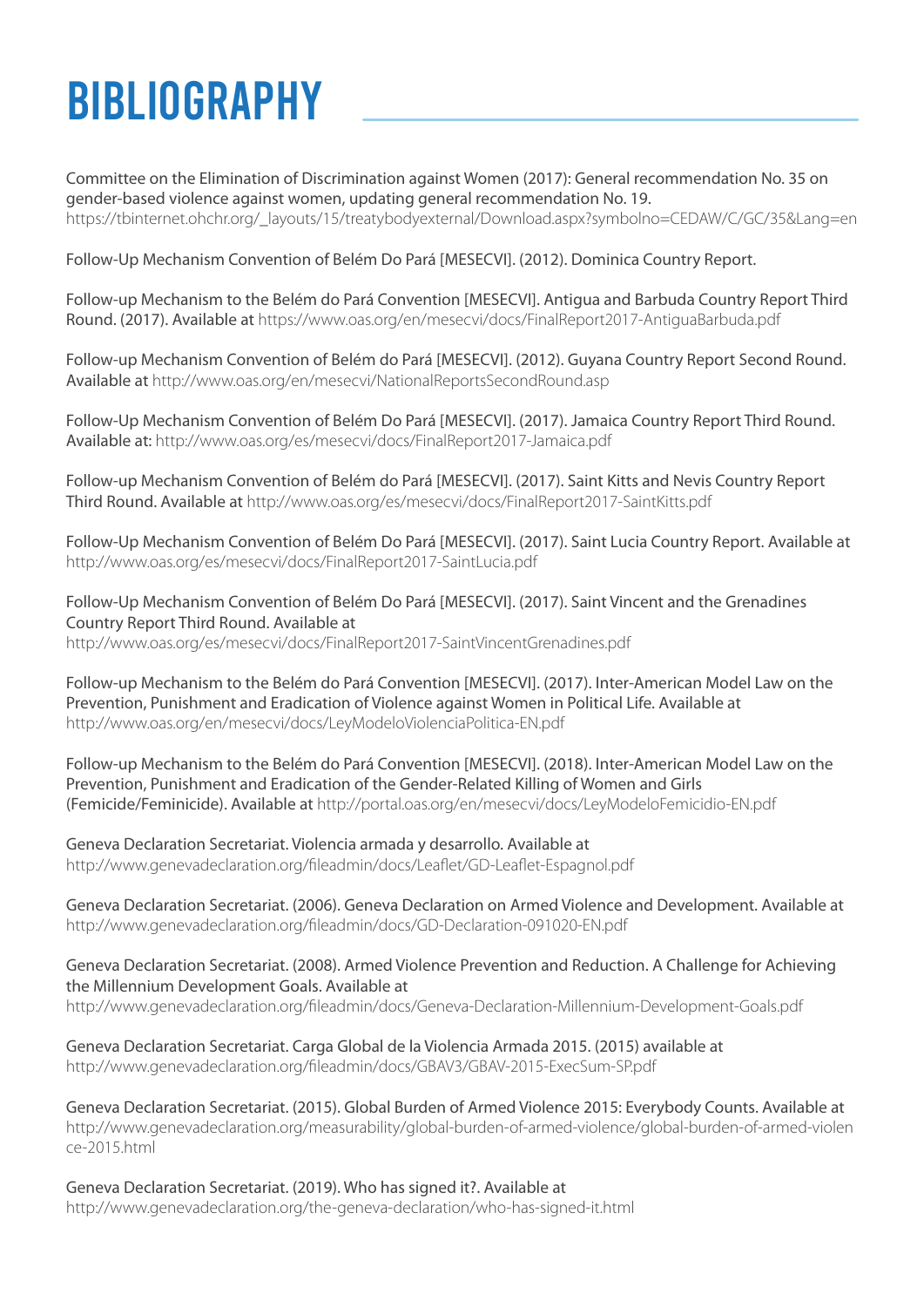#### International Committee of the Red Cross [ICRC]. 1949. Geneva Convention IV relative of the Protection of the Civilian Persons in Time of War. Available at

https://ihl-databases.icrc.org/customary-ihl/eng/docs/v2\_cha\_chapter39\_rule134

#### Inter-American Development Bank (IADB). (2017). The Costs of Crime and Violence. New Evidence and Insights in Latin America and the Caribbean. Available at

https://publications.iadb.org/publications/english/document/The-Costs-of-Crime-and-Violence-New-Evidence-and-Insights-in-Latin-America-and-the-Caribbean.pdf

Jamaica information service. (2019). Minister Grange Tables Sexual Harassment Bill. Available at https://jis.gov.jm/minister-grange-tables-sexual-harassment-bill/

Small Arms Survey [SAS]. (2017). Global Violent Deaths 2017. Time to Decide. Available at http://www.smallarmssurvey.org/fileadmin/docs/U-Reports/SAS-Report-GVD2017.pdf

Small Arms Survey [SAS]. (2019). Global Violent Deaths: Interactive Maps and Charts of Armed Violence Indicators. Available at http://www.smallarmssurvey.org/fileadmin/docs/M-files/Armed\_violence/Small-Arms-Survey-DB-violent-deaths.xlsx

Organization of American States [OAS] (1994). Inter-American Convention on the Prevention, Punishment, and Eradication of Violence against Women (Convention of Belém do Pará). Available at https://www.oas.org/en/mesecvi/docs/BelemDoPara-ENGLISH.pdf

United Nations General Assembly. (2009). Promoting development through the reduction and prevention of armed violence. Report of the Secretary-General", 64th session. Available at https://undocs.org/en/A/64/228

United Nations General Assembly. (1993). Resolution 48/104 entitled Declaration on the Elimination of Violence against Women 48th session. Available at https://undocs.org/en/A/RES/48/104

United Nations Security Council. (2000). Resolution 1325 (2000). Available at https://undocs.org/S/RES/1325(2000)

United Nations Security Council. (2013). Resolution 2117 (2013). Available at https://undocs.org/S/RES/2117(2013)

United Nations. (2018). "Securing our Common Future. An Agenda for Disarmament", Available at https://s3.amazonaws.com/unoda-web/wp-content/uploads/2018/06/sg-disarmament-agenda-pubs-page.pdf

#### United Nations and the European Union. (2018). Spotlight Initiative to eliminate violence against women and girls – Annual report 1 July 2017 – 31 March 2018. Available at

https://www.un.org/en/spotlight-initiative/assets/pdf/Spotlight\_Annual\_Report\_July\_2017-March\_2018.pdf

#### UN Women. (n.d.). Barbados. Available at

https://caribbean.unwomen.org/en/caribbean-gender-portal/caribbean-gbv-law-portal/gbv-country-resources/bar bados

#### UN Women. (n.d.). Jamaica. Available at

https://caribbean.unwomen.org/en/caribbean-gender-portal/caribbean-gbv-law-portal/gbv-country-resources/jam aica

#### UN Women. (n.d.). Saint Kitts and Nevis. Available at

https://caribbean.unwomen.org/en/caribbean-gender-portal/caribbean-gbv-law-portal/gbv-country-resources/sain t-kitts-and-nevis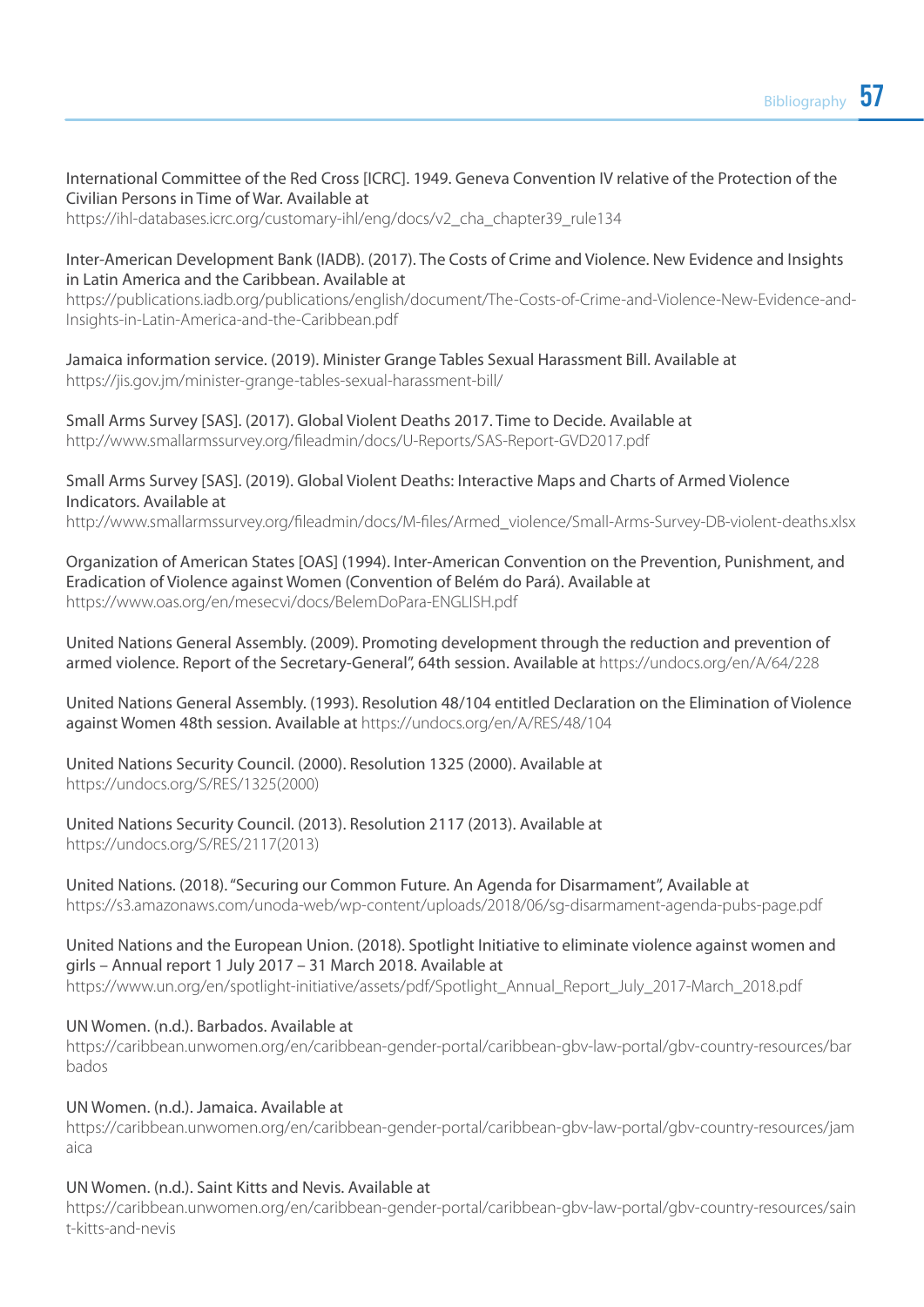#### UN Women. (n.d.). The Bahamas. Available at

https://caribbean.unwomen.org/en/caribbean-gender-portal/caribbean-gbv-law-portal/gbv-country-resources/thebahamas

#### UN Women. (n.d.). Trinidad and Tobago. Available at

https://caribbean.unwomen.org/en/caribbean-gender-portal/caribbean-gbv-law-portal/gbv-country-resources/trini dad-and-tobago

#### United Nations Committee on the Elimination of Discrimination against Women. (2013). General recommendation No. 19: Violence against women. Available at

https://www.globalhealthrights.org/wp-content/uploads/2013/09/CEDAW-General-Recommendation-No.-19-Violen ce-against-Women.pdf

United Nations Office on Drugs and Crime [UNODC]. (2013). Global Study on Homicide 2013. Available at https://www.unodc.org/documents/data-and-analysis/statistics/GSH2013/2014\_GLOBAL\_HOMICIDE\_BOOK\_web.p df

United Nations Office on Drugs and Crime [UNODC]. (2019). Global Study on Homicide 2019 – Executive Summary. Available at https://www.unodc.org/documents/data-and-analysis/gsh/Booklet1.pdf

#### United Nations Office on Drugs and Crime [UNODC]. (2018). Global Study on Homicide. Gender-related killing of women and girls. Available at

https://www.unodc.org/documents/data-and-analysis/GSH2018/GSH18\_Gender-related\_killing\_of\_women\_and\_gi rls.pdf

United Nations Office on Drugs and Crime [UNODC]. (2019). Global Study on Homicide. Homicide Dataset 2019, National Data. Available at https://dataunodc.un.org/GSH\_app

#### United Nations Entity for Gender Equality and the Empowerment of Women [UNWOMEN]. (2013). Annual Report 2012-2013. Available at

https://www.unwomen.org/-/media/headquarters/attachments/sections/library/publications/2013/6/unwomen-an nualreport2012-2013-en%20pdf.pdf?la=en&vs=1457

#### UN Women Caribbean. Antigua and Barbuda. Available at

https://caribbean.unwomen.org/en/caribbean-gender-portal/caribbean-gbv-law-portal/gbv-country-resources/anti gua-and-barbuda#WITLS

#### United Nations Development Programme [UNDP]. (2019). Goal 16: Peace, justice and strong institutions. Available at

http://www.undp.org/content/undp/es/home/sustainable-development-goals/goal-16-peace-justice-and-strong-in stitutions.html

#### United Nations Regional Centre for Peace, Disarmament and Development in Latin America and the Caribbean [UNLIREC]. (2015). Violencia Armada, Violencia por Motivos de Género y Armas Pequeñas: Sistematización de datos disponibles en América Latina y el Caribe. Available at

http://unlirec.screativa.com/wp-content/uploads/2018/05/ViolenciaArmadaViolencia\_Motivos\_Genero\_ArmasPequ ennas-ESP.pdf

#### UNDP and UN Women. (2017). From Commitment to Action: Policies to End Violence Against Women in Latin America and the Caribbean. Panama. Available at:

https://www.undp.org/content/dam/rblac/docs/Research%20and%20Publications/Empoderamiento%20de%20la% 20Mujer/UNDP-RBLAC-ReportVCMEnglish.pdf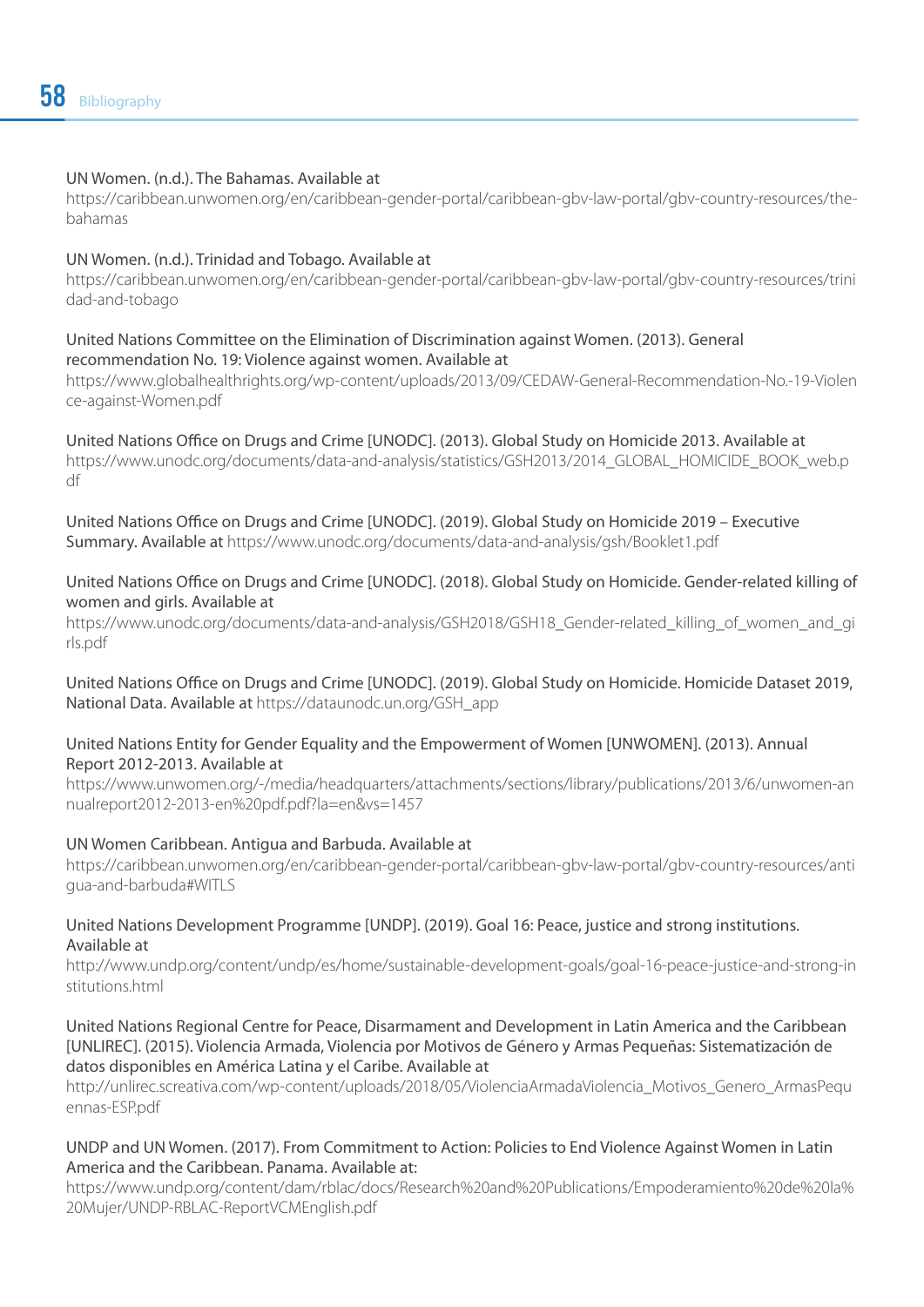#### UNICEF. (2015). Current State of Legislation in the Eastern Caribbean & British Overseas Territories from a Children's Rights Perspective. Barbados. Available at

https://www.unicef.org/easterncaribbean/media/771/file/Current-State-of-Legislation-in-Eastern-Caribbean-&-Britis h-Overseas-Territories-2016.pdf

#### UN Women. (n.d.). Belize Overview of Country Gender Equality Status. Available at

http://caribbean.unwomen.org: http://caribbean.unwomen.org/en/caribbean-gender-portal/belize

Secretariat of the Arms Trade Treaty. (2014). Arms Trade Treaty. Available at https://thearmstradetreaty.org/hyper-images/file/ATT\_English/ATT\_English.pdf?templateId=137253

World Health Organization [WHO]. (2012). Understanding and addressing violence against women. Available at https://apps.who.int/iris/bitstream/handle/10665/77432/WHO\_RHR\_12.36\_eng.pdf?sequence=1

#### TEXTOS LEGALES

Antigua and Barbuda. (1973). Firearms Act, Chapter 171.

Antigua and Barbuda. (1999). Law Revision (Miscellaneous) (Amendments) Act, No. 8 of 1999.

Antigua and Barbuda. (2010). The Trafficking in Persons (Prevention) Act of, No. 12 of 2010.

Antigua and Barbuda. (2015). Firearms (Amendment) Act, No. 8 of 2015.

Antigua and Barbuda. (2015). Domestic Violence Act No. 27 of 2015.

Antigua and Barbuda. (2016). Firearms (Amendment) Act, No. 19 of 2016.

Antigua and Barbuda. (2017). Firearms (Amendment) Act, No. 27 of 2017.

Barbados. (2013). The Firearms Act.

Barbados. (2016). Domestic Violence (Protection Orders) (Amendment) Act, 2016-2.

Belize. (2010). Firearm (Amendment) (No.2) Act.

Belize. (2011). Firearms Act.

Belize. (2011). Domestic Violence Act Revision Act 2011

Belize. Ministry of Human Development. (2017). National Gender-Based Violence Action Plan: A Multisectoral Plan to Prevent and Respond to Gender-Based Violence in Belize 2017 – 2020. Available at https://www.nationalwomenscommissionbz.org/wp-content/uploads/2018/06/National-Gender-Based-Violence-Pl an-of-Action-Book.pdf

Dominica. (1981). Criminal Justice (Reform) Act.

Dominica. (1995). Offences Against the Person Act.

Dominica. (2001). Protection Against Domestic Violence Act.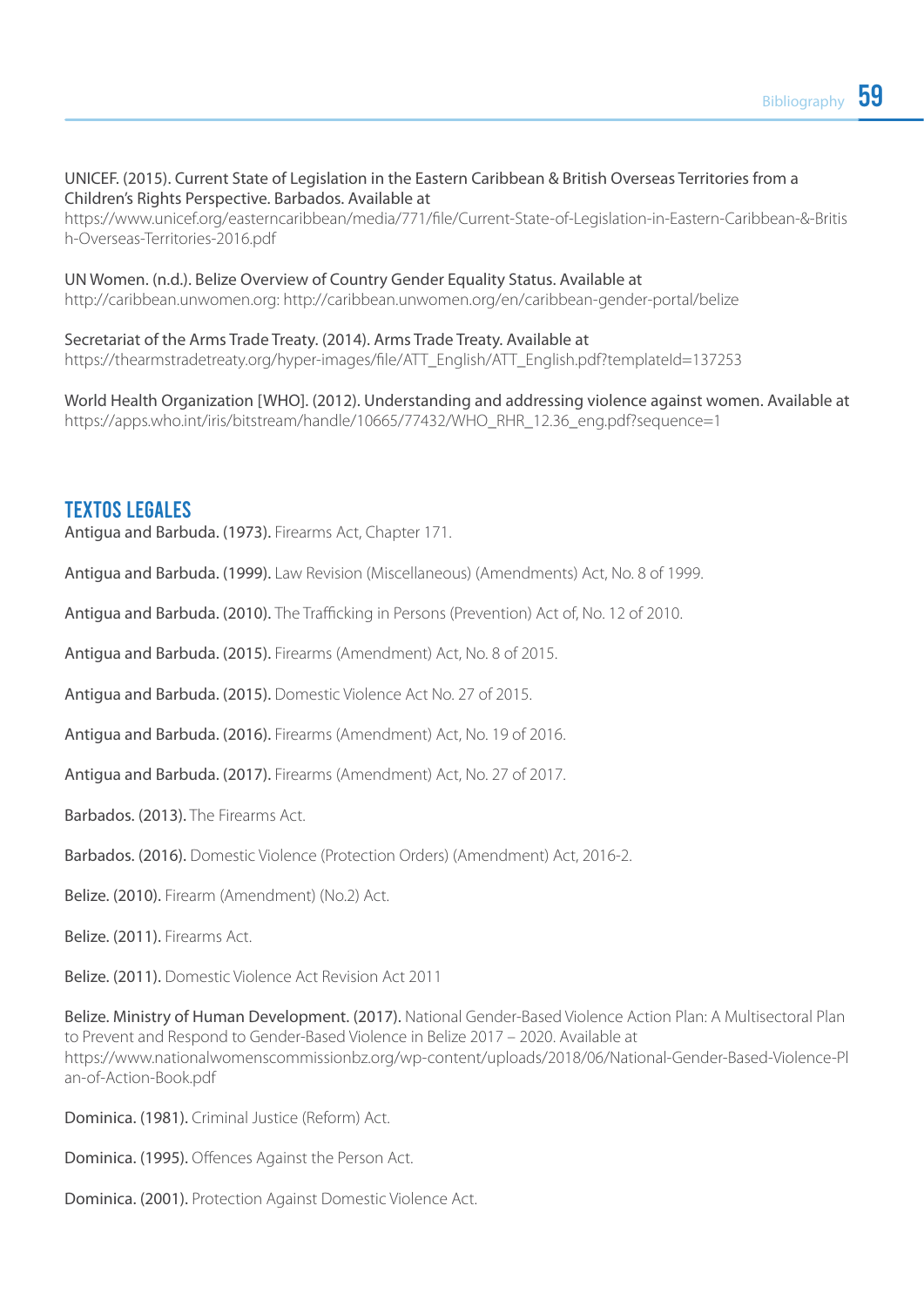Dominica. (2011). The Firearms Act.

Dominica. (2013). Criminal Law Procedure (Amendment).

Dominica. (2013). Criminal Justice (Reform) (Amendment).

Dominica. (2016). Sexual Offences (Amendment).

Grenada. (2010). Domestic Violence Act.

Grenada. (2014). Prevention of Trafficking in Persons Act.

Guyana. (1940). Firearms Act.

Guyana. (1996). Domestic Violence Act.

Guyana. (1996). Prevention of Crimes Act, 1885.

Jamaica. (2001). The Justice Protection Act.

Jamaica. (2004). Domestic Violence Act.

Jamaica. (2005). The Criminal Justice (Reform) Act.

- Jamaica. (2009). The Sexual Offences Act.
- Jamaica. (2010). The Firearms Act.
- Jamaica. (2014). The Gun Court Act.

Jamaica. (2014). The Offences Against the Person Act.

Jamaica. (2014). Trafficking in Persons (Prevention, Suppression and Punishment) Act.

Jamaica. (2015). Sexual Harassment Bill. Available at https://japarliament.gov.jm/attachments/article/339/The%20Sexual%20Harassment%20Act,%202015.pdf

Saint Kitts and Nevis. (2008). Trafficking in Persons (Prevention) Act.

Saint Kitts and Nevis. (2012). Justice Protection Act.

Saint Kitts and Nevis. (2014). Domestic Violence Act.

Saint Lucia. (1995). Domestic Violence (Summary Proceedings) Act.

Saint Lucia. (2003). Firearms Act.

Saint Lucia. (2010). Counter Trafficking Act.

Saint Vincent and the Grenadines. (2004). Firearms Act.

Saint Vincent and the Grenadines. (2015). Domestic Violence Act.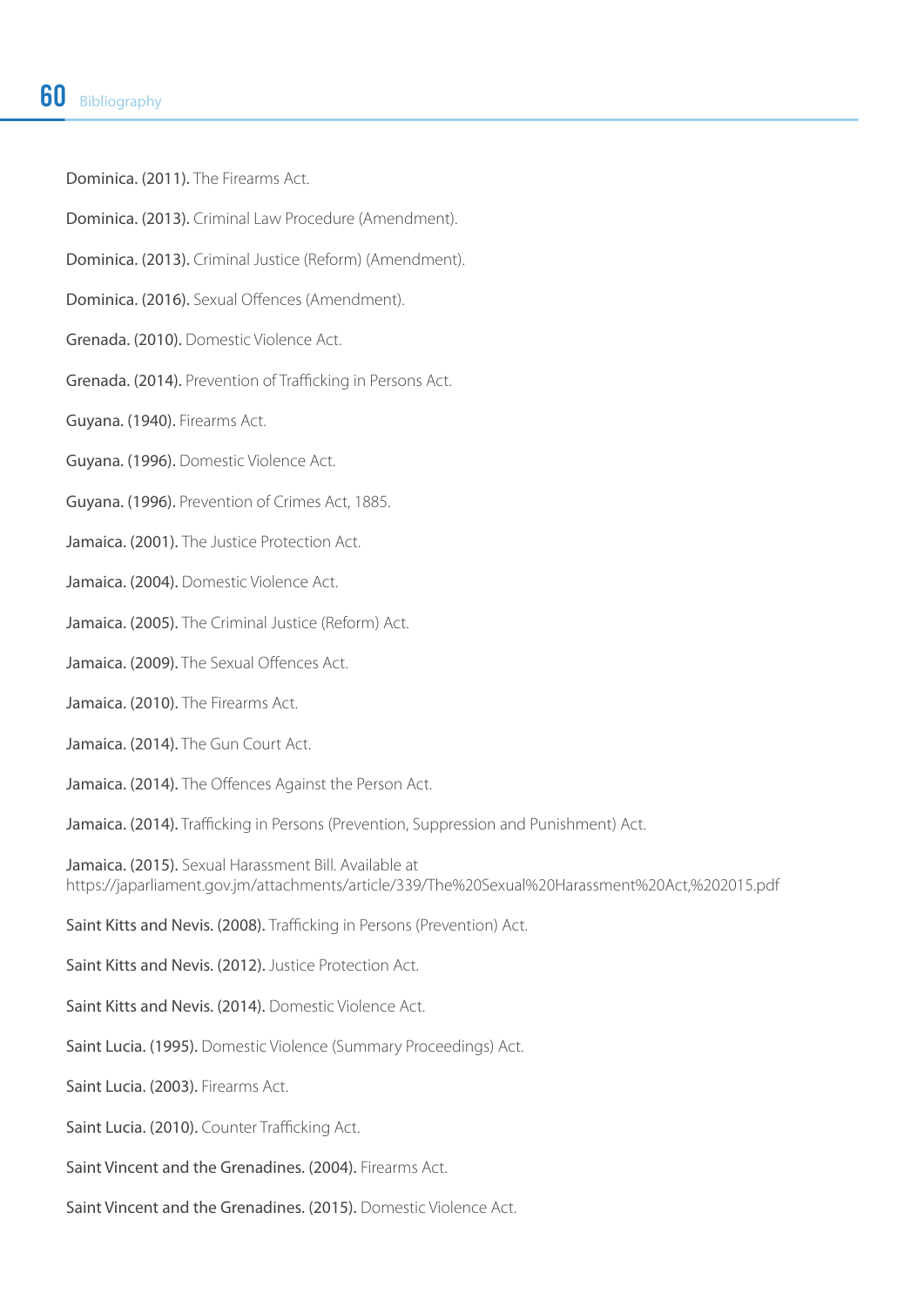The Bahamas. Domestic Violence Act Chapter 99A. The Bahamas. Firearms Act Chapter 213. The Bahamas. (2008). Trafficking in Persons (Prevention and Suppression) Act Chapter 106. The Bahamas. Bail Act Chapter 103. Trinidad and Tobago. Domestic Violence Act Chapter 45:56. Trinidad and Tobago. Firearms Act Chapter 16:01. Trinidad and Tobago. Trafficking in Persons Act Chapter 12:10. Trinidad and Tobago. Justice Protection Act Chapter 5:33. Trinidad and Tobago. An Act To Amend the Bail Act Chapter 4:60. Trinidad and Tobago. Community Service Orders Act Chapter 13:0